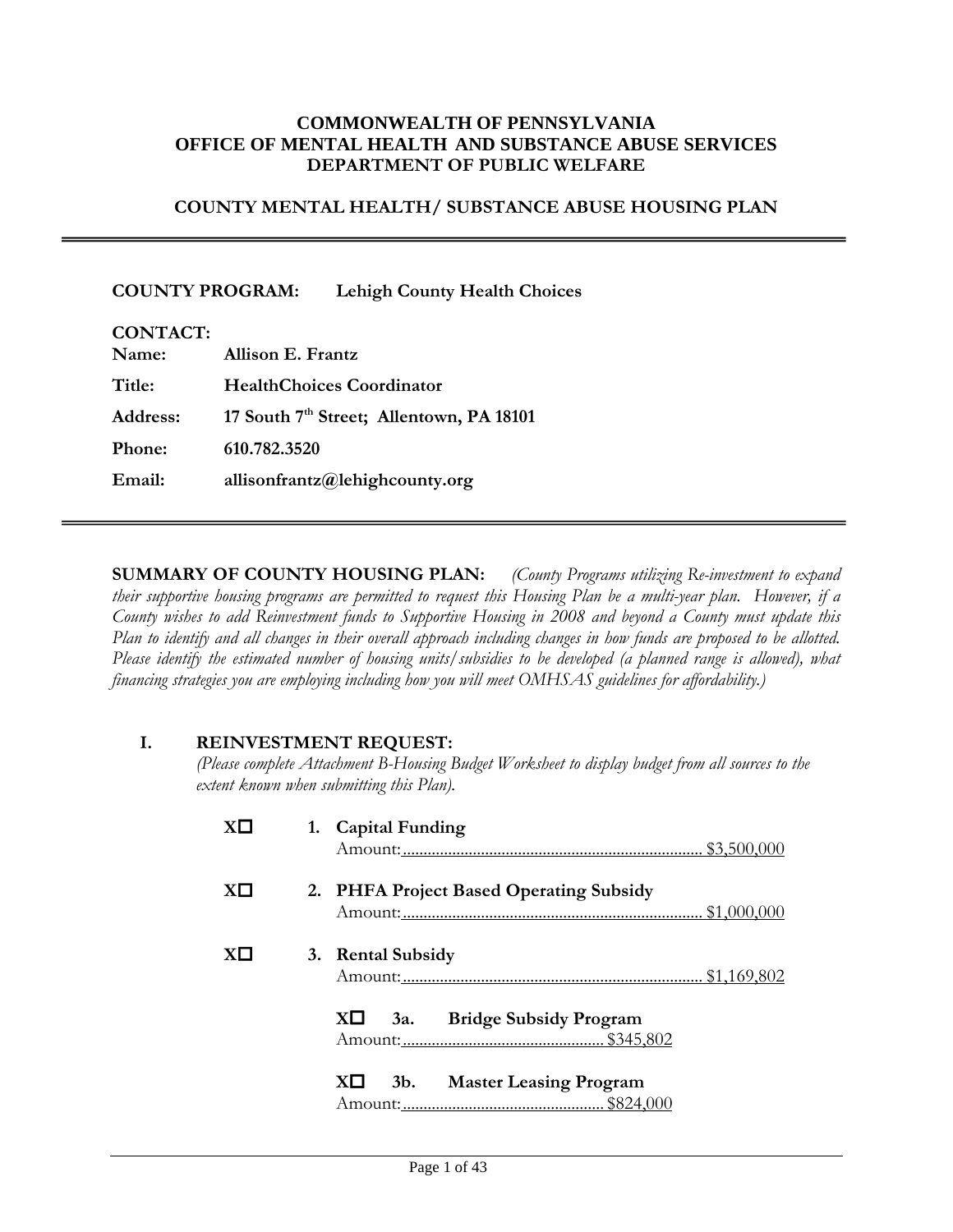|    | 4. Program Management / Clearinghouse |  |
|----|---------------------------------------|--|
| XП | 5. Housing Support / Support Services |  |
| XП | 6. Housing Contingency Fund           |  |
|    |                                       |  |

#### **II. ANALYSIS OF EXISTING AND POTENTIAL RESOURCES AND LOCAL CAPACITY:**

In order to develop a strategic use of reinvestment funds for supportive housing, it is important to identify existing, potential, scarce or resources that are available in your market area. Please highlight any unique funding opportunities (funding or real estate market) opportunities that you would like to take advantage of as part of this plan.. Please complete Attachment A to identify current available resources or attach your current resource inventory if one exists and includes all of the information included on Attachment A.

**1. Capital Funds, Rental Subsidies, Loans:** *Identify city/county housing development resources used for multi-family rental housing or local housing trust funds, PHA resources such as Section 8 subsidies or other rental subsidies, HUD McKinney-Vento Homeless Assistance, Section 811, Federal Home Loan Bank, Past use/current or planned requests for Low Income Housing Tax Credits and/or PennHomes funding:*

The following is an outline of several of the major sources of capital, operational and service funding that will be carefully reviewed, in order to take full advantage of opportunities to expand and support permanent supportive housing. These programs include, but are not limited to:

- **Community Development Block Grant (CDBG)** funding amounts increased this year, as Lehigh and Northampton counties were designated urban counties with funding direct from HUD and not through the state. CDBG funds can be used for property acquisition and rehabilitation of dwelling units occupied by households with incomes at or below 80% of median household income. Under certain circumstances, CDBG funds can also be used for new construction of affordable housing.
	- o Lehigh County Community Development Block Grant (CDBG) funds to address the needs outlined in the 1st five year CDBG Strategic Plan are anticipated to be approximately \$1.4 million, for each of the next five years.
- **Federal HOME funds** are distributed in the Lehigh Valley via formula grants to States and localities that communities use—often in partnership with local nonprofit groups—to fund a wide range of activities that build,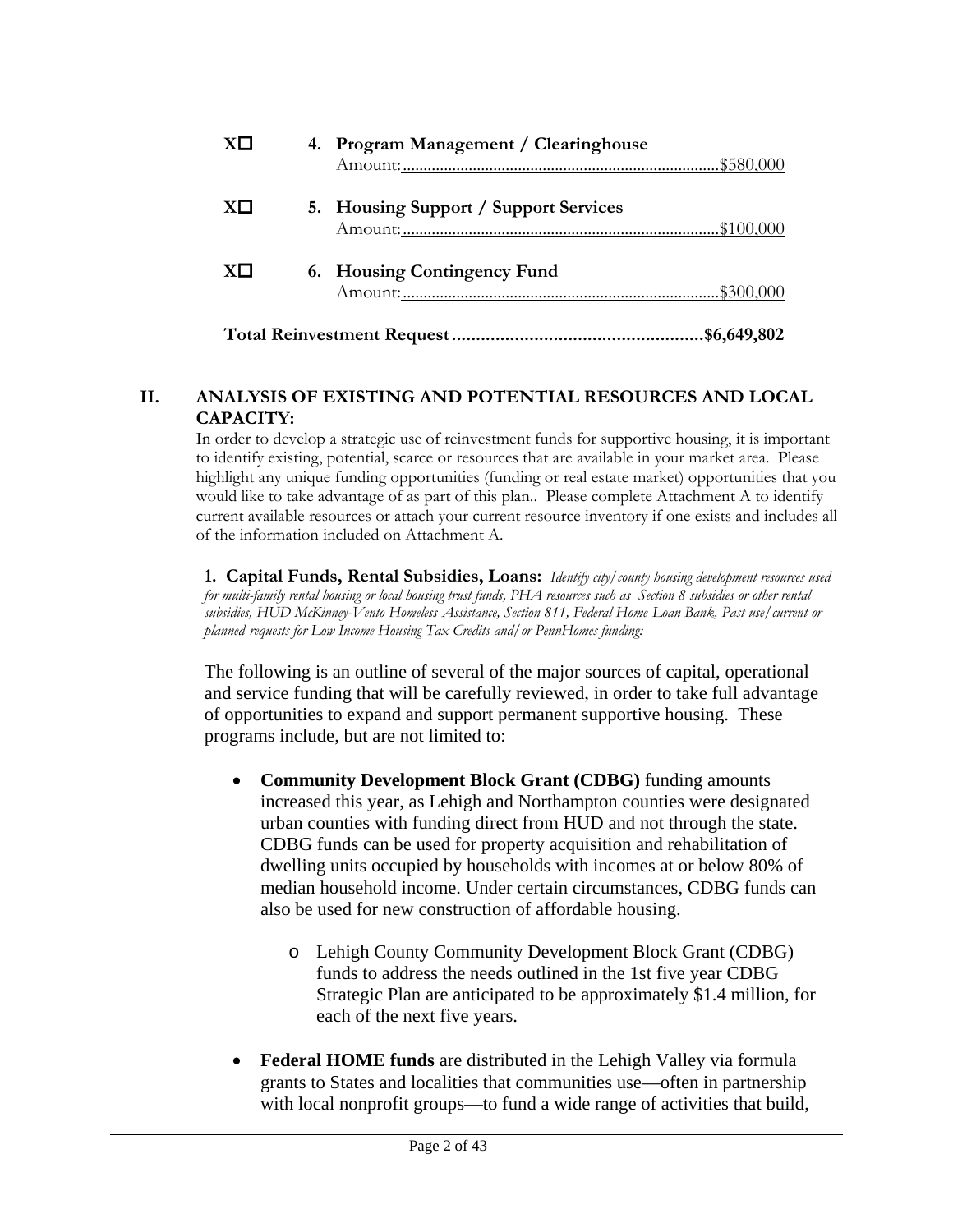buy, and/or rehabilitate affordable housing for rent or homeownership or provide direct rental assistance to low-income people. Currently, federal HOME funds are distributed to projects in the Lehigh Valley through the Commonwealth. Lehigh and Northampton are working to qualify for direct HOME grants from HUD, which would increase the allocation of dollars to the counties.

- o Lehigh County currently does not have a HOME program, but anticipates a program next year since HUD based CDBG communities usually are funded in their second year of operation.
- o The City of Allentown will receive \$989,181 in HOME funds from HUD in 2007 (7/1/07 – 6/30/08). \$600,000, per year for the next three years, will support funding of the Hope VI – Hart Program. (See #1 Capital Investment)
- **Public Housing Authorities/ Section 8 Housing Choice Voucher Program and Homeownership Voucher Program:** HUD assists in making safe and quality housing in the private rental market affordable to very low-income families by reducing housing costs through direct rent subsidy payments to landlords. The funding source is HUD and is administered through the Commonwealth of Pennsylvania and local public housing authorities.
	- o The Lehigh County Housing Authority has 1,593 vouchers, a waiting list of 823, and operates 289 public housing units, with one person utilizing a homeownership voucher. The Lehigh County Housing Authority also administers a McKinney-Vento Shelter + Care program which provides rental assistance to 22 homeless persons with mental Illness.
	- o The Allentown Housing Authority currently has 1,800 people on its Section 8 waiting list, which includes a local and domestic violence preference. There are no preferences for the disabled and the PHA does not participate in the Housing Choice Voucher Homeownership Program. The turnover rate is approximately 12 vouchers per month.
- **HUD Section 811- Housing for People with Disabilities:** HUD provides interest-free capital advances to nonprofit sponsors to help them finance the development of rental housing such as independent living projects, condominium units and small group homes. The capital advance can finance the construction, rehabilitation, or acquisition with or without rehabilitation of supportive housing. The advance does not have to be repaid as long as the housing remains available for very low-income persons with disabilities for at least 40 years.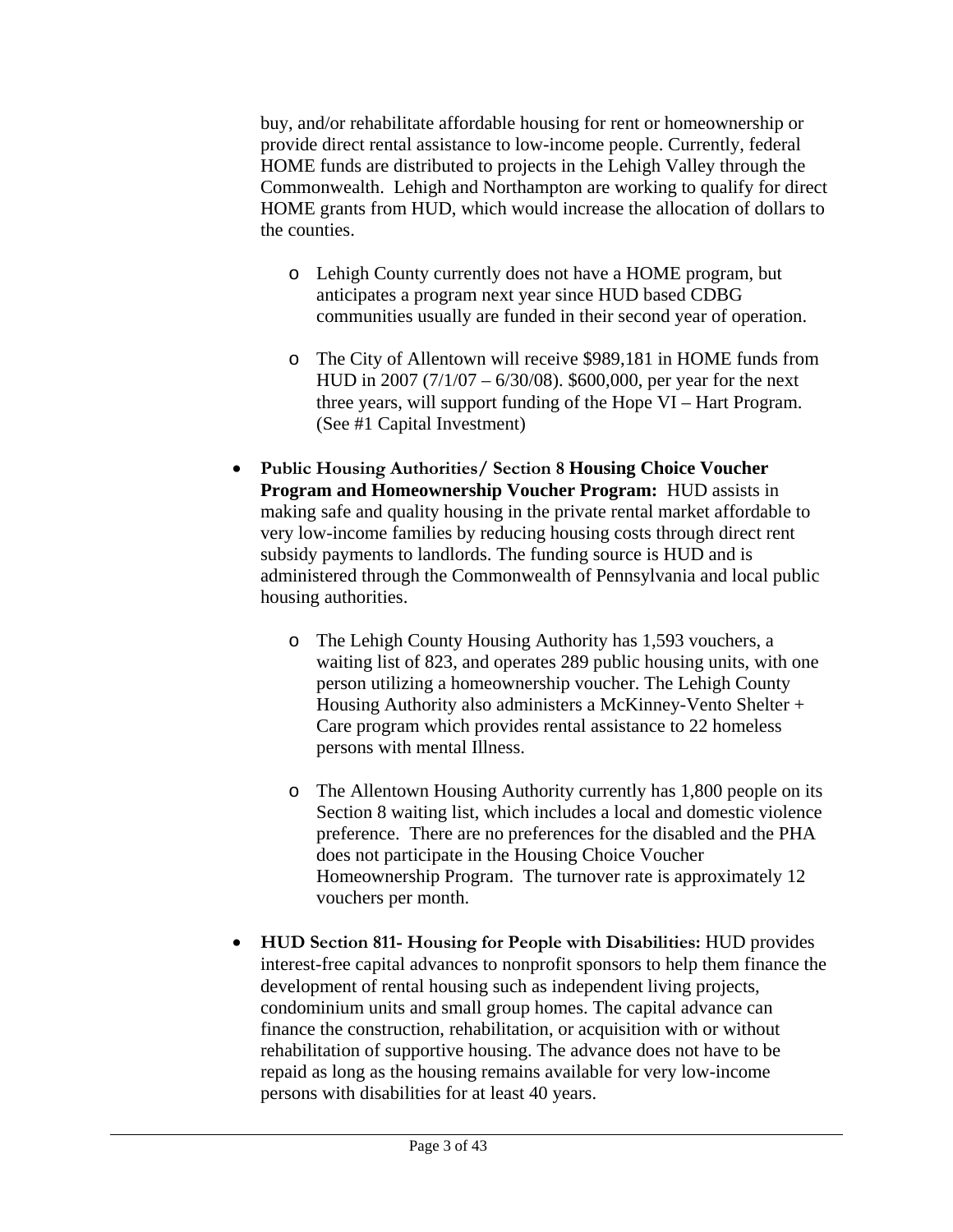- o There have been no applications for HUD 811 in Lehigh County in recent years. In view of the opportunities presented by the Section 811 Program, provider agencies will be encouraged to apply in the next round (April 08) for scattered site independent PSH units. Technical assistance and support will be made available under this plan to each applicant.
- o Under this years HUD 811 Program there were 20 units (\$2,576,410) available in the Lehigh Valley area, although there were no local applications for these funds. It is anticipated that funding will remain the same for FFY 2008.
- **Federal Home Loan Bank (FHLBP)**: The FHLBP provides readily available low-cost funding and opportunities for affordable housing and community development to 335 member financial institutions in Delaware, Pennsylvania and West Virginia. Each year, FHLBP sets aside approximately 10 percent of its net income to fund the Affordable Housing Program (AHP). In 2007, the FHLBP will distribute AHP funds in two funding rounds. (3/29/07 and 9/2707) AHP funds are increasingly being channeled toward projects that provide special-needs populations — such as the mentally/physically disabled, frail elderly, persons with HIV/AIDS, persons recovering from drug/alcohol addiction or victims of domestic violence — with counseling, vocational and educational services, medical support and other forms of assistance, in addition to housing. The AHP provides grants and loans that can be used for:
	- o Single- and multi-family housing
	- o New construction and rehabilitation
	- o Rental and owner-occupied homes
	- o Scattered-site housing development projects
	- o Transitional and single-room-occupancy housing
- **Lehigh County Trust Fund:** Lehigh County's Department of Community and Economic Development has established the goals of the Affordable Housing Program to improve housing conditions and housing stock for home owners and renters, by increasing the availability of affordable housing through development and preservation and establishing new partnerships. The Department of Community and Economic Development has created a formal housing advisory committee, consisting of individuals with expertise in regional housing programs, finance, administration, government and planning to help provide guidelines on how to use the funds. The Lehigh County raises revenue to enable County residents to purchase or rent quality residential housing through fees charged by the Recorder of Deeds for recording deeds and mortgages under the Act of April 8, 1982 (P.L. 310, No. 87), referred to as the Recorder of Deeds Fee Law.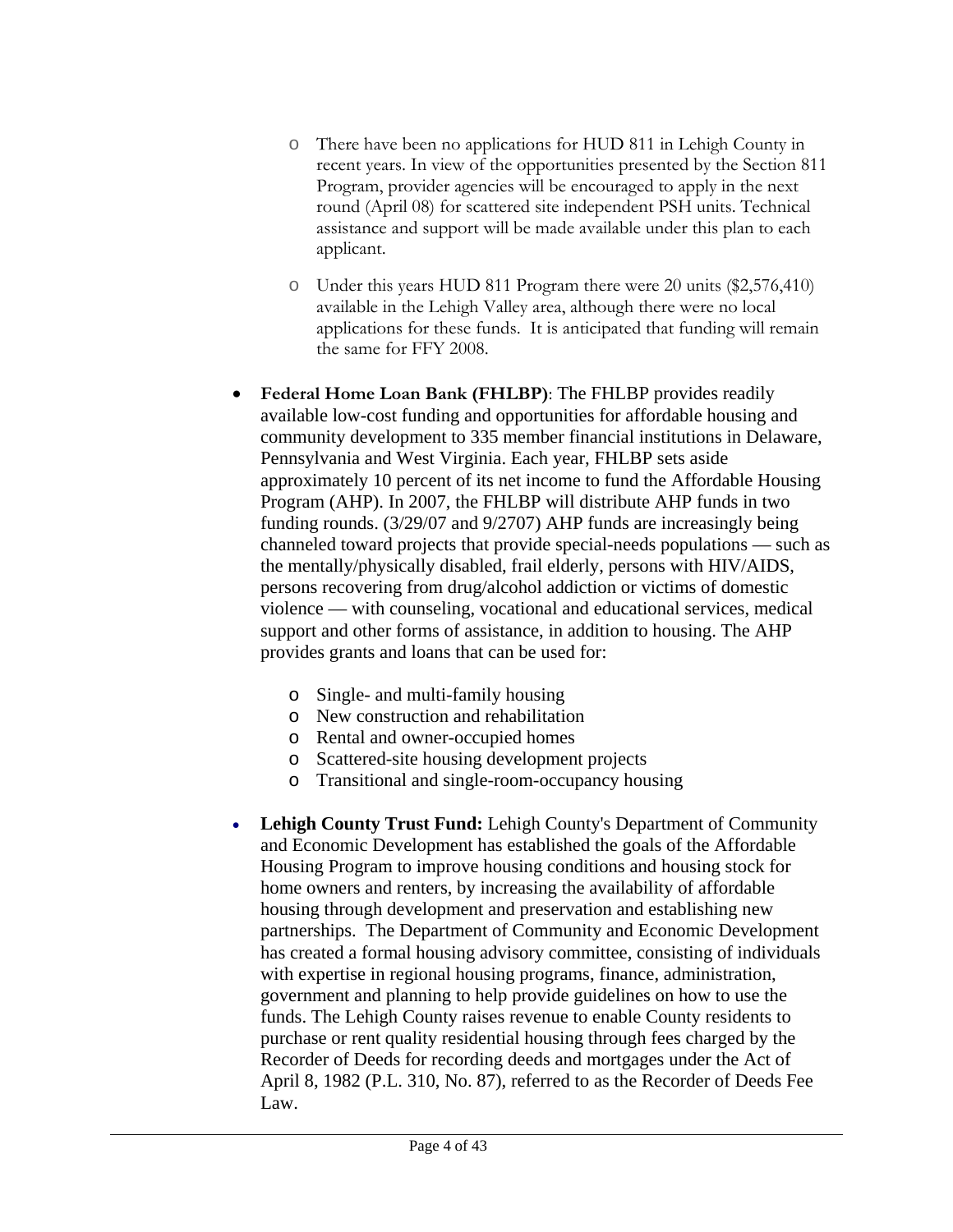o The LCTF is currently funded at approximately \$1.6 million, (proposals have been received and most of the funding has been obligated for this year).

#### **HUD McKinney-Vento Homeless Assistance: 2007 Continuum of Care Objectives:**

- o In 2007 open and begin occupancy of 22 beds for chronically and non-chronically homeless individuals with mental illness funded in 2006 through the Lehigh Valley Assertive Community Team (LVACT) Housing Supports Program.
- o In 2007 open and begin occupancy of tenant-based rental assistance for 22 chronically homeless persons with mental illness by Lehigh County Conference of Churches, funded in 2006.
- o Encourage providers of Permanent Supportive Housing and Shelter Plus Care programs to occupy new and vacant units with chronically homeless individuals.
- **Federal Low Income Housing Tax Credits: (FLIHTC):** PHFA allocates federal Low-Income Housing Tax Credits (LIHTC) to generate private investment equity for rental ventures. This program provides owners of, and investors in, affordable rental housing developments with tax credits that offer a dollar-for-dollar reduction in their tax liability. The credit may be taken for up to 10 years. Tax credits are usually sold to investors with the proceeds used to cover project costs. Application is competitive. Tax credits are set aside regionally.
	- o PHFA administers a \$24 million annual tax allocation for the Commonwealth of Pennsylvania.
	- o Lehigh MH/MR proposes to participate in the PHFA tax credit program to take advantage of any opportunities for PSH expansion.

# **Penn HOMES Program:**

PHFA provides permanent financing for rental projects through the Penn HOMES Program. It offers interest-free, deferred payment loans to support the development of affordable rental housing for lower-income residents. Financing is structured as primary or secondary mortgage loans. Eligible sponsors include for-profit or nonprofit entities.

o Funding for 2007 is approximately \$20 million.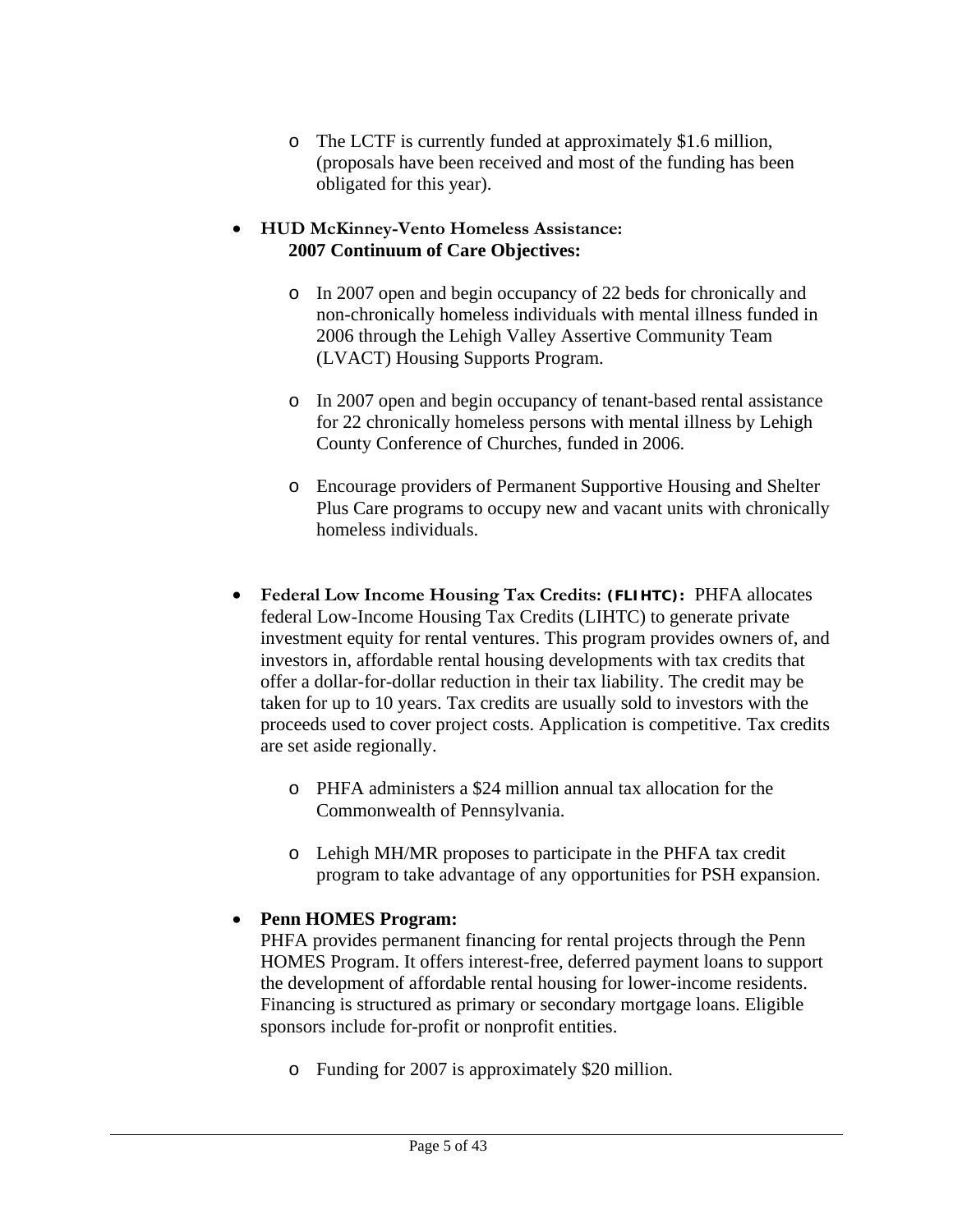o Developers may receive up to \$22,500/unit in Penn HOMES financing but increase their chances of receiving financing if requesting a lower per-unit amount. Application is through an annual competition. Applications in the next round are due December 14, 2007

**2. Housing Development Capacity:** *Availability of local organizations who can develop affordable rental housing in a competitive environment and assessment of the need for capacity building for affordable housing development* 

There are a number of organizations in Lehigh County who have had success in developing rental housing for special needs populations. Additionally, there are organizations that have the desire to create supportive housing, but lack the organizational infrastructure and capacity to do so.

Lehigh County MH/MR has contracted with the Corporation for Supportive Housing to work with local organizations in order to strengthen their capacity in developing PSH.

Valley Housing Development Corporation ("VHDC"), a 501(c)(3) non-profit housing development corporation has been providing housing development services to Lehigh County MH for over 18 years. In 1991, VHDC developed Gordon Street Apartments which is a 20-unit independent housing development for persons with mental illness. VHDC is the recipient of three McKinney-Vento Supportive Housing Programs which currently provides tenant-based, scattered-site housing for 71 homeless persons with mental illness. CHDC has been administering these SHP Programs since 1994. In addition, VHDC operates an 18-unit Single Room Occupancy ("SRO") for persons with mental illness. VHDC has been the primary provider of affordable housing in Lehigh County, having developed over 1,300 units of affordable housing for families, the elderly and the disabled.

**3. Housing-Related Administration and Management:** *Potential organizations who can act as administrator of rental resources, manage contingency funds, housing clearinghouse, selection and waiting list management and tenancy facilitation. This organization is separate from housing development organization(s) if housing development funds are to be managed at local level to avoid conflict of interest.* 

There are several potential organizations that could assume the above functions and a Request for Proposals will be issued by the county to select an organization that can best fulfill these objectives. (See #5 - Objectives for Program Management/ Clearing House)

**4. Services Capacity:** *Potential mainstream or specialty providers who can provide housing support as a stand alone or integrated service. Does the County have CTTs ACT or other comparable services that can also be identified as services that provide a "clinical home"; describe progress on Peer Services implementation..* 

Lehigh County currently has three agencies providing CTT or ACT Team services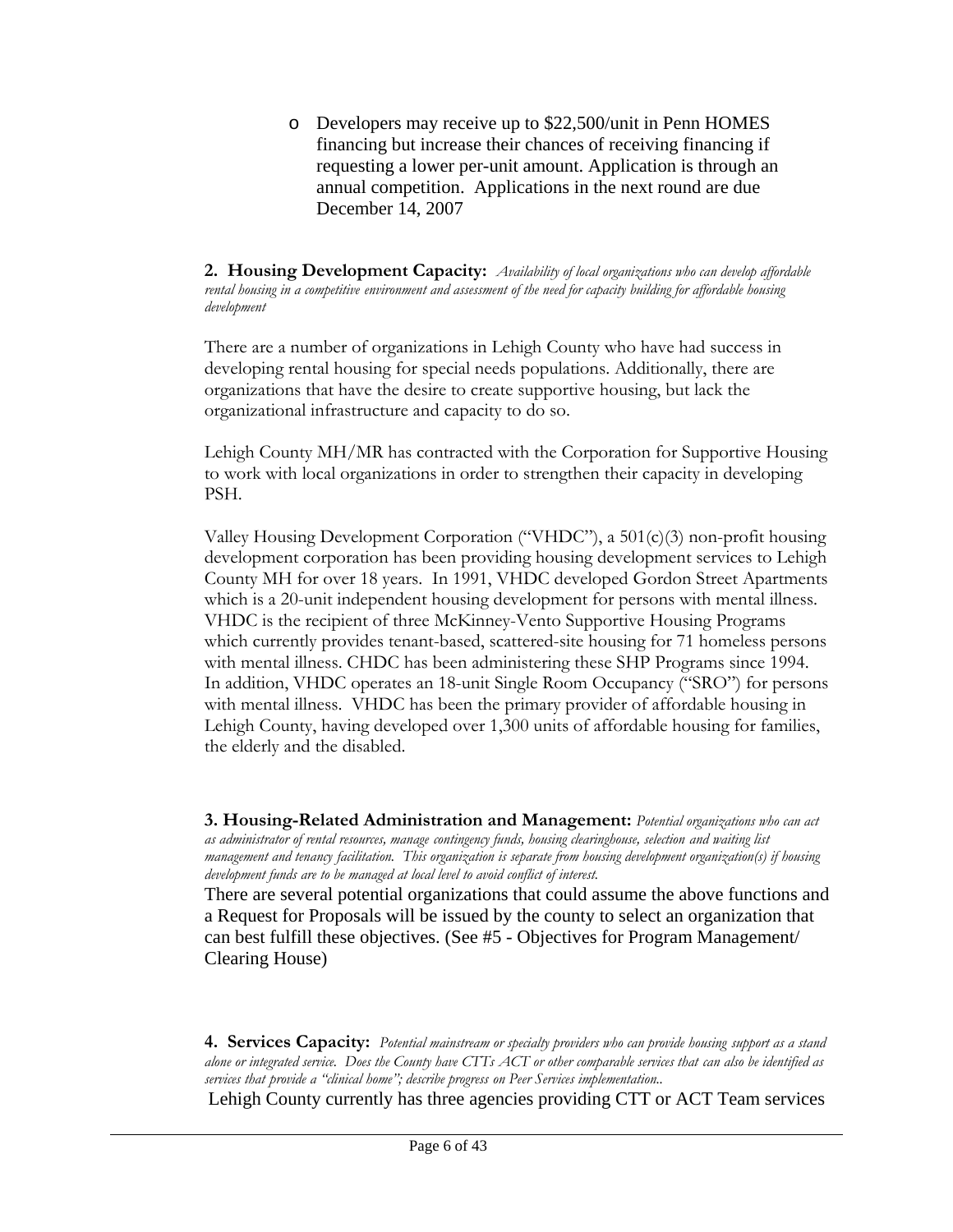to approximately 300 consumers. They are Resources for Human Development /ACT, Northwestern Human Services/CTT and Elwyn Behavioral Health/ACT. Peer support services have been a vital part of team service delivery for the past eleven years. Some aspects of housing support are integrated in team services.

Lehigh County MH/MR plans to establish a housing support team consisting of Certified Peer Specialists. The Lehigh Valley Consumer / Family Satisfaction Team (CFST) are actively involved in the development of a Certified Peer Specialist team. We plan to develop our housing support team with Certified Peer Specialists from the Lehigh Valley CFST.

Lehigh and Northampton counties along with Magellan Behavioral Health began planning for the expansion of peer support services in December 2006. The application for Lehigh and Northampton Counties to participate in the 2007 Peer Specialist Training and Technical Assistance Initiative was recently accepted by the review committee. Lehigh and Northampton Counties were each given 7 training slots. We anticipate the training schedule will be finalized in the near future.

The Lehigh Valley Consumer/Family Satisfaction Team has been working with Lehigh and Northampton counties to develop a Certified Peer Specialist team. The CFST plans to establish a subcontracting relationship with a licensed mental health agency to serve as the enrolled MA provider and be responsible for administrative and clinical oversight. The Consumer/Family Satisfaction Team would be a direct service provider of peer support services.

The Bi-County Recovery Committee consisting of consumers, family members, providers and county staff identified the need for a Peer Mentoring Program. Committee members felt this service was critical because many consumers could not meet the qualifications for certified peer specialists. This program can also provide a career ladder for consumers interested in becoming certified peer specialists.

# **III. LOCAL PLANNING/ COUNTY MH/MR PROGRAM STAFFING**

- 1. Please describe your Local Housing Opportunity Team (LHOT) or other local housing planning effort that serves a similar purpose. Identify what role the LHOT (or other group) will play in the implementation of this Plan. Please briefly describe the membership of the team/group by title or representation.
	- The Lehigh Valley Local Housing Options Team ("LHOT") meets on a regular basis, sharing information related to mental health housing related initiatives in the county. The LHOT is represented by key county, municipal and non-profit mental health, housing and advocacy organizations in the county. A representative from Lehigh County MH/MR attends the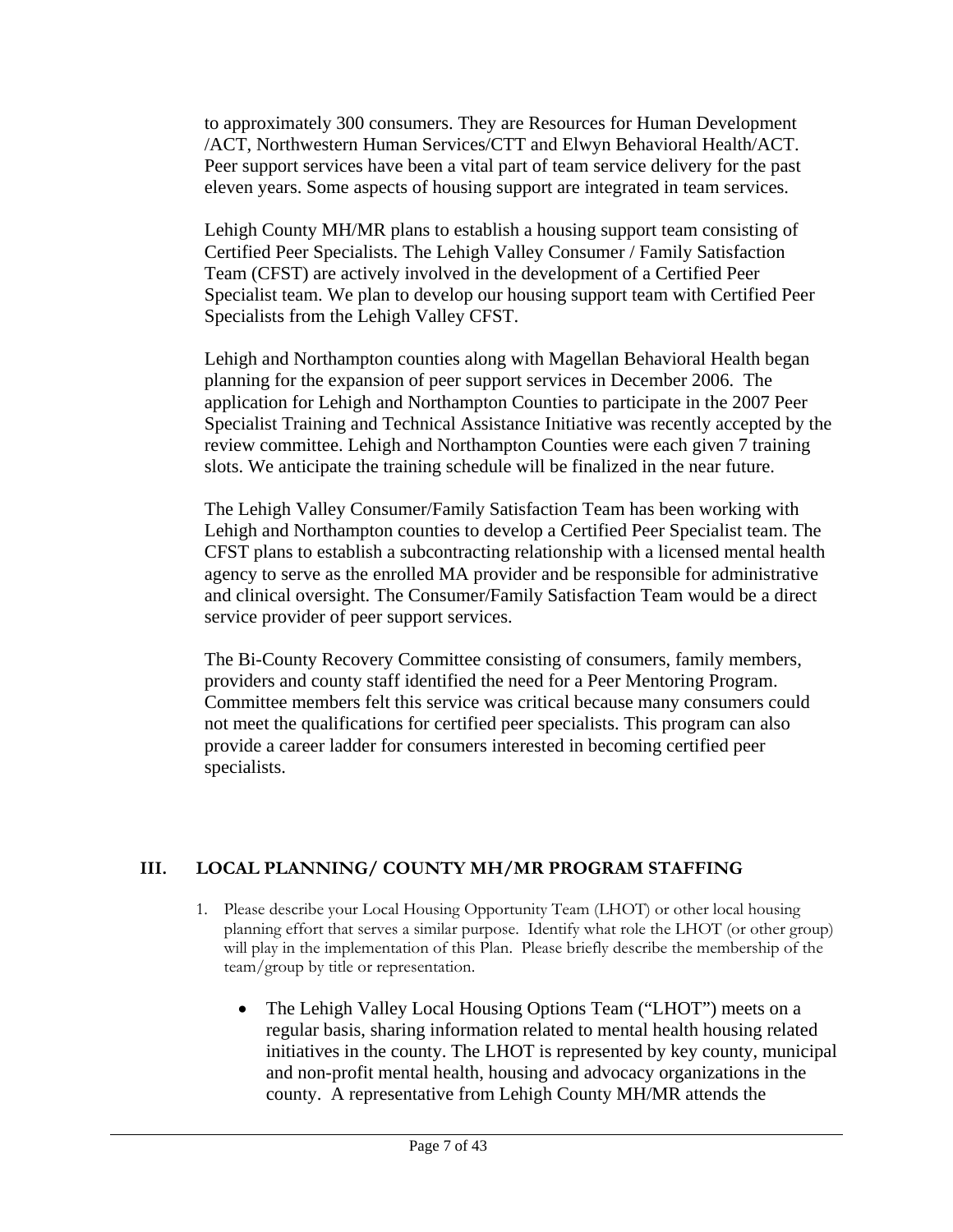meetings. A Steering committee will be formed to plan and implement the Lehigh County Mental Health Housing Plan and a number of agencies represented on the LHOT will participate on this group. The LHOT will also be involved in the planning and implementation of the plan. (See attached Attachment C for the full listing of LHOT member organizations).

- The Lehigh Valley Planning Commission (LVPC) was formed by Lehigh and Northampton counties in 1961 to create a comprehensive plan to guide orderly growth in Lehigh and Northampton and the 62 municipalities in the Lehigh Valley. In April 2007, the LVPC issued a comprehensive affordable housing plan the "Strategic Housing Plan for the Lehigh Valley" includes a concise list of recommended actions, with significant resources available to invest in these initiatives, e.g., as note above, CDBG, HOME, etc.
- 2. Please identify other local or state housing planning processes (i.e. Continuum of Care planning process) that either County MH/MR staff or other local stakeholders have actively participated. Describe the entities that have participated and the extent of involvement.
	- The Northeast Regional Homeless Advisory Board is represented by nonprofit/ non-public agencies and identifies regional and local homeless issues, implements the Continuum of Care (CoC) action plans; and monitors, reviews and ranks projects funded through the CoC. (See attachment C for full agency membership listing)
	- The Clubhouse Housing Committee is comprised of Clubhouse members and staff. They have been exploring housing opportunities for members and other consumers residing in Lehigh County. Clubhouse members and staff are conducting a consumer housing choice survey and focus groups to assist in planning PSH under the plan. Corporation for Supportive Housing consultants are providing training and oversight of this process.
	- Community Healthcare Alliance (CHA) is a bi-county (Lehigh and Northampton County) committee of stakeholder members of mental health and substance abuse services, service providers, the County's managed care organization (Magellan Health Services), and each respective County's HealthChoices staff. The CHA provides a forum for stakeholders and network providers to offer input and share ideas with the County staff and MCO. Members have expressed support for the advancement of a comprehensive housing project.
	- In order to insure representative stakeholder representation in planning, coordination and implementation of the Lehigh County Mental Health Housing Plan a new advisory group will be formed with representation from the above committees. The committee shall be referred to as the Lehigh County Mental Health Housing Advisory Committee. (LCMHHAC)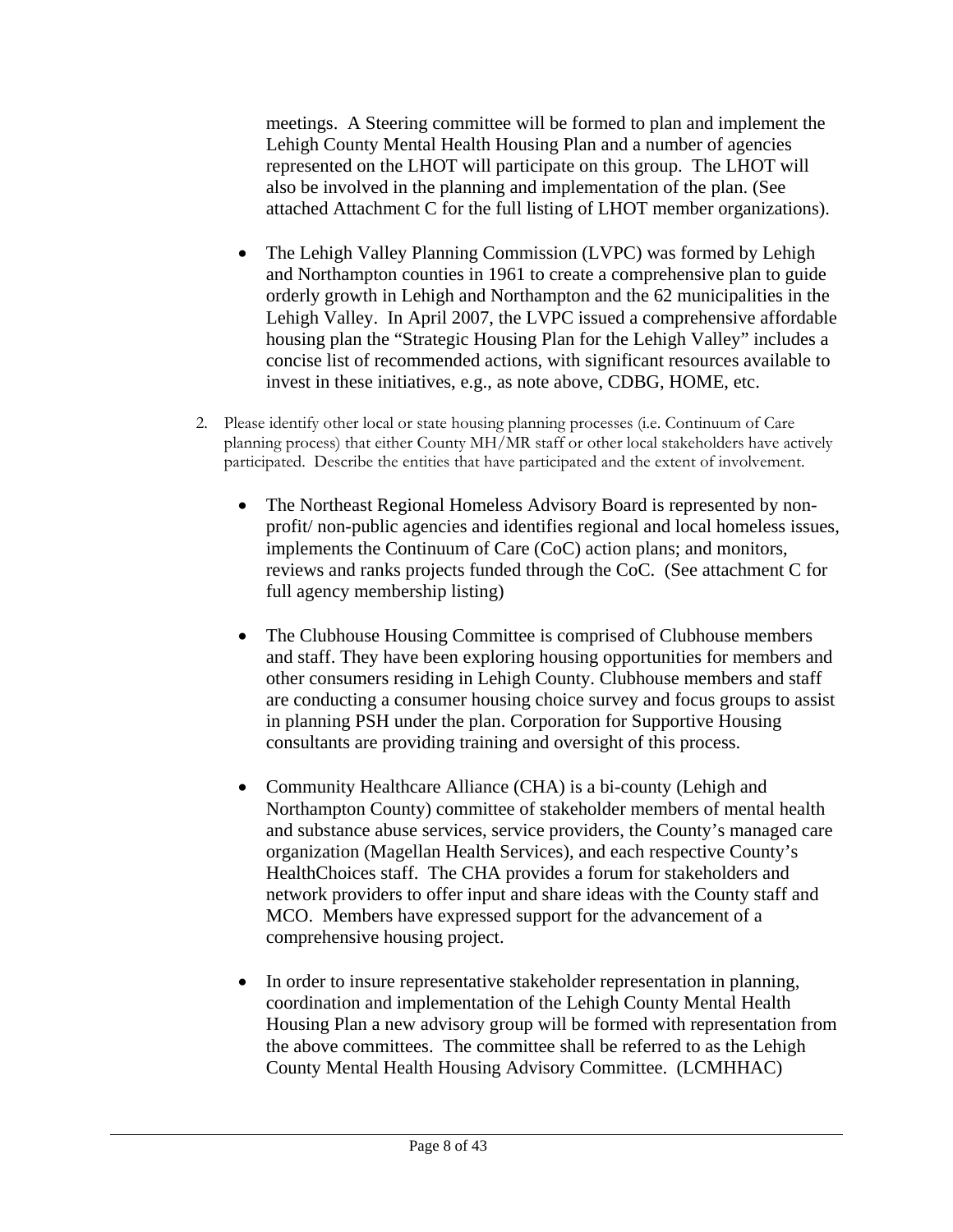- 3. OMHSAS expects that the planning process used to develop the County Housing Plan be consumer driven. Please describe how your County involved MH/MR consumers in developing proposed Housing Plan and how consumers will be involved in the ongoing implementation and evaluation of the program approaches. If the County has not already conducted a housing choice or preference survey to better assess what types of housing opportunities consumers prefer; please make arrangements to complete such a survey as part of the implementation of your housing plan. Please describe results and/or plans. Please indicate if you need technical assistance to complete this survey/ needs assessment.
	- Consumers consistently voice their preference for a decent stable place of their own to live. Independent, decent, safe and affordable community-based housing linked to flexible community-based supports is desired by consumers as an essential ingredient to foster and support their own journeys towards recovery. This strategy proposes a true and full partnership with the consumer in which services /support incorporates assessment and reassessment of the needs, goals, and preferences of the individual. A consumer and community advisory board will be established to ensure responsive program design, structure and services. The strength and proven efficacy of this initiative will be services that are consumer driven and directly support the foundations of the Wellness and Recovery Model. The program will utilizes an approach that emphasizes hope, personal consumer responsibility, self-advocacy and empowerment, increased self awareness and education, and the skills to develop and maintain a meaningful and effective support system.
	- The Bi-County Mental Health Planning Committee consisting of consumers, family members, providers and county staff meet on a monthly basis to collaborate on all aspects of mental health planning. This committee will remain actively involved in the housing planning process. Members of this committee will serve on the Lehigh County Mental Health Housing Advisory Committee.
	- Consumers and family members will participate on the Lehigh County Mental Health Housing Advisory and will assist in the development of expanded housing opportunities and housing supports.
	- Lehigh County MH/MR has initiated planning for a comprehensive consumer housing choice survey and a series of consumer focus groups to better understand the perspective of mental health consumers, who have the greatest stake in influencing the size and direction of the mental health service system. The most important aspect of the survey is the potential for all stakeholders, consumers, families, administrators, and practitioners to coordinate their efforts toward shared goals to better meet important consumer needs by prioritizing services, improving provider training, and coordinating advocacy.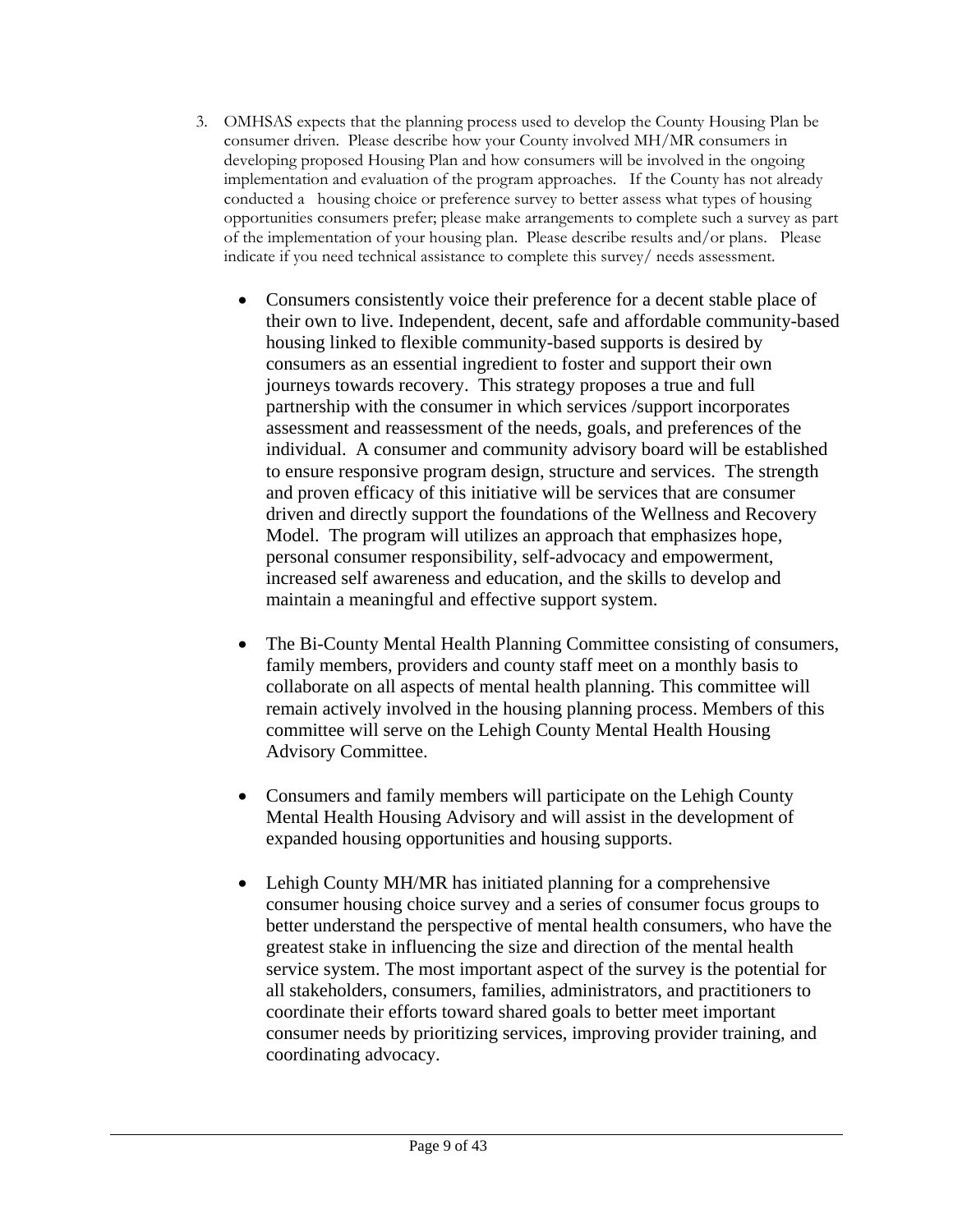- 4. Please identify your lead staff person to implement this plan and identify where this individual is located within the organization. Attach an organizational chart if available.
	- County staff as follows:
		- o Lynn Kovich, Director, Lehigh County Department of Human Services
		- o Administrator, MH/MR/D&A/Health Choices, (The Administrator's position is vacant as of 9/5/2007; and is to be filled as soon as possible.);
		- o Marjorie Kovacs, Deputy MH Administrator; and
		- o Don Panto, Health Choices Coordinator,

The identified staff will serve as the leads in implementing the plan. We believe this management team will provide the strongest leadership and commitment to the successful planning, implementation, administrative oversight and follow-up on the plan.

Attached (as Attachment D) is an organizational Chart for Lehigh County MH/ MR.

- Additionally, Lehigh County has contracted with the Corporation for Supportive Housing, which is a recognized leader in the country in promoting, developing and supporting permanent supportive housing. CSH will be extensively involved in the planning, coordination and implementation of the plan.
- Lehigh MH/MR will regularly review and monitor plan implementation and give consideration to hiring a full time Lehigh County MH/MR - PSH Coordinator, if it is determined that the position is necessary in order to achieve successful implementation.

# **IV. IDENTIFICATION OF PRIORITY CONSUMER GROUP INSTRUCTIONS:**

**IDENTIFY UP TO FOUR** priority groups (who are MA eligible) for these targeted housing resources. You have a choice of listing them all as "high" priority or may be listed in descending priority order; please indicate which method you are using. Counties can choose to identify the priority group by age, type of disability/need or other designation. In the rationale for priority, please discuss why the priority group is "most in need" of permanent housing to be created by this initiative. Provide local or state data and statistics to support your priority consumer targeting plan. Keep in mind that Reinvestment funds must be targeted to address the "unmet need" for permanent supportive housing among MA eligible persons in your County. In the rationale for priority, please describe any strategic, systems considerations for identifying a priority consumer group.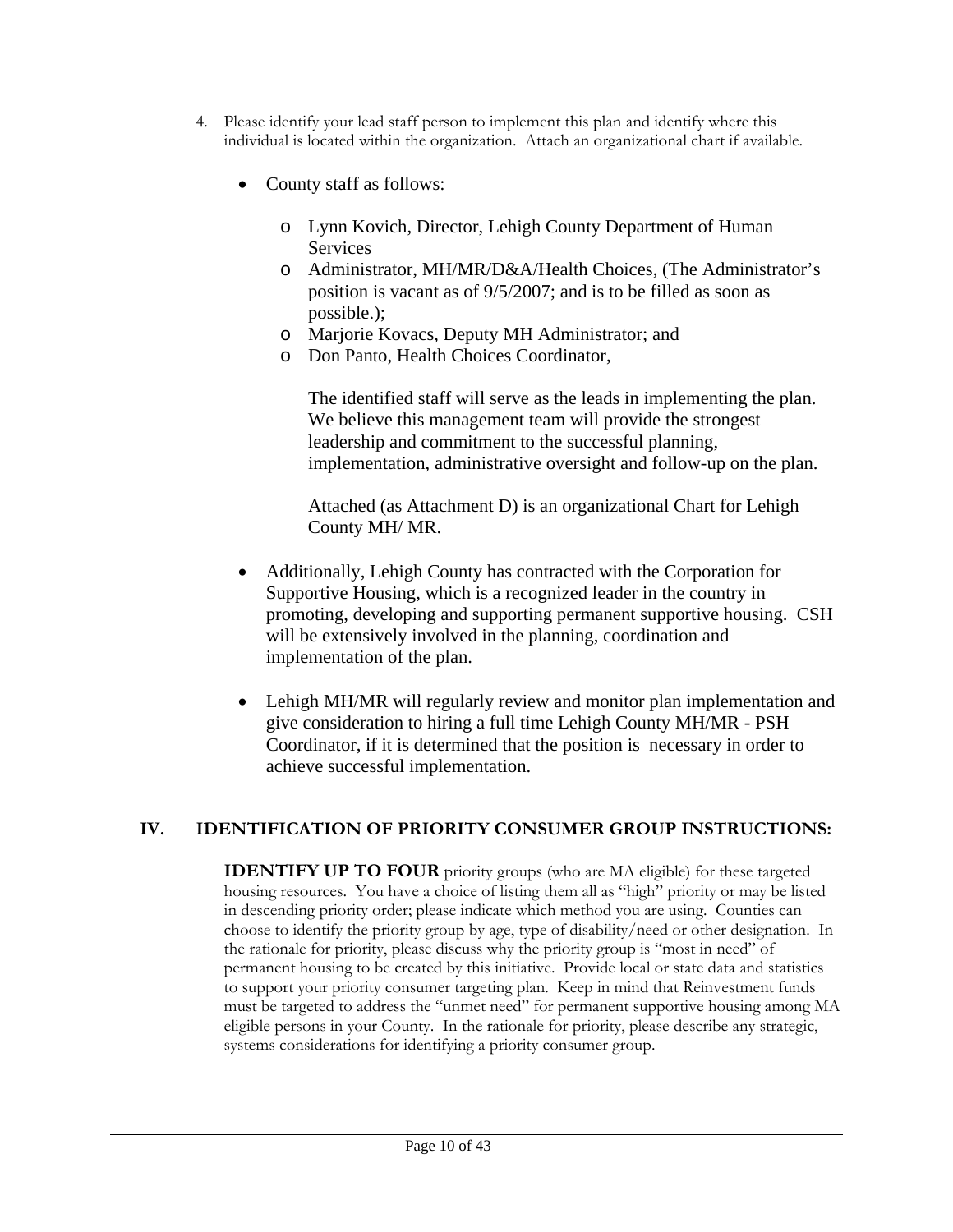#### **Priority Group 1:**

**Rationale for Priority:** 

Lehigh County will provide equal priority for the MA eligible populations identified below: This includes people who have a serious and persistent mental illness who are:

- Currently in Community Rehabilitation Residences (CRR), whose housing and service needs can be more appropriately met in PSH;
- Young adult, (Age 18-23) transitional population;
- Forensic population transitioning out of Lehigh County Prison;
- Homeless, or at risk of homelessness.

Priority populations include people who may have extremely high rates of poverty, a desire to live in normal housing, a need for long-term supports and services in order to live as independently as possible and a desire for greater personal control, autonomy, and choice in their living situation.

#### **Priority group #1 includes people with serious and persistent mental illness who are currently in Community Rehabilitation Residences (CRR), whose housing and service needs can be more appropriately met in PSH**.

Supportive housing has had demonstrated effectiveness in working for people who face complex life challenges—individuals and families who have very low incomes and have a serious or persistent mental illness. PSH has reduced emergency room and inpatient care (medical, psychiatric and substance abuse), jail, police, emergency medical services, the court system, in addition to being more cost effective for the mental health delivery system than transitional and other residential programs.

- Lehigh County MH/MR currently has 118 consumers in Community Residential Rehabilitation (CRR) programs. It is estimated that 40 consumers would be able to move into affordable permanent housing with the availability of housing and the right supports.
- 18 consumers reside in an Enhanced Personal Care Boarding Home (PCBH) developed with CHIPP funds who have consistently expressed a high degree of satisfaction with this PCBH.
- 15 consumers are in Personal Care Boarding Homes and require additional support services (funded with CHIPP dollars).
- The Community Support Plan initiative evaluating all residents of Allentown State Hospital who have been there for 2 or more years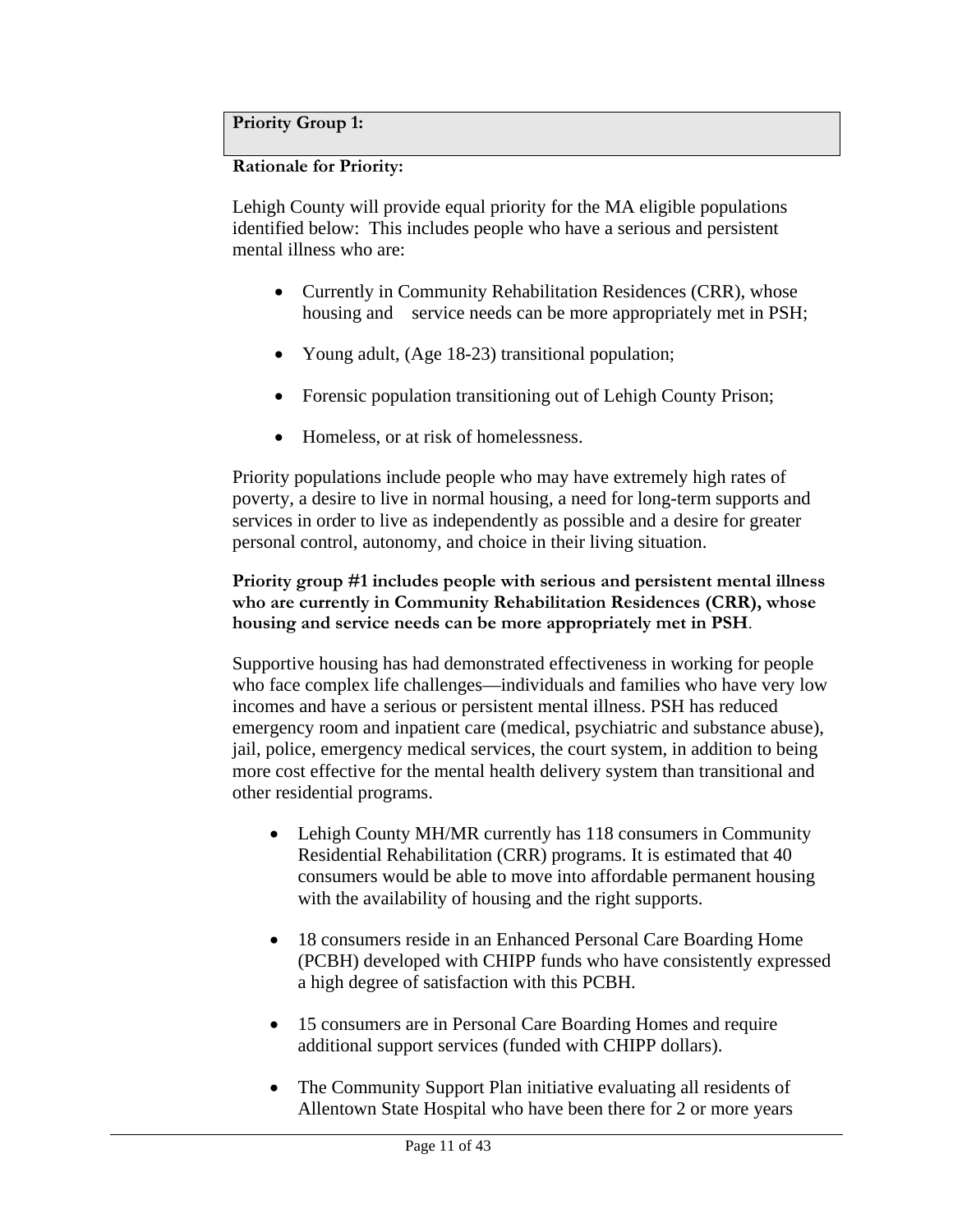shows the following stats on housing needs. 59 Lehigh County residents were evaluated with the following results:

- o 35%-CRR or Enhanced CRR
- o 22%-Personal Care Boarding Home or Enhanced Personal Care Boarding Home
- o 17%-Specialized Long Term Structured Residence
- o 12%-Nursing Home
- o 5%-MR Residential Program
- o 3%- community apartment with supports
- o 3%-Traumatic Brain Injury specialized residential program
- o 3%-Specialized Sexual Re-Offense Prevention
- 76 discharges from Residential Treatment Facilities (RTFs) from 7/1/06 to 6/30/07. (15 were transfers to alternate RTFs)

## **Priority Group 2:**

#### **Rationale for Priority:**

#### **Priority #2 includes young transitional adult population, (Age 18-23), who suffer from serious or persistent mental illness and are in need of PSH.**

Nationally, rates of homelessness among young adults are alarming. These burgeoning rates prompted a recent documentary expose entitled "Aging Out." This documentary depicted the inherent struggles that youth face as they age out of the current child welfare system into adulthood. What it brought to light was the fact that countless youth are entering adulthood, void of the appropriate supports and linkages.

Health Choices has provided services 2,223 members within the 18-23 year old demographic since the programs inception in 2001 (an average of 371 members served per year). In the most recent period from April 2006 through March 2007 (12 months), 795 members within this specialty population have had claim experience (over two times the average over the 6 years). It is reasonable to conclude that this is a growing population within the membership with service utilization, each of which is in need of permanent housing. (Claims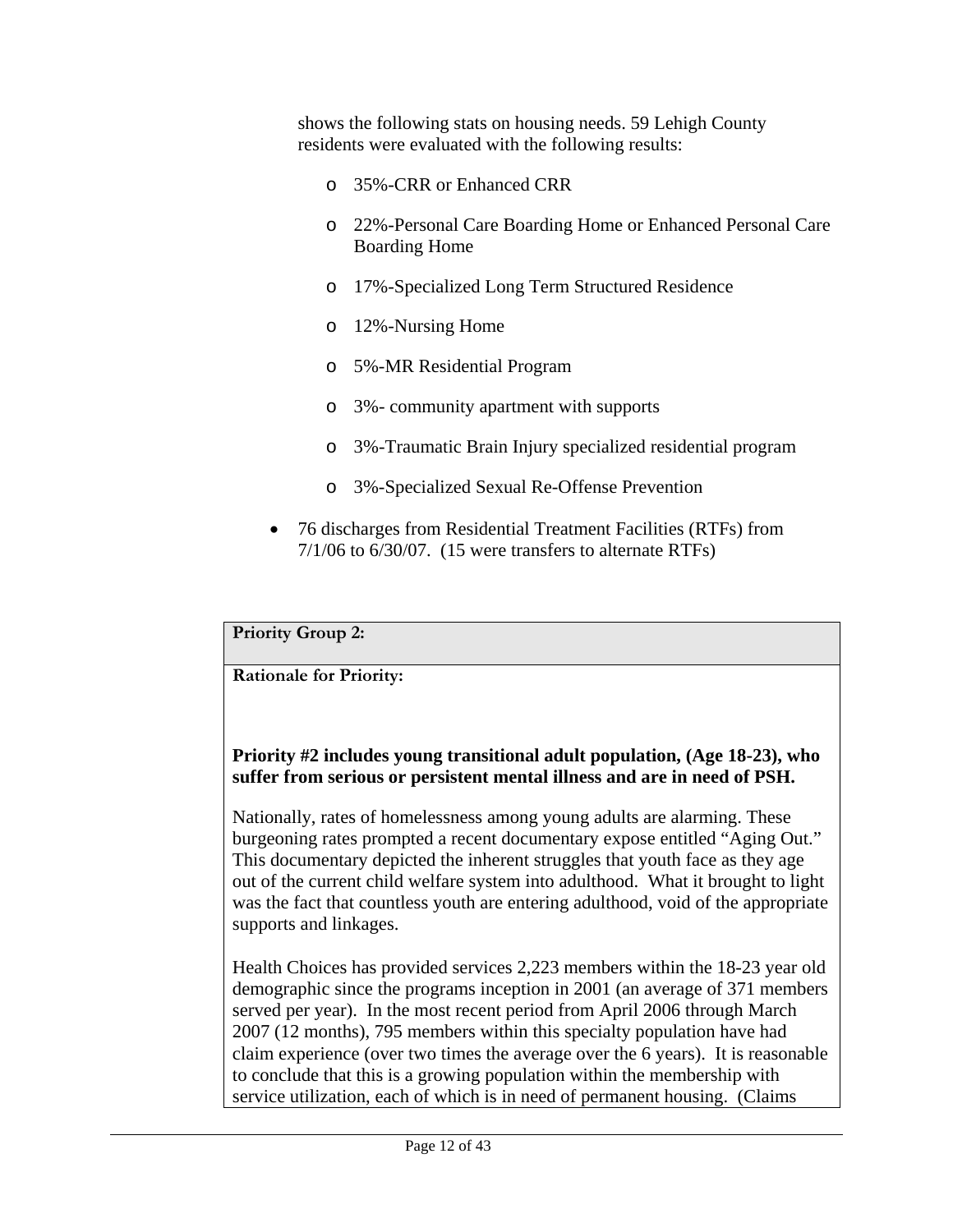from April 2006 through March 2007 included 66 members utilizing crisis intervention, 7 members using emergency room services, 127 members using inpatient services, and 111 utilizing RTF levels of service.). On the average, 33 members per month "age out" of children's services, and are in need of stable residency (permanent housing) to adequately promote assimilation, and affiliation.

Programs established under this plan to address the needs of the young adult transitional population will be designed to promote greater independence, and include the following:

- Meeting mental and physical health needs;
- Developing and sustaining family supports and/or other adult supportive relationships;
- Developing and sustaining peer and other social relationships;
- Improved understanding of housing alternatives (Permanence Affordability, and Landlord/Tenant Issues);
- Ensuring acquisition and retention of critical personal identification documentation (Birth certificate, Social security card);
- Improved financial literacy (Personal budgeting, Banking services, Credit);
- Completing necessary education and/or training and understanding and exploring employment and career alternatives;
- Understanding and relying upon local transportation and community resources;
- Identifying and developing recreational interests;

# **Priority Group 3:**

# **Rationale for Priority:**

## **Priority population #3 includes the forensic population who are transitioning out of Lehigh County Prison:**

Prisons and jails are no place for people who are suffering from serious and persistent mental illness, and increasingly the criminal justice and mental health systems are focusing attention on this critical issue. Lehigh County established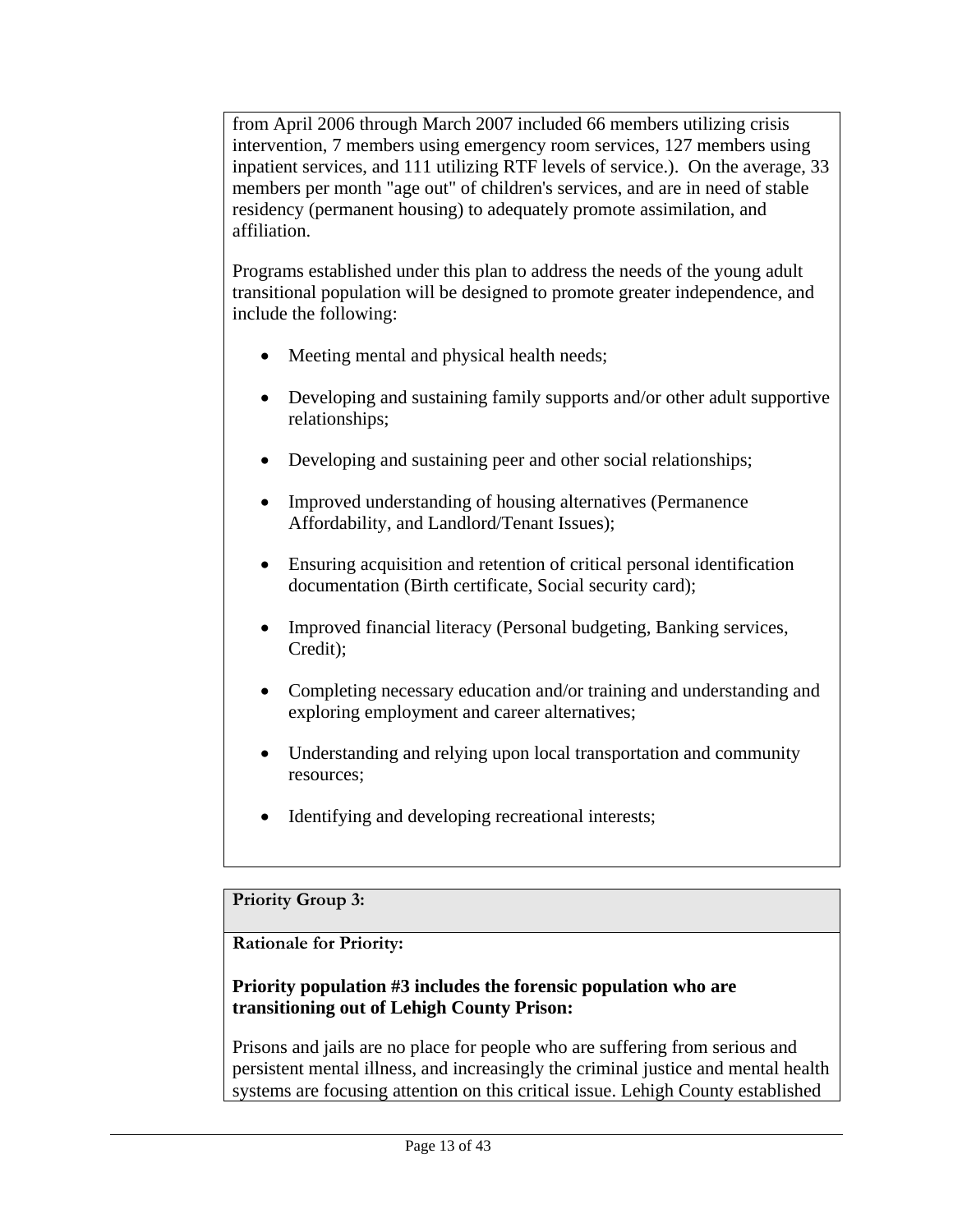TEAM MISA in March 2005. The team consists of representatives from the District Attorney's Office, Public Defender's Office, County Mental Health Office (Deputy MH Administrator and Forensic Case Manager), Director of Pre-Trial Services, Adult County Probation Supervisor and Lehigh County Prison's Deputy Director of Treatment, Mental Health Coordinator and Assistant Director of Corrections. This multidisciplinary team meets weekly to review cases of people with mental illness and/or substance abuse that have been charged with a crime. The vast majority of cases reviewed involve current incarceration and pre-sentence status. The goal is to provide recommendations to the courts that address mental health and/or substance abuse treatment needs, community safety and acceptable home plans. TEAM MISA data for fiscal year 06/07 showed that 41 out of 104, or almost 39%, did not have appropriate housing options.

Released inmates face extraordinary obstacles in securing appropriate housing in the community—especially housing in the inmate's community of origin that is affordable, located near employment opportunities, and in "safe" neighborhoods. Investing resources in comprehensive outpatient treatment programs and permanent supportive housing have demonstrated effectiveness as jail diversion and treatment strategies.

It is difficult to estimate the number of state and county prisoners that face homelessness upon release from incarceration. Shelter and services providers report more than 50% of homeless clients have spent 5 or more days in a city or county jail in their lifetime, which may initially have been a result of their homelessness.

## **Priority Group 4:**

## **Rationale for Priority:**

**Priority population #4 includes people who are suffering from or persistent mental illness and are homeless or at risk of homelessness**.

Without a stable place to live and a support system to help them address their underlying problems, (serious mental illness, substance abuse, disorder, chronic medical condition, etc.), most homeless people bounce from one emergency system to the next--from the streets to shelters to public hospitals to psychiatric institutions and detoxification centers and back to the streets--endlessly. While services are necessary to help tenants maintain stability, being housed is an essential first step in addressing these conditions that often have gone untreated for many years. Therefore, the combination of housing and supportive services creates a synergy that allows tenants to take steps toward recovery and independence. In supportive housing, people can live with stability, autonomy,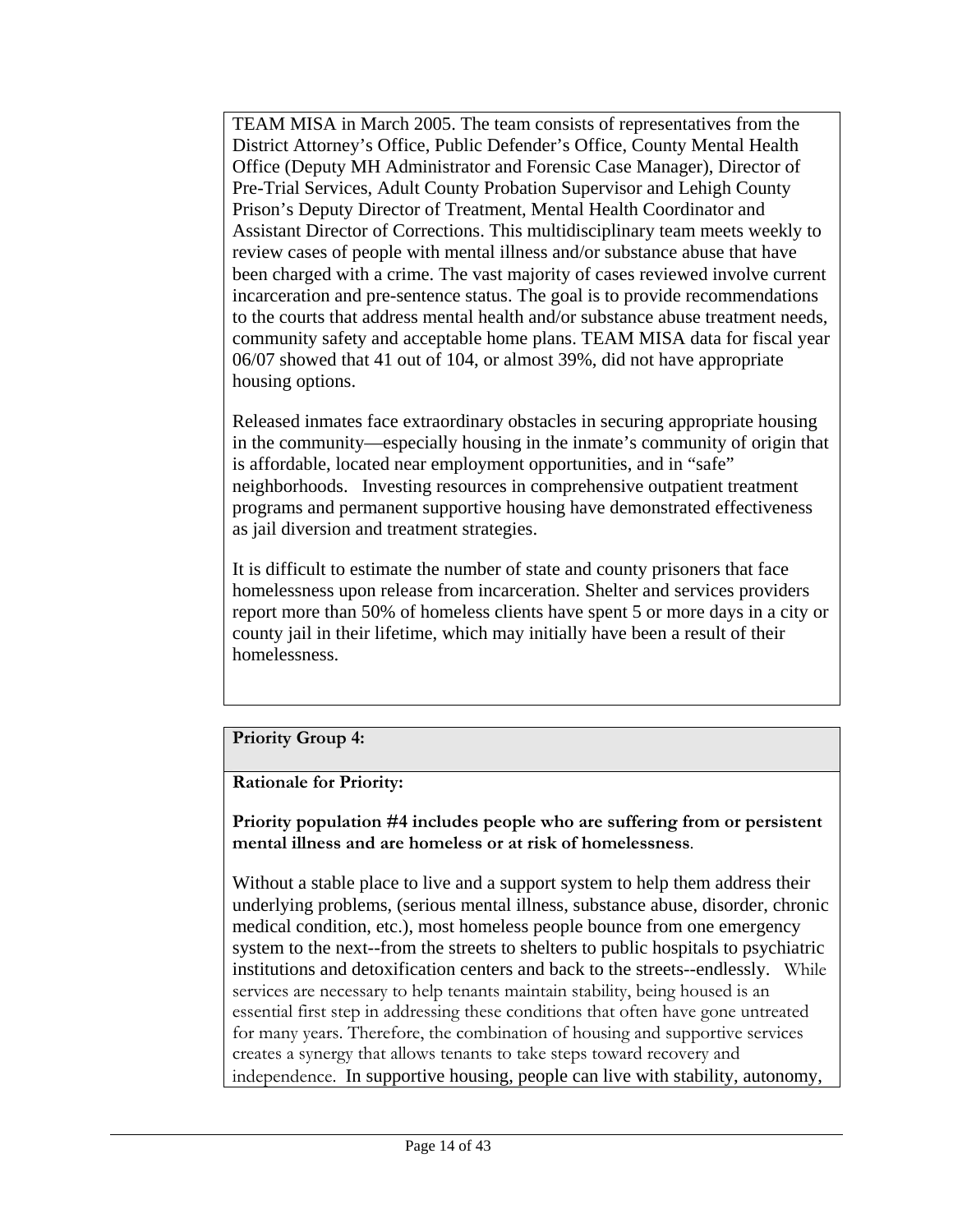and dignity.

- It is estimated that at least a third of the people living on the streets and in shelters have a severe and persistent mental illness.
- FY06/07 there was 5,885 active adults in the Lehigh County mental health system and 230 or 3.9% were homeless at time of intake. This includes people in shelters and rescue missions.
- The number of chronic homeless individuals identified in the Point in Time count for 2007 was 67.

## **Supportive Housing Impact on Homelessness\*:**

- Decreases of more than 50% in tenants' emergency room visits and hospital inpatient days; decreases in tenants' use of emergency detoxification services by more than 80%; and increases in the use of preventive health care services.
- Increase of 50% in earned income and 40%in the rate of participant employment when employment services are provided in supportive housing, and a significant decrease in dependence on entitlements – a \$1,448 decrease per tenant each year.
- A study of almost 5,000 homeless individuals with mental illness placed in supportive housing through the NY/NY program confirmed that nearly 80% remained housed a year later, with 10% moving on to independent settings.

\*Corporation for Supportive Housing Research Initiatives

## **2007 Continuum of Care Objectives:**

- In 2007 begin occupancy of 22 units for chronically and non-chronically homeless individuals funded in 2006 through the Lehigh Valley Assertive Community Team (LVACT) Housing Supports Program.
- In 2007 begin occupancy of 22 units of Tenant-Based Rental Assistance for the disabled and chronically homeless, funded in 2006, through the Lehigh County Conference of Churches.

# **V. PERMANENT SUPPORTIVE HOUSING (PSH) APPROACH:**

Please complete the templates provided below to describe your PSH Program approach. If you do not plan to incorporate one or more of the objectives below in your PSH Approach,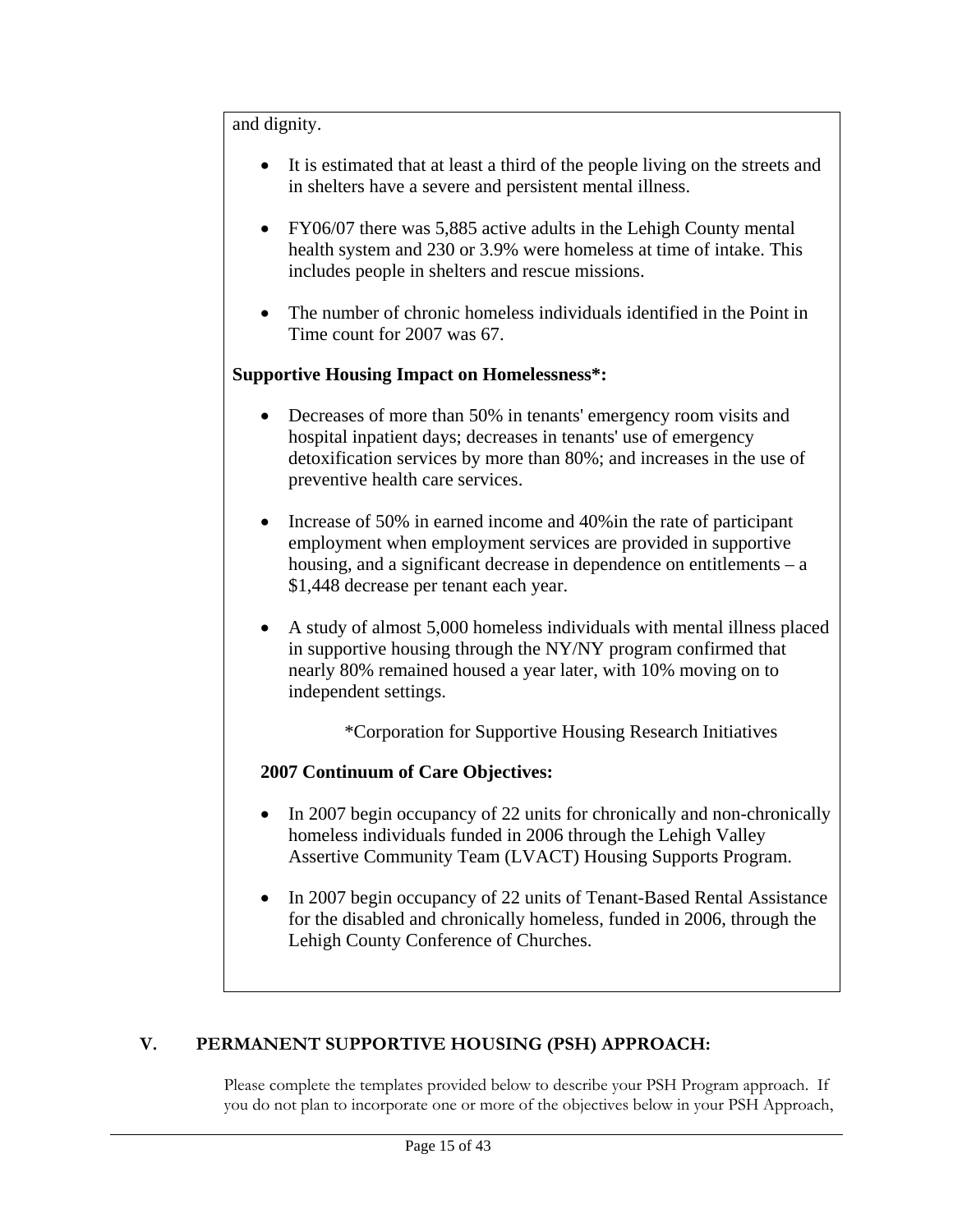please indicate that by simply writing in "Not Applicable" in the first block of the objectives table (below). The County should consider each of these objectives in developing their local housing plan. These objectives are also described in the OMHSAS Paper on Utilizing Health Choices Reinvestment Funds to Develop Permanent Supportive Housing that was distributed in November 2006. Remember to think strategically in your planning of Reinvestment funds across the program strategies. Select the program strategies that take full advantage of opportunities in your local area as well as effectively leverage both Federal and State affordable housing resources. In particular, some type of rental subsidy is necessary for people living on very low fixed incomes and it is expected that each county will have an objective to offer some type of rental subsidies. You are not expected to dedicate Reinvestment funds to support all program objectives. However, there is an expectation that a County will need a structured program management function as well as dedicated housing support services in order to manage and support the PSH opportunities (i.e. either targeted units or tenant-based rental subsidies) developed by the Plan

In designing your program approach to develop permanent supportive housing in your community, the County must ensure that the housing created by following approaches is consistent with the OMHSAS permanent supportive housing definition:

Supportive housing is a successful, cost-effective combination of affordable housing with services that helps people live more stable, productive lives. Supportive housing works well for people who face the most complex challenges—individuals and families who have very low incomes and serious, persistent issues that may include substance use, mental illness, and HIV/AIDS; and may also be homeless, or at risk of homelessness.

#### **A supportive housing unit is:**

- Available to, and intended for a person or family whose head of household is experiencing mental illness, other chronic health conditions including substance use issues, and/or multiple barriers to employment and housing stability; and my also be homeless or at risk of homelessness;
- Where the tenant pays no more than 30%-50% of household income towards rent, and ideally no more than 30%;
- Associated with a flexible array of comprehensive services, including medical and wellness, mental health, substance use management and recovery, vocational and employment, money management, coordinated support (case management), life skills, household establishment, and tenant advocacy;
- Where use of services or programs is not a condition of ongoing tenancy;
- Where the tenant has a lease or similar form of occupancy agreement and there are not limits on a person's length of tenancy as long as they abide by the conditions of the lease or agreement; and
- Where there is a working partnership that includes ongoing communication between supportive services providers, property owners or managers, and/or housing subsidy programs.

#### **Supportive Housing is:**

- 1. Safe and Secure
- 2. Affordable to consumers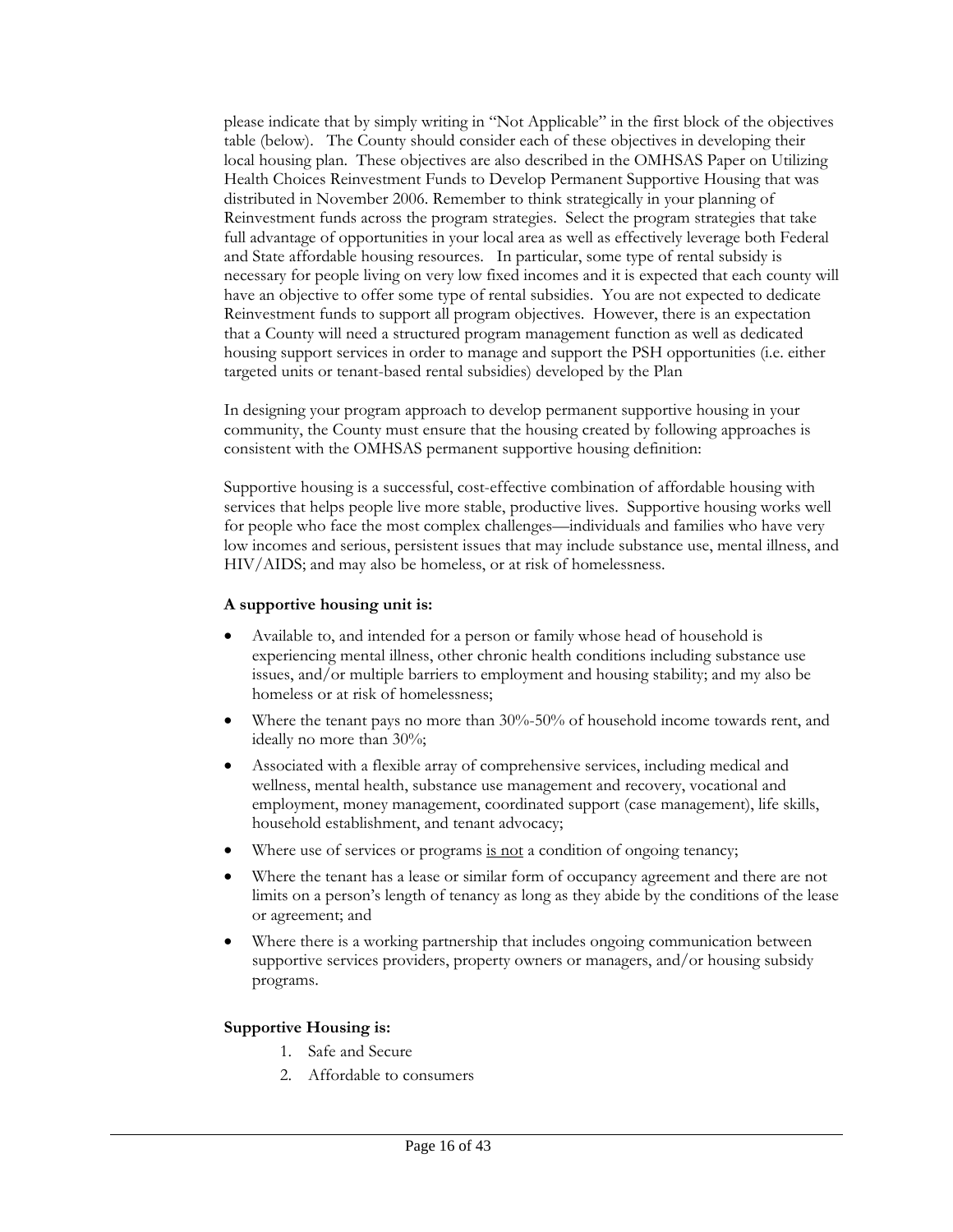3. Permanent, as long as the consumer pays the rent and honors the conditions of the lease.

#### **Supportive Housing is linked to support services that are:**

- 1. Optional. People **are not** required to participate in services to keep their housing, although they are encouraged to use services
- 2. Flexible. Individualized services are available when the consumer needs them, and where the consumer lives.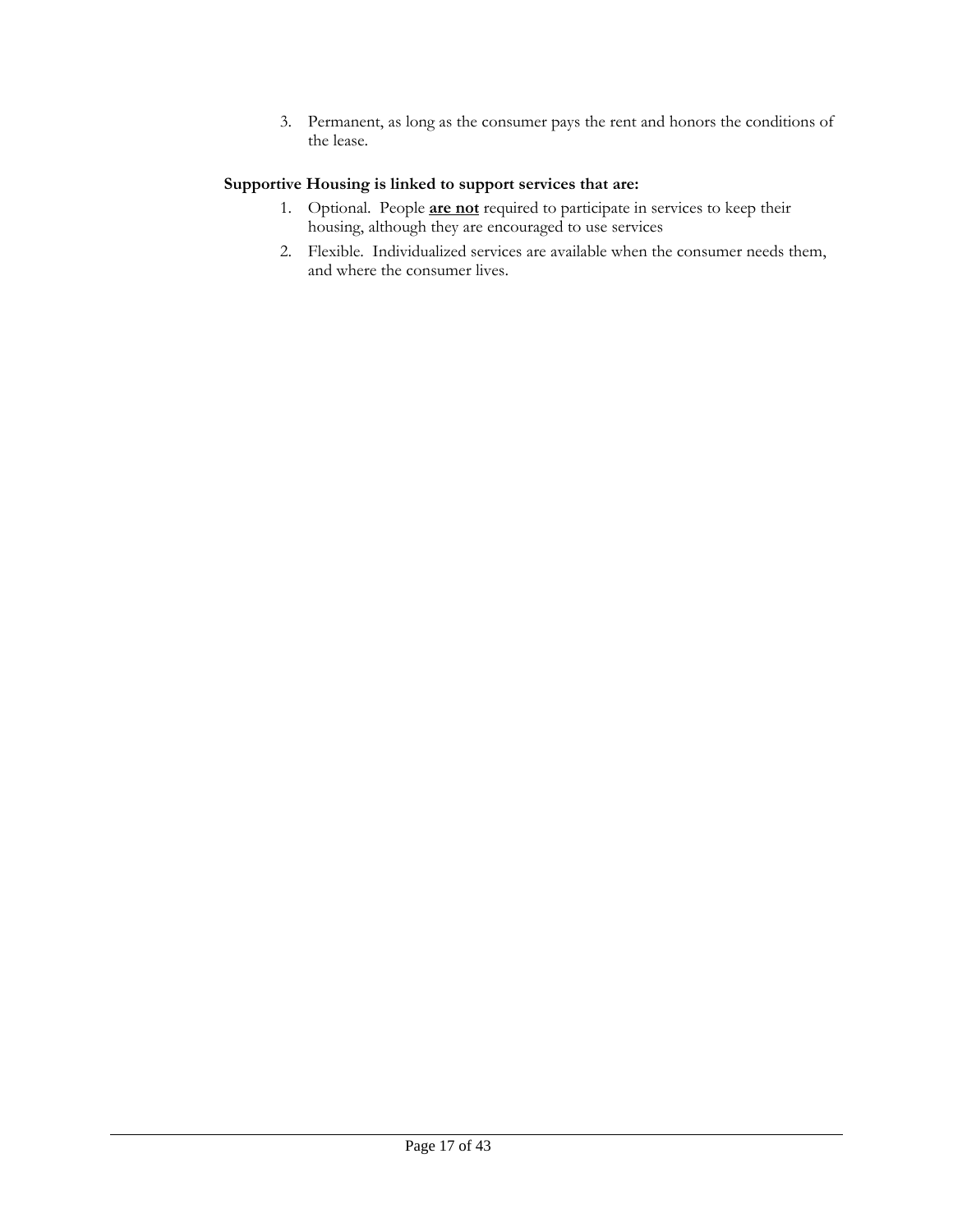# **1. Objective for Capital Investment (i.e. Housing Development Fund)**

*Describe the need and opportunity for using Reinvestment funds for Housing Capital financing to create targeted permanent supportive housing units?* 

There is a lack of decent "affordable" housing units available for low and very low income households. Although federal and State supported "affordable" housing agencies are producing housing every year, in many instances this new supply of housing is not affordable to people with extremely low incomes. Given the severe housing crisis, it is critical that our limited resources are effectively leveraged to expand housing for people with disabilities with incomes as low as Supplemental Security Income (SSI) benefit levels.

Our goal under this strategy is to utilize the Reinvestment fund as a capital resource to take full advantage of Federal, State, local and private sources of capital, operational and service funding. As a source of one time funding to support capital projects and / or operating funds, the Reinvestment Fund provides a significant opportunity to partner with our Public Housing Authority and other affordable housing developers in creating new supportive housing opportunities. Partnerships and collaborations are necessary in view of both the magnitude and complexity of various housing programs, but as well to promote understanding and insure the social, service and support needs of people with disabilities are addressed.

Additionally, it is our both our opportunity and objective in this plan to creatively utilize a mix of various housing/ service models including scattered site integrated models and shared living that maximize consumer choice and preferences in housing and support services.

- The demand for subsidized housing exceeds the supply. The five public housing authorities that cover the Lehigh Valley have a total of 6,024 applicants on their waiting lists for Section 8 vouchers and public housing units. The overall public housing occupancy rate of 98% reflects a critical undersupply of affordable rental housing units.
- The majority of very low income households, both renters and homeowners, are cost burdened, spending more than 30% of their income on housing. In 2000, 66.2% of 26,348 very low income households that rented were cost burdened. In 2000, 60.7% of the 20,662 very low income households who were homeowners were cost burdened.
- Development projects underway by the public and private non-profit sectors in Lehigh County will result in a reduction in the number of affordable housing units. Of the 616 affordable housing units that are proposed or planned over the next several years, almost three fourths are connected to projects that will actually reduce the number of affordable housing units. Demolition associated with housing construction by the Allentown and Easton Housing Authorities under the HOPE VI Program will eliminate a total of 659 units from the region's affordable housing inventory.
- Existing affordable rental housing may be converted to market rate housing, at the expiration of affordable time periods. (Obligations will end for 688 nits by year end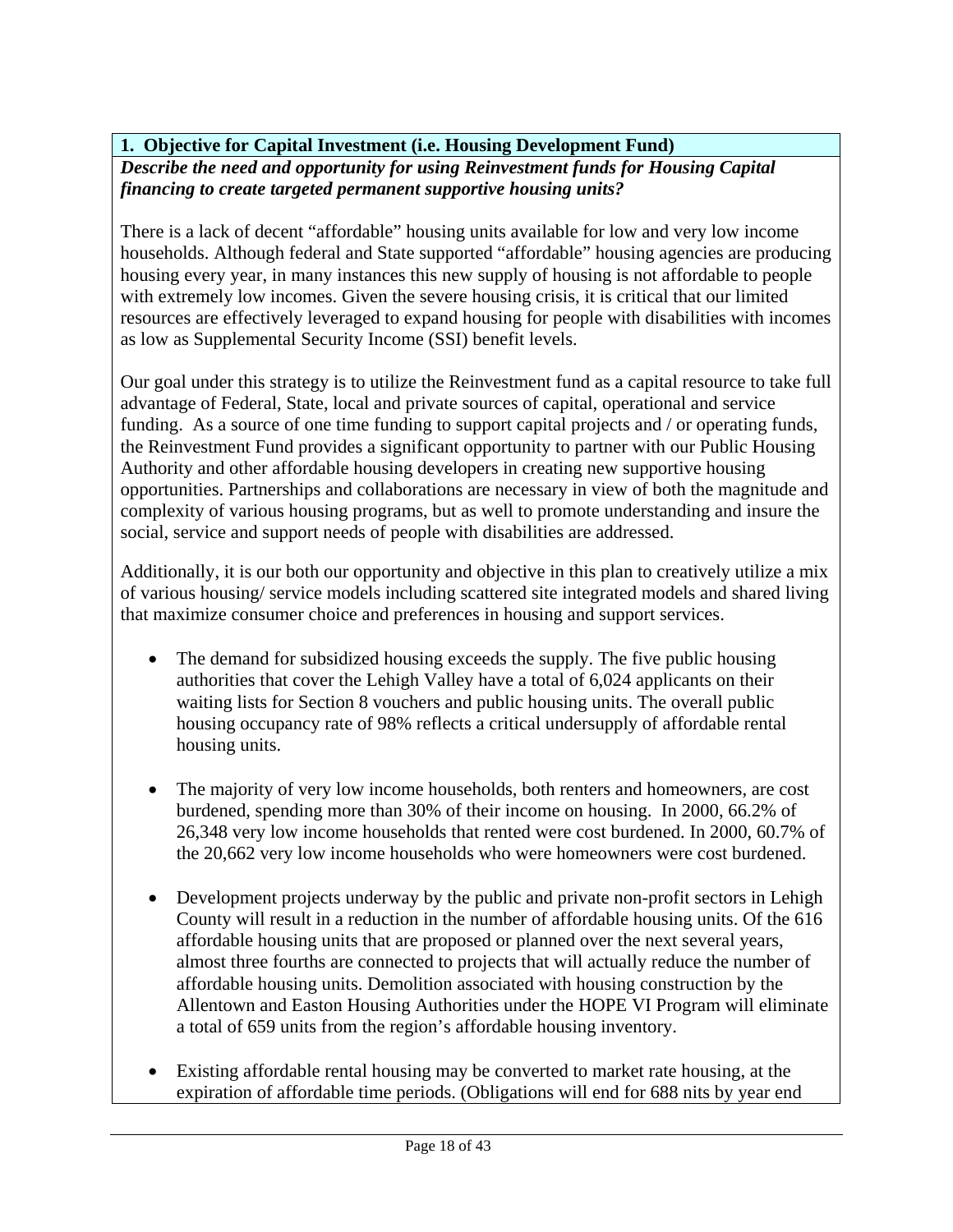and another 577 units between 2008 and 2012. Given current market conditions, owners have strong financial incentives to convert the units to market rents and thus terminate their affordability status.

*Describe the strategy for using Reinvestment funds to support a Housing Development Fund?* 

## *Housing Development Strategies include:*

## **Hope VI –The HART Project -\$2,000,000**:

Lehigh County will develop a formalized relationship through a Memorandum of Understanding with the Allentown Housing Authority and Penrose Properties, L.L.C, to set aside 20 units, serving 26 people, in the Hope VI project currently underway at the former Hanover Acres / Riverview Terrace project in Allentown (HART). The units will be one bedroom, (14 units) and two bedroom (6 units) apartments that will be purchased for approximately \$100,000 per unit and then made available to eligible consumers of mental health and substance abuse services for 30% of their income, but not less than \$50 per month.

## **Leveraged Permanent Supportive Housing (PSH) Initiative -\$1,500,000:**

These funds will be utilized to expand affordable housing capacity to address current unmet need for community supportive housing. Funding will be set aside to take full advantage, "leverage," public and private sources of capital, operational and service funding in order to expand permanent supportive housing opportunities.

- Lehigh County will issue a Request for Proposals (RFP) that will support projects that will serve at least one of the four priority populations identified above.
- Applicants for capital funding will be given preference in accordance with their ability to leverage other sources of funding in support of projects, e.g., HUD 811, HUD McKinney Vento Homeless Assistance Programs, HOME, Community Development Block Grant, Section 8 tenant and project based resources, State Housing Mortgage Finance Agency resources, trust funds, tax credits programs, tax-exempt bonds, private debt/grants, etc. These programs provide significant capital and operational resources; however, many of these programs require matching resources, which the Reinvestment Fund can provide.
- It is anticipated that 20 to 30 beds will be created utilizing capital leveraging strategies.

*Range housing units to be created*:  $\qquad \qquad 46 - 56$  beds *Amount of Reinvestment funds required*:\_\_\_\$3,500.000\_\_\_\_\_\_\_\_\_\_\_\_\_\_\_\_\_\_\_\_\_\_\_\_\_\_ *Planned Avg. Capital Investment per unit: Amount and source of leveraged funds*: RFP to be issued

*Describe the Source(s) of Rental or Operating Subsidy (i.e. Section 8 PBA commitments,*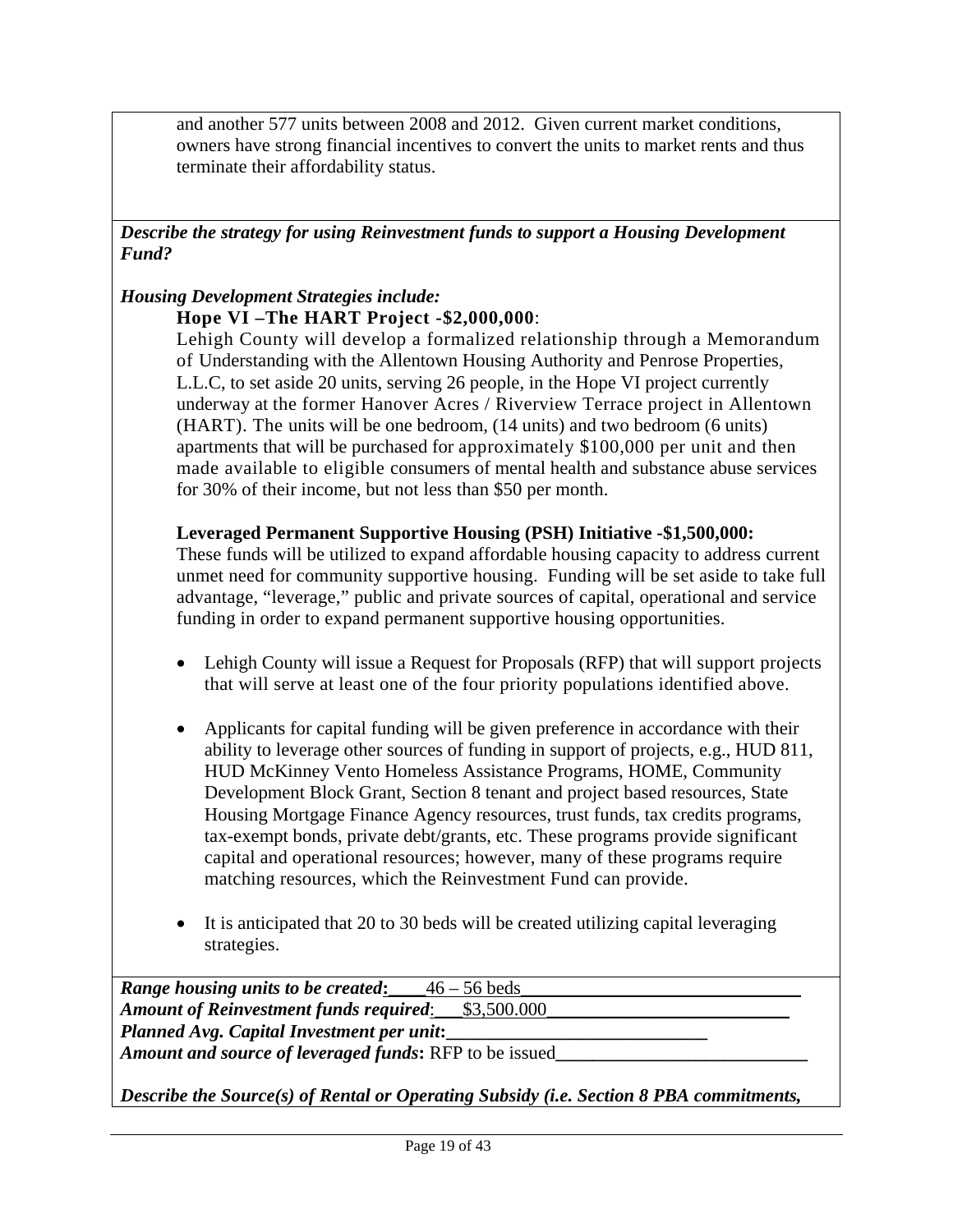*Section 811, McKinney-Vento subsidies) to ensure that PSH units are affordable to priority consumers (required for any capital development initiative)***:** 

- **Hope VI –The HART Project:** Of the 269 rental units, 190 will serve as public housing replacement units and will be deeply income-restricted and subsidized at 30% of their income. This includes the twenty units contracted for by Lehigh MH/MR. The remaining 79 rental units will not be public housing replacement units and will not be heavily subsidized.
- Through a combination of both temporary and long term operating subsidies, all units established under the **Leveraged PSH Initiatives** will have the availability of long term affordability utilizing subsidies under the Bridge Subsidy, Master Leasing Subsidy, Project Based Operating Subsidy, Shelter Plus Care, Supportive Housing Demonstration, Section 8 Moderate Rehabilitation, Section 8 or HOME programs. Through leveraged strategies every effort will be made to reduce and/or eliminate debt service and operational costs on projects funded under this initiative.

# *Describe the plan to select/identify a Fund Administrator discussing the selection process, qualifications and experience that you will be looking for and any possible candidates:*

Lehigh County MH/MR will transfer, within 45 days of State plan approval, all Reinvestment funds in support of Housing Development initiatives, as well as other initiatives outlined in this plan to the Lehigh County's Department of Community and Economic Development. (LCDCED) LCDCED is well positioned in the county to serve as Fund Administrator to strengthen management and oversight of these funds. An MOU between Lehigh County MH/MR and LCDCED will outline roles and responsibilities of the respective departments in managing and overseeing Reinvestment Fund programs and funding.

Lehigh County will additionally issue a Request for Proposals (RFP) to select a Management/ Clearinghouse provider agency, which will have the authority and resources to effectuate the program objectives as outlined above. The organization to be selected must demonstrate the following:

- Extensive knowledge and experience in affordable housing development, finance, real estate and rental housing development principles and practices, and related activities, (deed and use restrictions, management agreements, compliance with federal regulations, etc.), which will be essential in successfully planning and implementing the Housing Development Fund.
- An understanding of permanent supportive housing and the special housing and service needs of people suffering from mental illness;
- A working knowledge of the Lehigh County housing marketplace;
- Capacity to develop, manage and maintain a Clearing House Data Base and Housing Resource Library (which may be sub-contracted);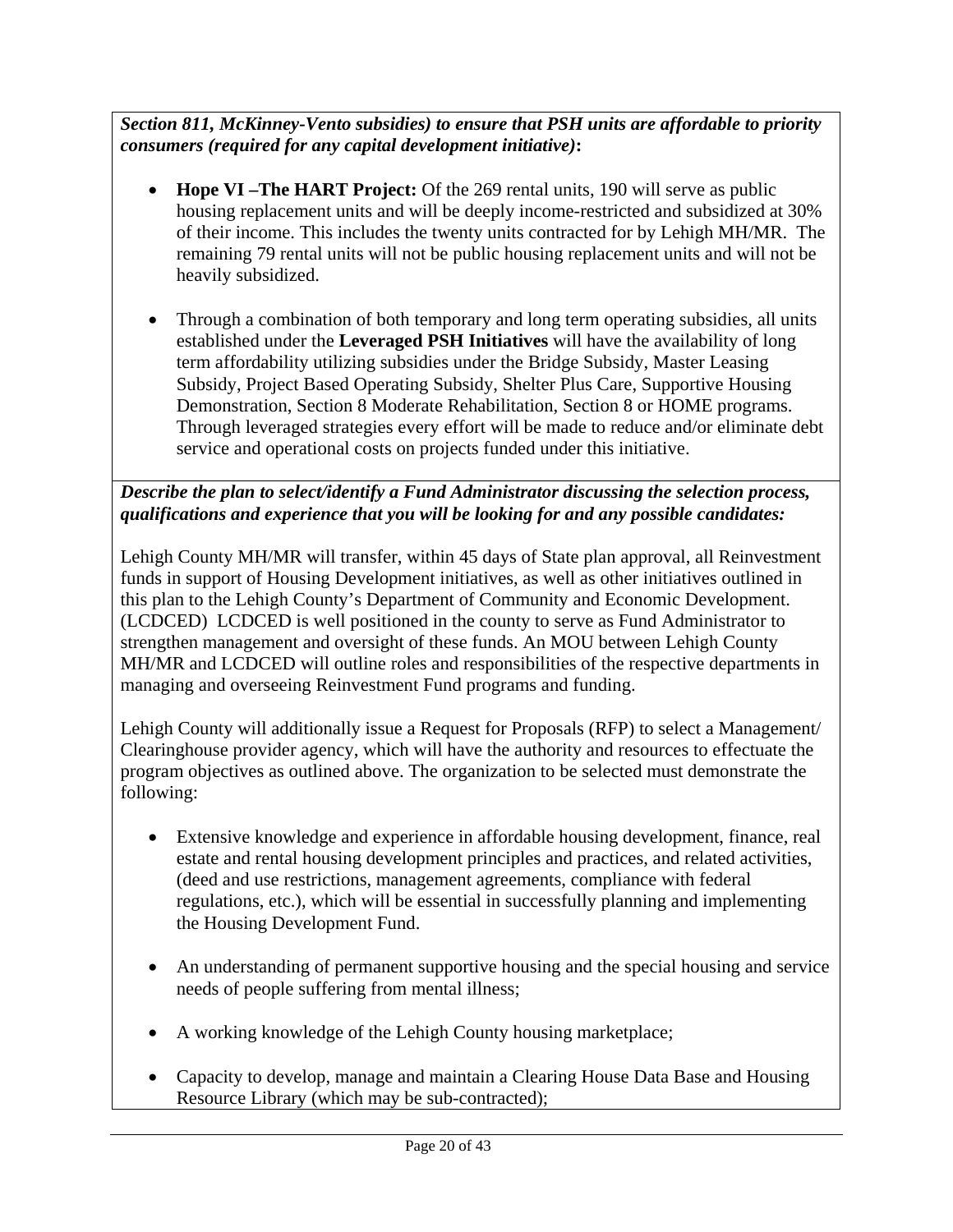- Leadership necessary to manage and coordinate implementation of the Lehigh County: Housing Development Fund; Master Lease Program; Bridge Subsidy Program; Projectbased Operating Subsidy Program; Contingency Program, and the Housing Support Services initiative.
- A commitment to work in close collaboration with Lehigh MH/MR and the Fund Administrator to insure funds are effectively managed in accordance with Reinvestment Plan goals.

*Sustainability Plan (Please discuss how the County plans to provide housing coordination, tenant referral and housing support services to these units over the long-term.):* 

- The Lehigh County Mental Health Housing Advisory Committee will provide ongoing stakeholder representation, as well as coordinated planning, implementation and follow-up on the two Housing Development fund initiatives. (Hope VI and Leveraged PSH Initiative)
- The combination of capital funding sources and long term rental subsidies under the Hope VI Project will insure long tem affordability for project tenants. Leveraged strategies will also include initiatives that provide long term affordability and support e.g., Section 811, Supportive Housing Demonstration, etc.
- Housing coordination, tenant referral and housing support services will be coordinated by the Management /Clearing House organization, with contractual oversight by the LC MH/ MR Management Team.

|                                                                                                                                             | <b>Proposed</b><br><b>Completion</b><br>Date <sup>1</sup> | <b>Resources needed:</b> (include partnerships,<br>technical support, involvement of consumers,<br>changes in use of existing resources, etc.) |
|---------------------------------------------------------------------------------------------------------------------------------------------|-----------------------------------------------------------|------------------------------------------------------------------------------------------------------------------------------------------------|
| <b>Action Steps:</b> (Describe each)<br>action steps to be accomplished<br>over18 months to achieve the<br><i>objective</i> )               |                                                           |                                                                                                                                                |
| Establish the LCMHHAC and<br>convene meeting to secure input<br>and develop plans under the two<br>Housing Development Fund<br>initiatives. | Jan <sub>08</sub>                                         | Identify membership for the newly<br>established LCMHHAC from the LPOT,<br>CHAC, etc.                                                          |
| Negotiate and develop contract<br>for 20 units of PSH with the<br>Allentown PHA under the HOPE<br>VI initiative.                            | Mar <sub>08</sub>                                         | Lehigh County MH/MR and the<br>Allentown PHA, Penrose                                                                                          |

 $\overline{a}$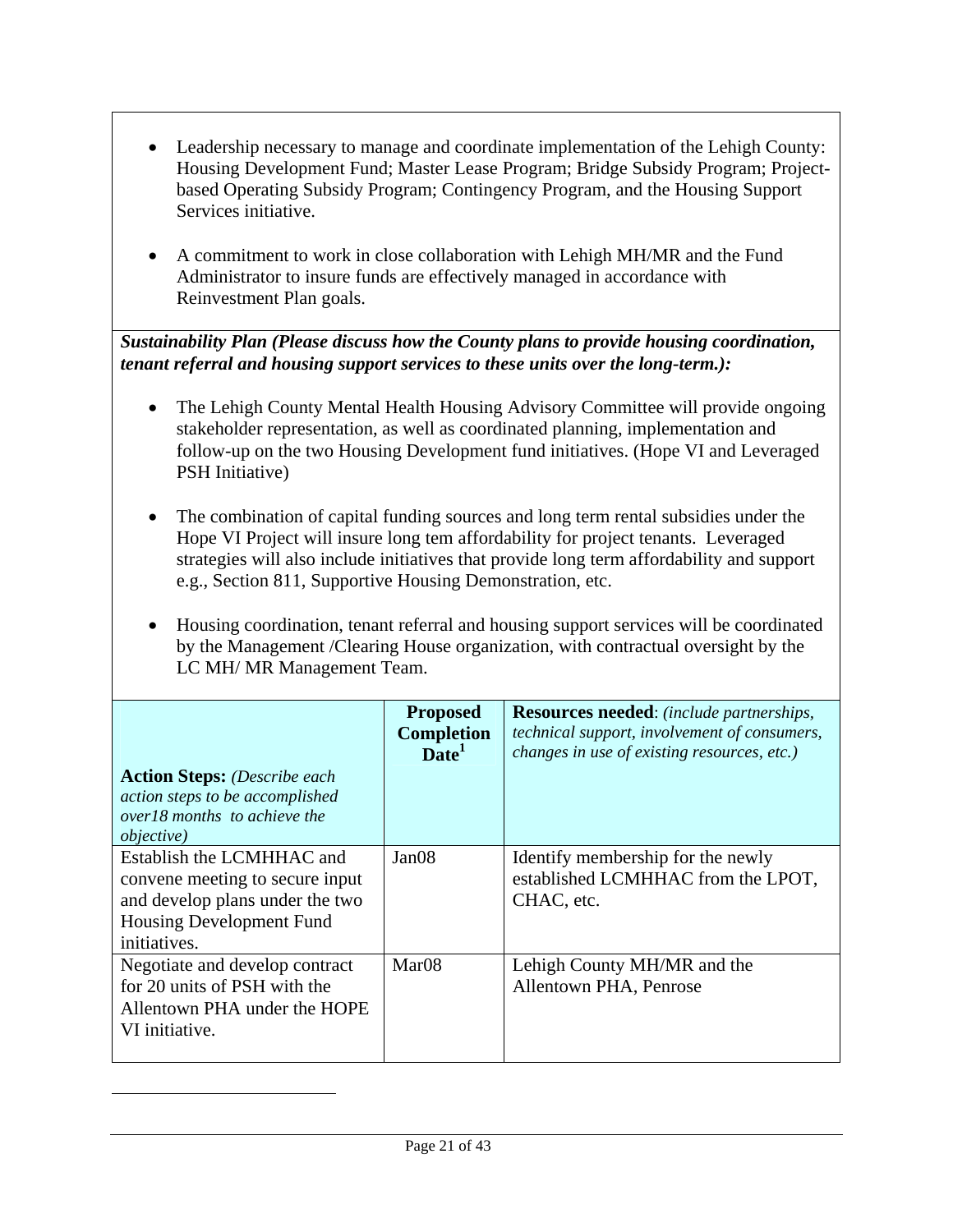| Obtain Lehigh & APHA<br>approvals and initiate contract<br>with Allentown PHA.                                                                     | Mar <sub>08</sub> | Lehigh County government and the<br>Allentown PHA, Penrose           |
|----------------------------------------------------------------------------------------------------------------------------------------------------|-------------------|----------------------------------------------------------------------|
| Under Hope VI develop tenancy<br>and program guidelines,<br>protocols, etc.                                                                        | Jun08             | Lehigh County government and the<br>Allentown PHA, Penrose, Provider |
| Hope VI-Accept tenants                                                                                                                             | Jun08             | agencies, Sponsors, etc.<br>APHA, Penrose                            |
| Draft and issue RFP to select<br>contracted provider agencies<br>under the \$1.5 million PSH<br>expansion initiative.                              | Jun08             | Lehigh County MH/MR                                                  |
| Initiate contracts with RFP<br>selected provider agencies, in<br>accordance with leveraged<br>strategies, e.g., HUD 811, Shelter<br>$+$ Care, etc. | Sep08             | M/CH, LC M/MR, Provider agencies,<br><b>Sponsors</b>                 |
| Develop tenancy and program<br>guidelines, protocols, etc.                                                                                         | Dec <sub>08</sub> | M/CH, Provider agencies, Sponsors, etc.                              |
| Accept tenants (Based upon<br>leveraged program timeframes)                                                                                        | Mar <sub>09</sub> | Provider agency/ Sponsors                                            |

## **2. Objective for Project-Based Operating Subsidies (PHFA Administrated Program)**

*Describe the need and opportunity for using Reinvestment funds for Project-Based Operating Subsidies?* 

The Reinvestment fund provides the opportunity for Lehigh County to establish a unique partnership with the PHFA. PHFA has extensive expertise and experience in financing and developing, complex affordable housing projects. Sub-contracting Reinvestment Funds with PHFA, will result in a strengthened housing/ service relationship for both organizations, new project based rental subsidy units, and opportunities for future PSH collaborations. Project based operating subsidies provide the opportunity to better serve people suffering from mental illness through collaboration with landlord committed to working with more difficult clients with special needs. Projecting basing subsidies makes it easier to provide a range of comprehensive services to address client's needs. Additionally, this strategy provides the opportunity to creatively utilize a mix of various housing/ service models including scattered site integrated models and shared living that maximize consumer choice and preferences in housing and support services.

*Describe the strategy for using Reinvestment for Operating Subsidies discuss which PHFAsponsored properties (if able) may be attractive (i.e. livability, reputation of the management*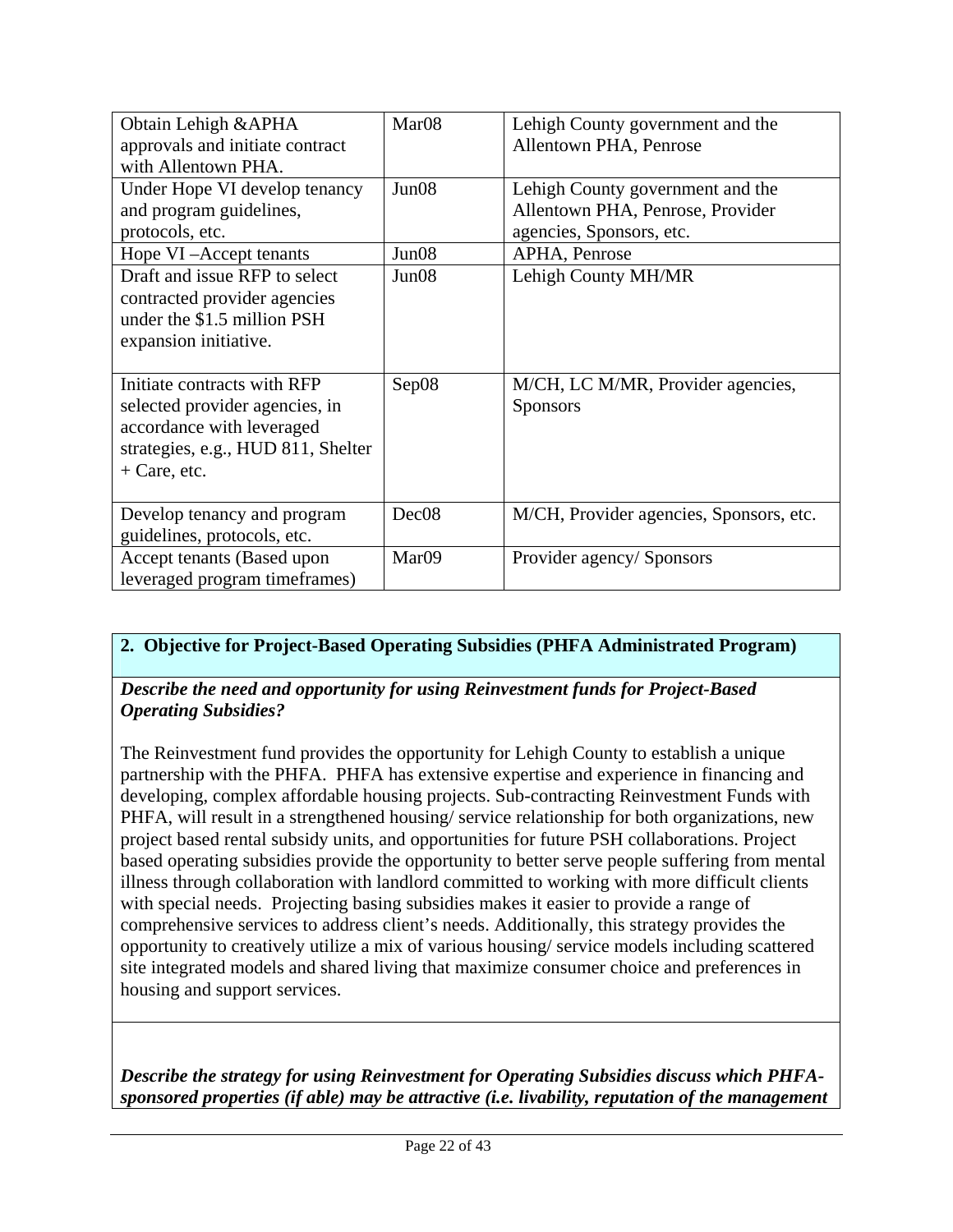## *company, accessibility to community amenities?*

**\_\_\_\_\_\_\_\_\_\_\_\_\_\_** 

Lehigh County will contract \$1,000,000 with the PHFA. By entering into this administration agreement with PHFA, local non-profit housing organizations can be the recipients of Reinvestment Funds for specific projects rather than the actual fund administrator. This avoids any potential conflict of interest (and also deter other potentially interested non-profit housing organizations) for one non-profit group to both administer the fund on behalf of County MH/MR Programs and also have access to the funding for actual housing development.

- PHFA is well positioned to take advantage of leveraged housing opportunities with the Tax Credit Program, PennHomes and other housing finance programs
- Lehigh County MH/MR will negotiate an Administrative fee with PHFA.

*Range of PSH units to be supported*: \_\_\_\_\_\_\_\_\_\_10-20\_ *Amount of Reinvestment funds required:* \$1,000,000 *Planned Term of the Operating Subsidy Contracts (minimum of 5 year term)***:\_\_\_**5years

*Sustainability Plan (Discuss the County's plans to sustain the target units after the initial term of the operating subsidy contract):* 

- Lehigh County MH/MR and PHFA will only support initiatives under the plan that are financially feasible, in order to insure long term affordability. This includes tax credit programs, PennHomes funded initiatives, etc.
- Lehigh County MH/MR will work closely with the Housing Authorities to explore opportunities to sustain operating subsidies beyond the 5 year term, including Mainstream Housing subsidies, HOME, and other sources of subsidy support.

| <b>Action Steps:</b> (Describe each action<br>step to be accomplished over 18<br>months to achieve the objective)                           | <b>Proposed</b><br><b>Completion</b><br><b>Date</b> | <b>Resources needed:</b> (include partnerships,<br>technical support, involvement of consumers,<br>changes in use of existing resources, etc.) |
|---------------------------------------------------------------------------------------------------------------------------------------------|-----------------------------------------------------|------------------------------------------------------------------------------------------------------------------------------------------------|
| Establish the LCMHHAC and<br>convene meeting to secure input<br>and develop plans under the two<br>Housing Development Fund<br>initiatives. | Jan08                                               | Identify membership for the newly<br>established LCMHHAC from the LPOT,<br>CHAC, etc.                                                          |
| Negotiate and enter into contract<br>with PFHA                                                                                              | Mar <sub>08</sub>                                   | Lehigh County MH/MR                                                                                                                            |
| Coordinate the development of<br>capital projects with PHFA and<br>provider agencies,                                                       | Jun08                                               | M/CH, Lehigh County MH/MR,<br>Developers, Provider agencies                                                                                    |
| Accept tenants (Based upon<br>Operating fund set asides)                                                                                    | Sep08                                               | M/CH, Sponsoring agencies                                                                                                                      |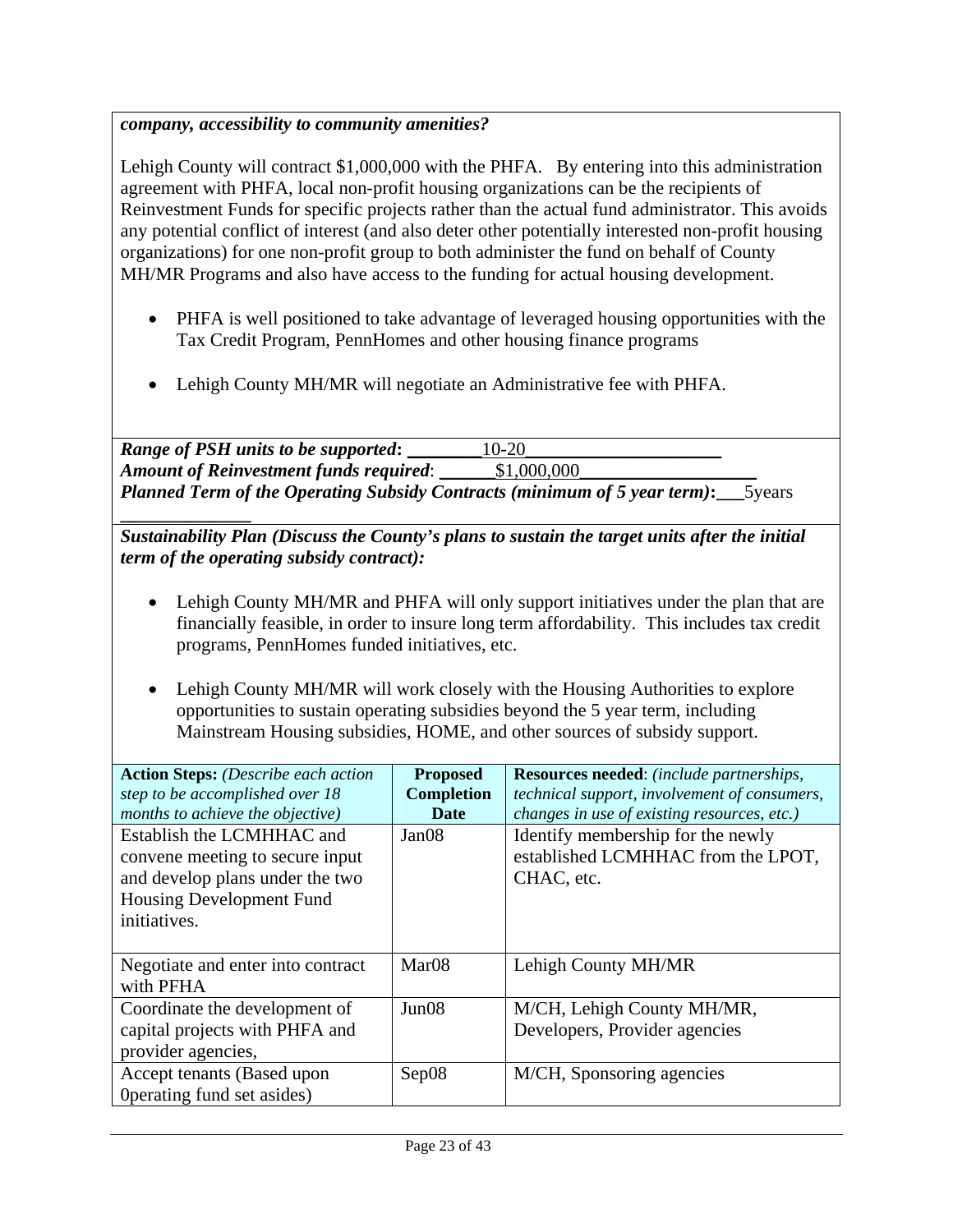| Program Reviews (6 months) | Sep08 | PFHA, LC MH/MR Team, LCMHHAC, |
|----------------------------|-------|-------------------------------|
|                            |       | M/CH                          |

## **3. Objective for Master Leasing Program**

*Describe the need and the opportunity (i.e. existence of benevolent landlords, conducive rental market, and quality existing rental housing stock) for using Reinvestment funds to establish Master Lease Agreement with private land owners of multi-family rental housing?* 

It is essential that housing developed for extremely low-income people with disabilities be "deeply" subsidized and provide ongoing rental assistance. This is particularly true for people whose rental histories or backgrounds make them unlikely candidates for housing vouchers or units in tax credit projects, or consumers who may be considered harder to serve. This initiative sets the stage for working with landlords in helping consumers to improve their housing resume by being good tenants, for a year or two and repairing their rental history and showing they are on their way to recovery. Hence, they become better candidates for rental vouchers and programs where landlords and housing authorities would have initially screened them out.

Securing tenant based Section 8 subsidies can also be a very long and arduous task with limited available subsidies, high demand for subsidies, long or closed waiting lists, and competition in the market place for available units. The Lehigh County Master Leasing Program will enable the county to "jump start" the availability of rental units available for permanent supportive housing by focusing on leases with selected and established high quality rental housing units for people who are in significant need of such housing.

*Describe the strategy(ies) for using Reinvestment for a Master Leasing Program?*  Lehigh County, through its contracted clearinghouse provider, will explore relationships with landlords in the local housing market to develop a master lease subsidy fund to provide rental assistance to eligible consumers who are on the waiting list for Section 8 vouchers. Funding of \$824,000 which will provide a subsidy of up to \$450 per month for approximately 30 individuals for five years.

The Lehigh County Master Leasing Program will:

- Require a contract with the Management / Clearinghouse provider agency, (five year duration), to administer the program and negotiate master leases with landlords in the local real estate market place.
- Provide an opportunity to identify and select quality rental housing units and landlords to engage in a master leasing relationship.
- "Jump start" the availability of permanent supportive housing units by having "hard" units available through this established relationship.
- Provide the opportunity to allow additional people to be served by the program if Section 8 subsidies become available in two years.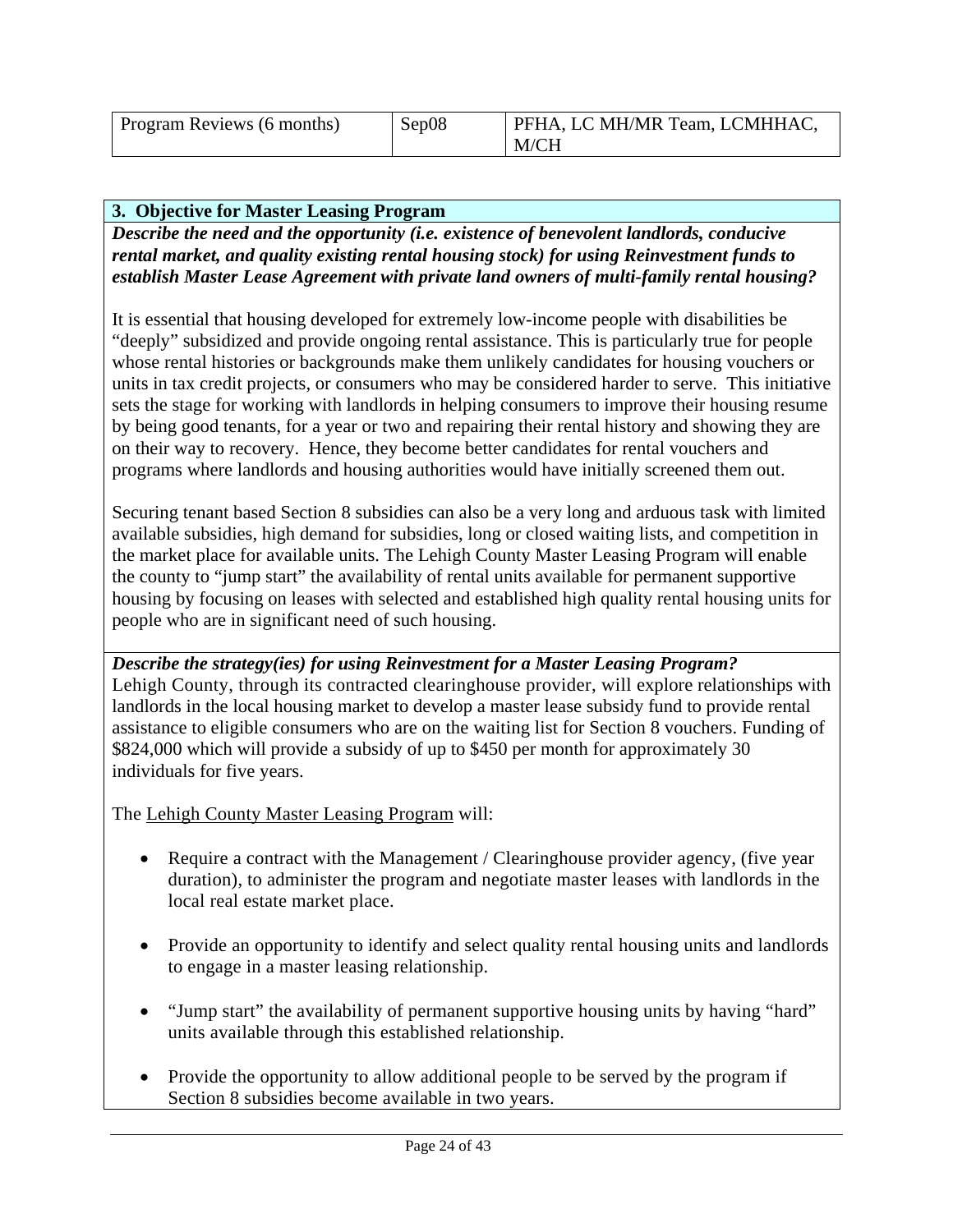- Reduces impact of Federal housing rules and regulations in securing available units in a timely manner.
- Provide opportunities to serve people who are considered harder to serve or whose rental histories or background make them unlikely candidates for housing vouchers.

*Range of PSH units to be supported***:\_\_\_\_\_**30-35 individuals over five

years *Amount of Reinvestment funds required:* \$824,000 *Planned Term of the Master Lease Agreements (minimum of 5 year term)***:\_\_\_\_**5 years\_\_\_\_\_\_\_\_\_\_\_\_\_

 *Describe the plan to select/identify a Program Administrator discussing the selection process, qualifications and experience that you will be looking for and any possible candidates:* 

Lehigh County will issue a Request for Proposals (RFP) to select a Management/ Clearinghouse provider agency, which will have the authority and resources to effectuate the program objectives as outlined above. The organization to be selected must demonstrate the following:

- An understanding of permanent supportive housing and the special housing and service needs of people suffering from mental illness;
- Extensive knowledge and experience in affordable housing development, finance, real estate and rental housing development principles and practices, and related activities, (deed and use restrictions, management agreements, compliance with federal regulations, etc.).
- A working knowledge of the Lehigh County housing marketplace;
- Capacity to develop, manage and maintain a Clearing House Data Base and Housing Resource Library (which may be sub-contracted);
- Leadership necessary to manage and coordinate implementation of the Lehigh County Project-based Operating Subsidy initiative

*Sustainability Plan (Discuss the County's plans to sustain the master lease units after the term(s) of the agreement):* 

- Landlords /Tenants in receipt of temporary subsidies under the Master Leasing Program, will be required under the leasing agreement to apply for a Section 8 voucher. This requirement will free up subsidies and enable more people to be served under the initiative.
- Lehigh County MH/MR will review the availability of HOME, County, PHA funding,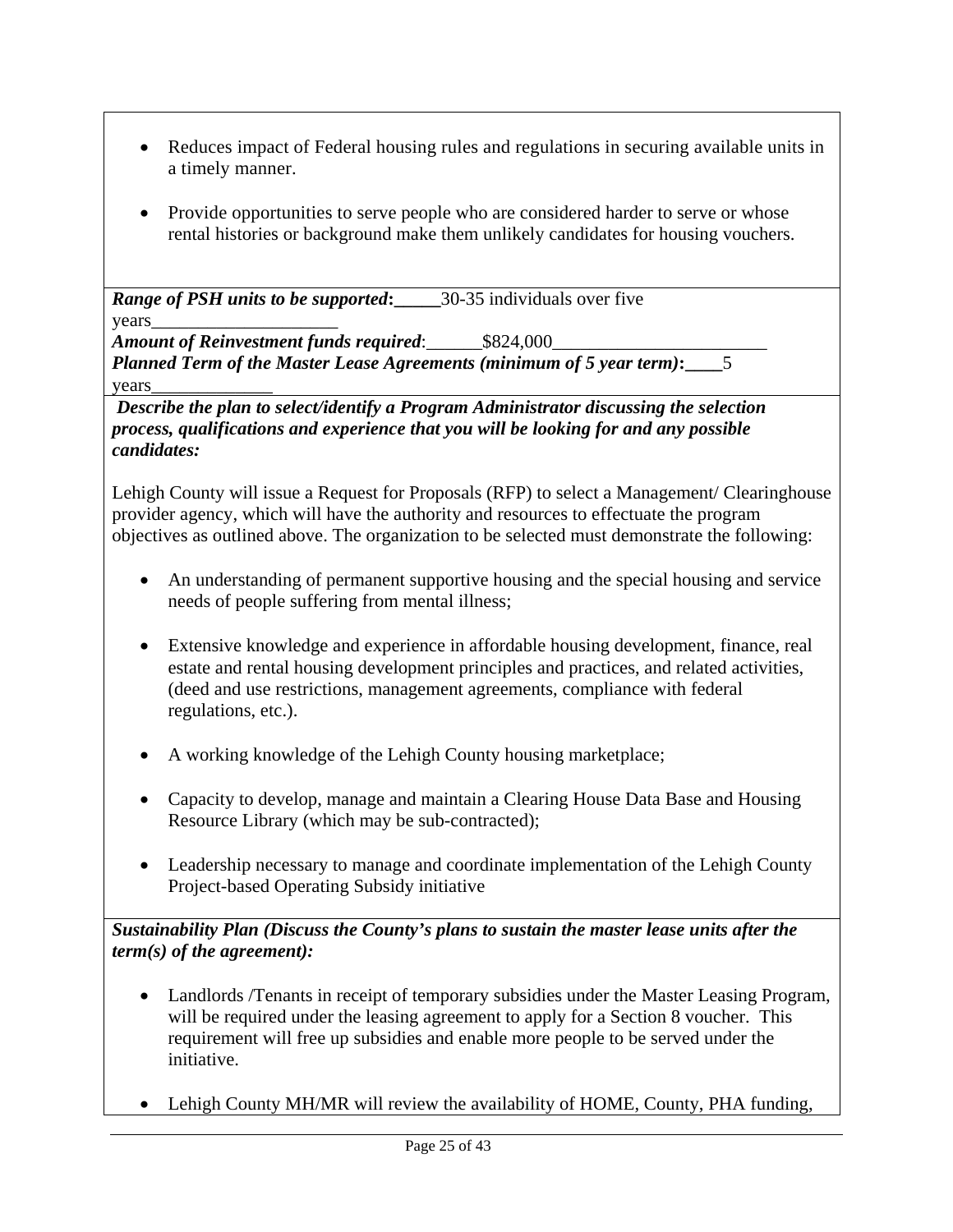etc., to support a continuation of Master Lease subsidies.

 A Master Lease interest pool will be created with landlords under the Lease-buy down to provide a resource for continuation of Master Lease subsidies.

| <b>Action Steps:</b> (Describe each action step) | <b>Proposed</b>   | <b>Resources needed:</b> (include partnerships,     |
|--------------------------------------------------|-------------------|-----------------------------------------------------|
| to be accomplished eighteen month to             | <b>Completion</b> | <i>technical support, involvement of consumers,</i> |
| <i>achieve the objective</i> )                   | <b>Date</b>       | changes in use of existing resources, etc.)         |
| Convene the Lehigh County Mental                 | Jan08             | LCMHHAC $&$ other planning groups                   |
| <b>Health Housing Advisory</b>                   |                   |                                                     |
| Committee to secure input in                     |                   |                                                     |
| development of the Master Leasing                |                   |                                                     |
| Program                                          |                   |                                                     |
| Develop operating guidelines,                    | Jun08             | Lehigh County MHMR                                  |
| procedures and draft contract for                |                   |                                                     |
| <b>Master Leasing Program</b>                    |                   |                                                     |
| Identify landlords and rental units              | Sep08             | Lehigh County MHMR & Management /                   |
| for Master Leases                                |                   | Clearinghouse contracted provider agency            |
| <b>Enter Master Lease with selected</b>          | Dec <sub>08</sub> | Management / Clearinghouse contracted               |
| landlord(s)                                      |                   | provider agency / Landlords                         |
|                                                  |                   |                                                     |
| Accept tenants                                   | Mar09             | Landlords                                           |

## **4. Objective for Tenant Based Rental Subsidies (i.e. Bridge Subsidy Program)**

*Describe the opportunity for using Reinvestment for Tenant Based Rental Subsidies? Please discuss your current relationship with your local PH(s) and any commitments from the PHA to systematically link your Bridge Subsidy Program with their Section 8 Housing Choice Voucher Program.* 

Because of the limited incomes of most people with disabilities, long term commitments of rent subsidies or operating subsidies are essential to ensure that the housing remains affordable. However, given the high demand for, and lack of availability of long term subsidies, many low income and disabled individuals have little to no access to community housing. For rents to be affordable for SSI recipients, and other low income individuals, rental assistance must be included as part of an overall housing strategy in support of consumers and be available as a bridge subsidy.

Lehigh County MH/MR an established relationship and partnership with the Allentown PHA under the Hope VI Project, as outlined above. The county has also had discussion with the APHA regarding the Bridge Subsidy program and preferences and set-asides for people with special needs under their Section 8 Housing Choice Voucher program.

## *Describe the strategy(ies) for using Reinvestment for Tenant Subsidies?*

Lehigh County will develop a bridge subsidy fund to provide rental assistance to eligible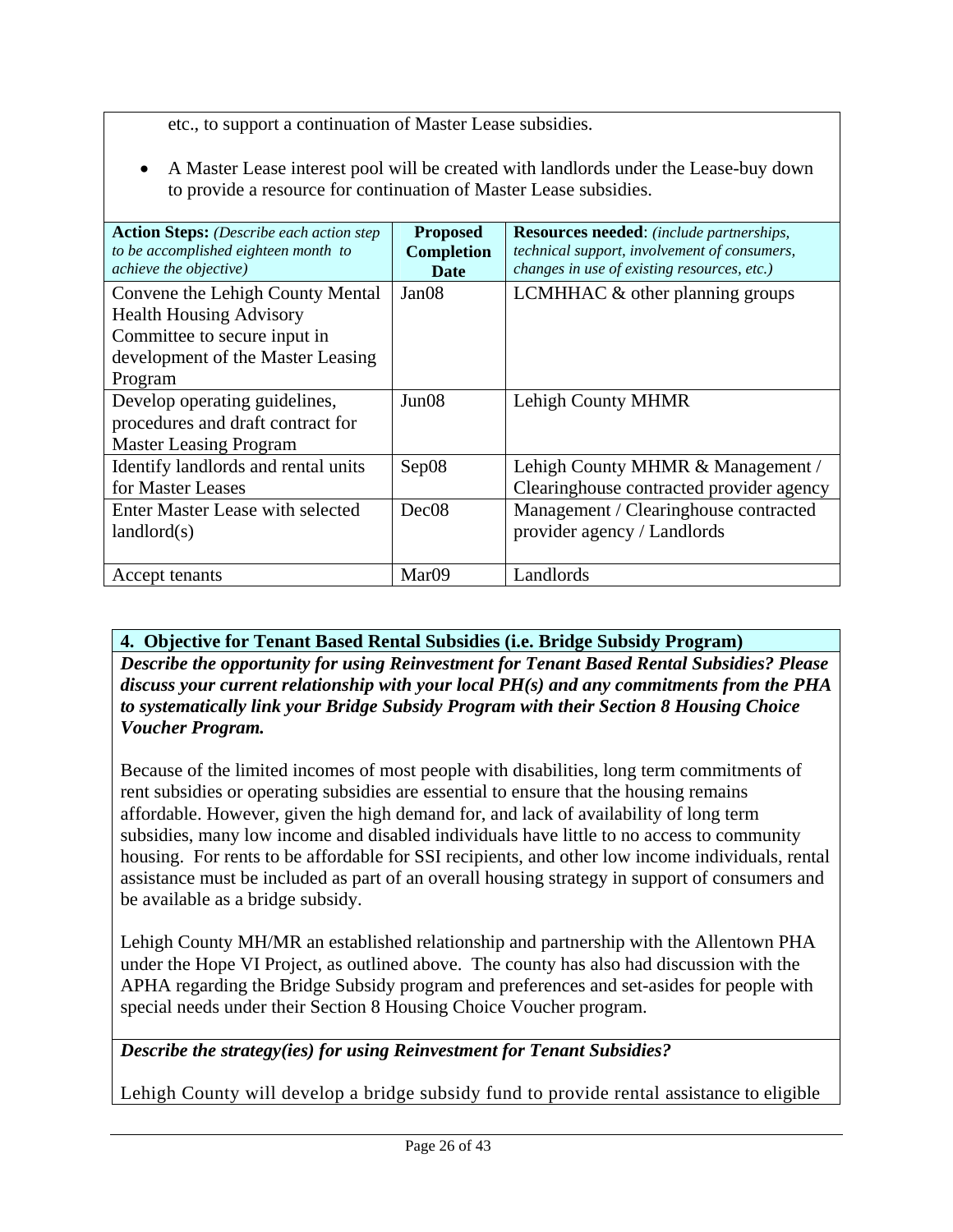consumers who are on the waiting list for Section 8 vouchers. Funding of \$345,802 will provide a subsidy of up to \$450 per month for approximately 12 individuals for five years. It is hoped that individuals receiving the subsidy will receive a Section 8 voucher within two years which would allow additional members to be served by the program.

Lehigh County will establish a Bridge Subsidy Program that will:

- Recognize the significant demand for Section 8 subsidies, has resulted in lengthy and closed waiting lists, requiring interim strategies to expedite access to housing for people with immediate needs;
- Provides a temporary subsidy to a consumer until a more permanent, long term Section 8 rental subsidy becomes available. Applicants to the program will be required to apply for a Section 8 subsidy;
- Provides an individual immediate access to permanent supportive housing with the bridge subsidy with access to more long term housing support;
- Strengthens the housing/ services relationship between Lehigh County MH/MR and the Allentown PHA, working in collaboration with consumers, family members and landlords to address housing and service needs;
- Provides a safer and more secure environment with units that are required to meet HUD's Housing Quality Inspection standards.

*Range of PSH units to be supported*:  $12+$  individuals *Amount of Reinvestment funds required*:\_\_\$345,802\_\_\_\_\_\_\_\_\_\_\_\_\_\_\_\_\_\_ *Planned Length of the Tenant Based Subsidy in order to connect to the local Section 8 program (should correspond to the current wait time for people on your local Section 8 waiting list)***: 2 years\_+\_\_** 

**\_\_\_\_\_\_\_\_\_\_\_\_\_\_\_\_\_\_\_\_\_\_\_\_\_\_\_\_\_\_\_\_\_\_\_\_\_\_\_\_\_\_\_\_\_\_\_\_\_\_\_\_\_\_\_\_\_\_\_\_\_\_\_\_\_\_\_\_\_\_\_\_\_\_\_\_**

**\_\_\_**  *Describe the plan to select/identify a Program Administrator discussing the selection process, qualifications and experience that you will be looking for and any possible candidates:* 

Lehigh County will issue a Request for Proposals (RFP) to select a Management/ Clearinghouse provider agency, which will have the authority and resources to effectuate the program objectives as outlined above. The organization to be selected must demonstrate the following:

- An understanding of permanent supportive housing and the special housing and service needs of people suffering from mental illness;
- Extensive knowledge and experience in affordable housing development, finance, real estate and rental housing development principles and practices, and related activities,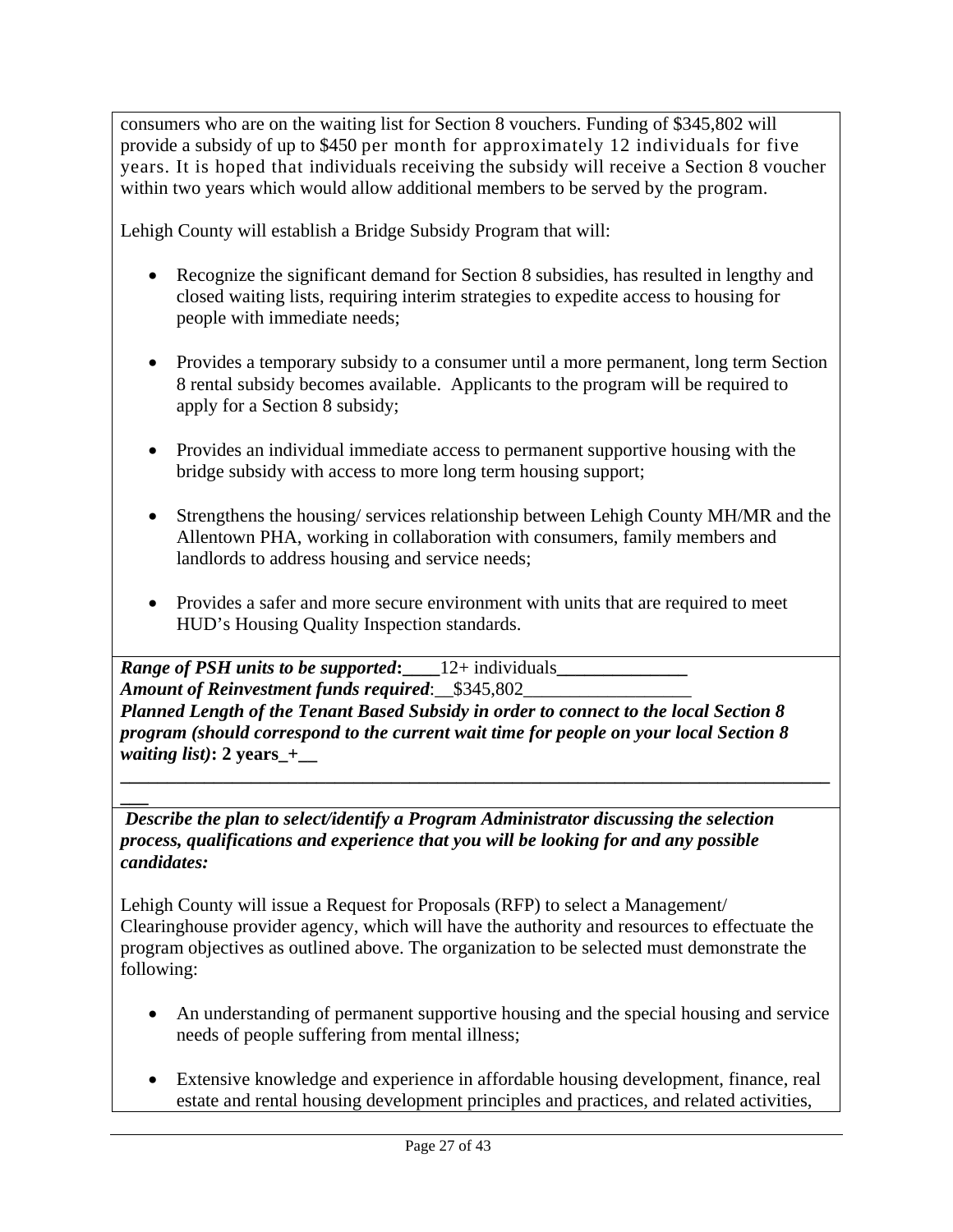(deed and use restrictions, management agreements, compliance with federal regulations, etc.).

- A working knowledge of the Lehigh County housing marketplace;
- Capacity to develop, manage and maintain a Clearing House Data Base and Housing Resource Library (which may be sub-contracted);
- Leadership necessary to manage and coordinate implementation of the Lehigh County Project-based Operating Subsidy initiative.

*Sustainability Plan (Discuss plan to provide housing supports to people who transition to the Section 8 program over the long-term; discuss strategies to possibly diversify funding (i.e. HOME TBRA) for the program in order to increase the number of priority consumers supported):* 

 All applicants for subsidies will be required to apply for Section 8 subsidies upon acceptance to programs under the plan

| <b>Action Steps:</b> (Describe each action<br>step to be accomplished over eighteen to | <b>Proposed</b><br><b>Completion</b> | <b>Resources needed:</b> (include partnerships,<br>technical support, involvement of consumers, |
|----------------------------------------------------------------------------------------|--------------------------------------|-------------------------------------------------------------------------------------------------|
| <i>achieve the objective</i> )                                                         | <b>Date</b>                          | changes in use of existing resources, etc.)                                                     |
| Convene LCMHHAC to secure                                                              | Jan08                                | <b>LCMHHAC</b>                                                                                  |
| input in the development of the                                                        |                                      |                                                                                                 |
| <b>Bridge Subsidy Program</b>                                                          |                                      |                                                                                                 |
| Develop operating guidelines,                                                          | Mar <sub>08</sub>                    | Management / Clearinghouse contracted                                                           |
| application procedures for the                                                         |                                      | provider agency                                                                                 |
| <b>Bridge Subsidy Program</b>                                                          |                                      |                                                                                                 |
|                                                                                        |                                      |                                                                                                 |
| Identify eligible consumers on the                                                     | Jun08                                | Management / Clearinghouse contracted                                                           |
| Section 8 waiting list who meet                                                        |                                      | provider agency                                                                                 |
| application criteria and will benefit                                                  |                                      |                                                                                                 |
| from subsidy.                                                                          |                                      |                                                                                                 |
|                                                                                        |                                      |                                                                                                 |
| Issue Bridge Subsidies upon                                                            | Jun08                                | Management / Clearinghouse contracted                                                           |
| tenancy                                                                                |                                      | provider agency                                                                                 |

 Lehigh County MH/MR will review the availability of HOME funding, and other sources of County, PHA funding, etc., to support a continuation of Bridge subsidies.

**5. Objective for Program Management/ Clearinghouse (Required Component)**  *Describe the need for coordinating and managing the PSH opportunities through a Housing Clearinghouse?* 

• Clearing House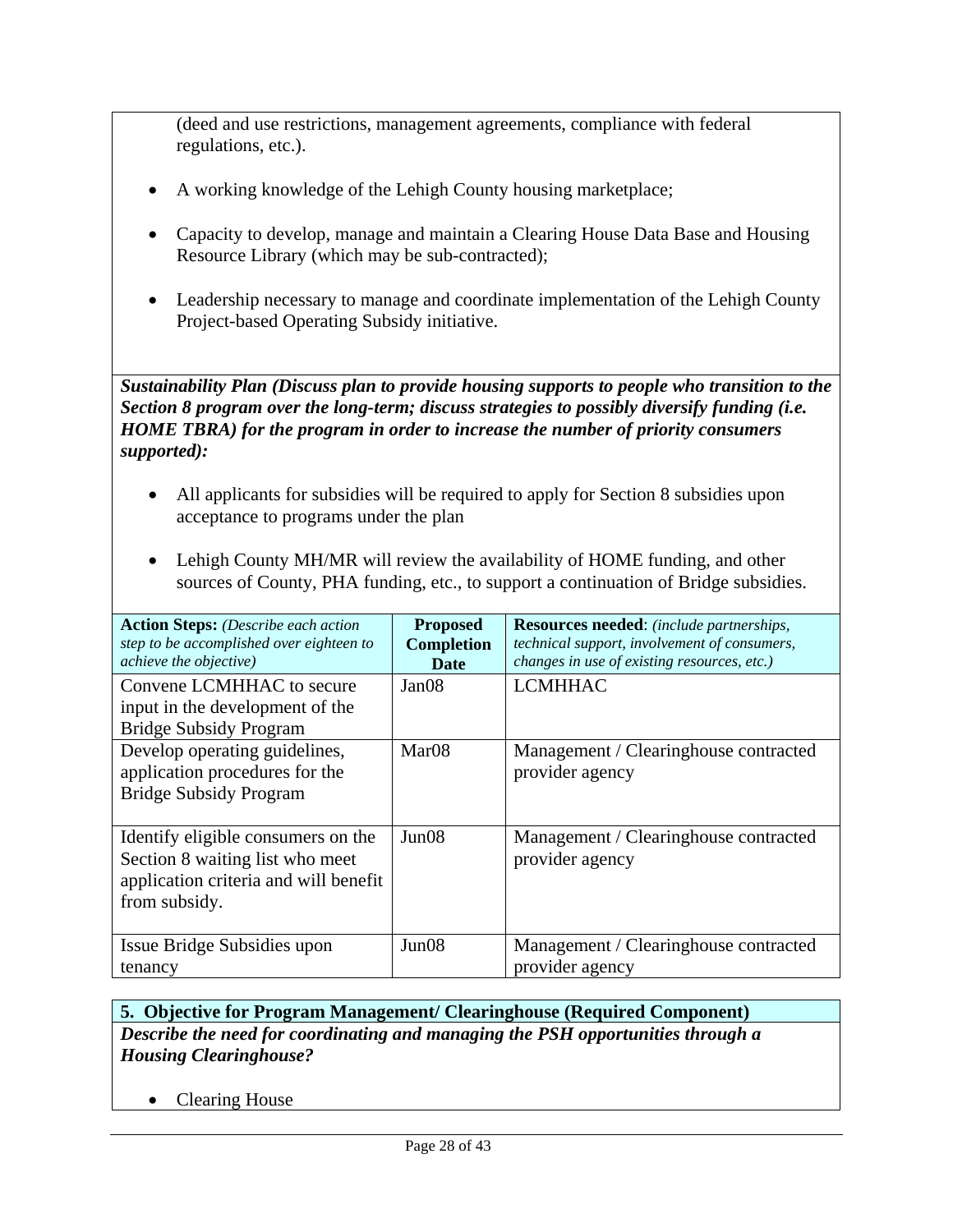A significant gap in linking people in need of permanent supportive housing with housing in the market place is the lack of coordination of information regarding the availability and access to that housing. Concentrating housing information, housing expertise and access to permanent supportive housing in one location, "a clearinghouse," has demonstrated success in more effectively utilizing existing and new resources. Lehigh County will utilize a Management /Clearinghouse (M/CH) approach, through a contracted provider agency, to provide greater opportunities for consumers to access and secure permanent supportive housing.

• Program Management / Consultation

To facilitate the development of a comprehensive housing plan, the County has also engaged the assistance of the Corporation for Supportive Housing (CSH). The County may require additional technical assistance / consultation services in the implementation of the comprehensive housing plan as a part of ongoing program management

# *Fund Administrator:*

*Lehigh County MH/MR will transfer, within 45 days of State plan approval, all Reinvestment funds in support of all initiatives outlined under this plan to the Lehigh County's Department of Community and Economic Development. (LCDCED) LCDCED is well positioned in the county to serve as Fund Administrator to strengthen management and oversight of these funds. An MOU between Lehigh County MH/MR and LCDCED will outline roles and responsibilities of the respective departments in managing and overseeing Reinvestment Fund programs and funding. LCDCED will disperse all funds under Housing Development initiatives.* 

*Describe the functions and activities of the Housing Clearinghouse to include selection of priority consumers, management of the waiting list, and tenant referral process to housing opportunities; coordination of housing support services; housing-related training; and coordination with various stakeholders?* 

Lehigh County will issue a Request for Proposals (RFP) to select an organization to act as a "clearinghouse" for the housing needs of mental health and substance abusing consumers. This Clearinghouse will coordinate activities with the MH/MR/D&A office, but will have sufficient authority to achieve the goals of the County's housing plan. The housing clearing house will be the central connection between priority consumers who need access to permanent supportive housing and community housing units. To insure a close collaboration with the tenants served under this plan, two to three Peer Housing Support Team members will be utilized (from the CFST) by the Management /Clearing House to provide essential housing support services.

The Lehigh County Housing Clearing House strategy will:

• Provide consumers with greater opportunities to access permanent supportive housing and "real choices," and preferences in selecting housing;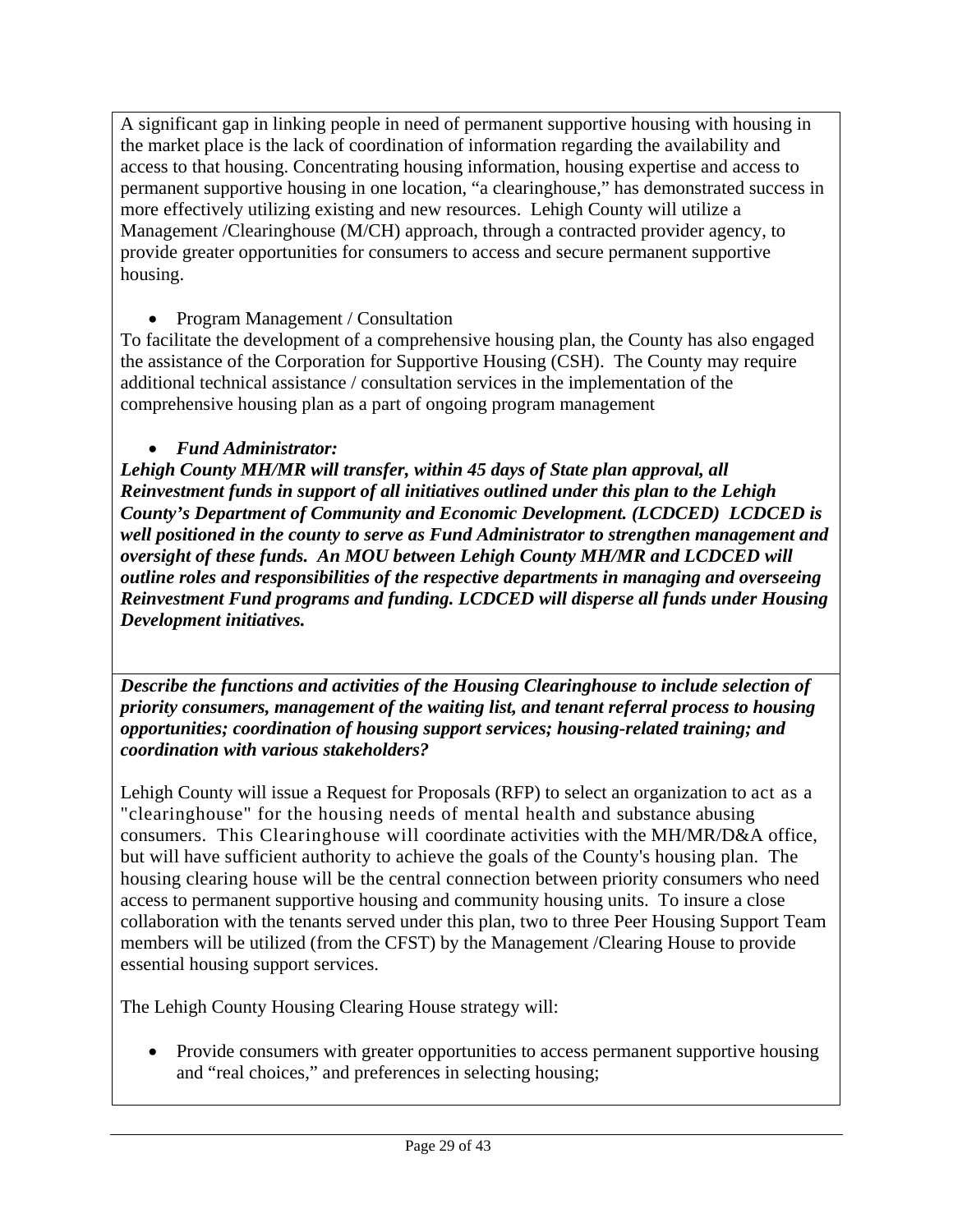- Serve as the Lehigh County's central resource for managing and coordinating permanent supportive housing units including: Housing Development Fund; Master Lease Program; Bridge Subsidy Program; Project-based Operating Subsidy Program; Contingency Program, and the Housing Support Services initiative. This initiative will also include the creation of a housing support team.
- Ensure that high priority consumers on waiting lists are informed of all housing options, e.g., units available, Bridge Subsidies, etc., and assist them in making decisions regarding options;
- Coordinate and maintain housing information, through the creation of an Lehigh County Internet Data Base and Supportive Housing Resource Library that will benefit consumers, family members, case managers, provider agencies and the public, at no cost to the user, (which may include collaboration with an existing housing data bases/ locator service, e.g., PHFA Apartment Locator Service, Social Serv.com, etc.)
- Coordinate regularly scheduled permanent supportive housing training activities and technical assistance on housing issues to the Lehigh County MH/MR Program.
- Be given sufficient authority and the resources to effectively carry out this important mandate.
- Utilize two / three Peer Housing Support Team members (from the LV Consumer / Family Satisfaction Team (CFST) who will provide housing support services as outlined under #7 Housing Support Services to tenants provided with housing under this plan.

*Amount of Reinvestment funds required:* \$580,000 *Annual Budget of Reinvestment Funds for Program Management activities:\_\_\_\_\_\_\_\_\_\_\_\_\_\_\_\_* 

*Planned Length of Support from Reinvestment Funds (recommend a minimum of 3 years*):  $\qquad$  3 years

*What agency will be responsible for providing necessary program management coordinating all housing-related activities discussed above? Do you plan on doing this internally or contracting for these activities? If you plan on contracting for management services, describe your plan to select/identify a Program Management entity discussing the selection process, qualifications and experience that you will be looking for and any possible candidates:* 

Lehigh County will issue a Request for Proposals (RFP) to select a Management/ Clearinghouse provider agency, which will have the authority and resources to effectuate the program objectives as outlined above. The organization to be selected must demonstrate the following:

 An understanding of permanent supportive housing and the special housing and service needs of people suffering from mental illness;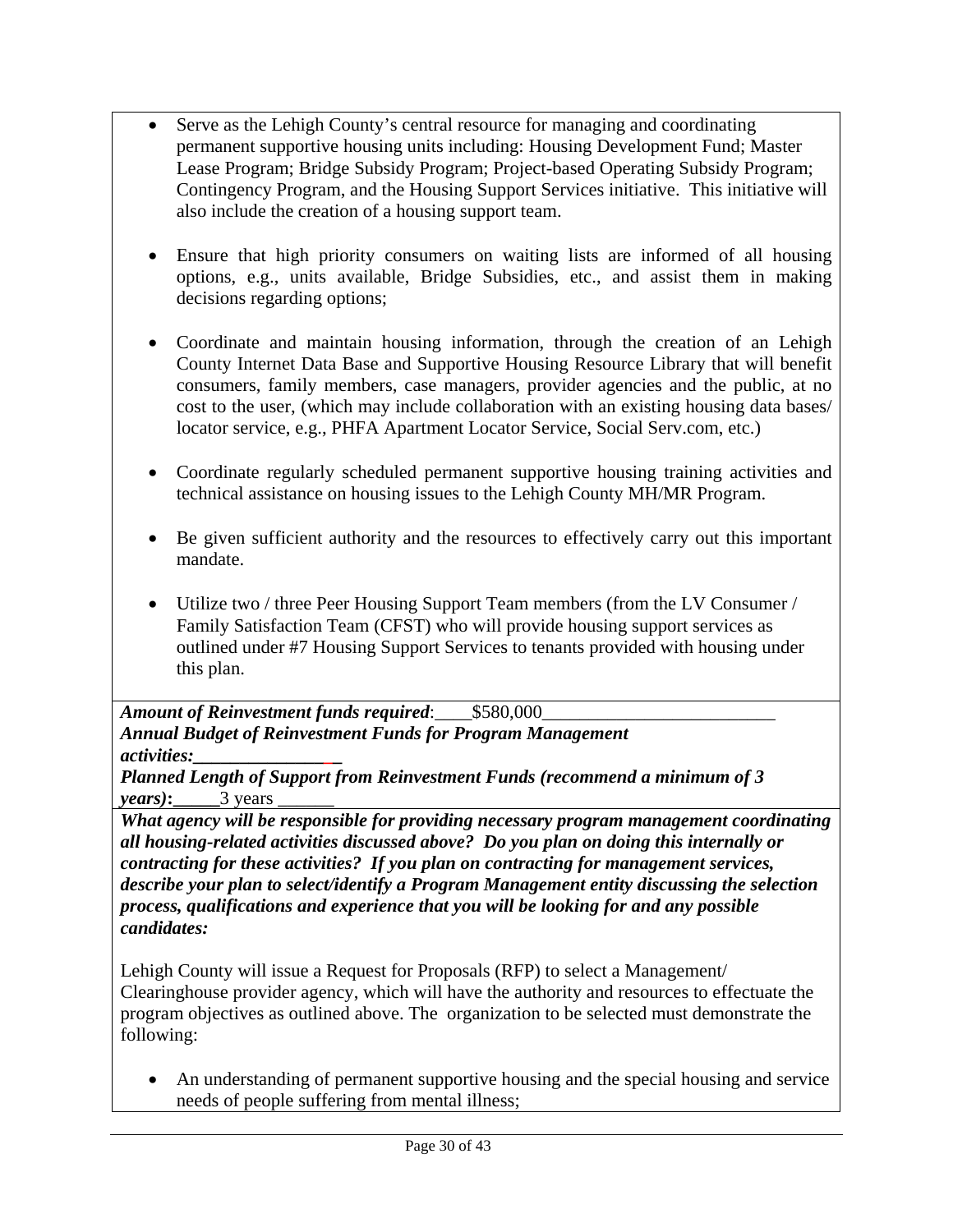- Extensive knowledge and experience in affordable housing development, finance, real estate and rental housing development principles and practices, and related activities, (deed and use restrictions, management agreements, compliance with federal regulations, etc.).
- A working knowledge of the Lehigh County housing marketplace;
- Capacity to develop, manage and maintain a Clearing House Data Base and Housing Resource Library (which may be sub-contracted);
- Leadership necessary to manage and coordinate implementation of the Lehigh County: Housing Development Fund; Master Lease Program; Bridge Subsidy Program; Projectbased Operating Subsidy Program; Contingency Program, and the Housing Support Services initiative.

#### *Sustainability Plan (Discuss plan to sustain the waiting list, tenant referral and overall coordination of housing activities over the long-term after Reinvestment funds are exhausted):*

• Lehigh County will explore a continuation of funding for the M/CH through both public and private funding sources, such as PFHA, HUD, CDBG, County funding, Foundations, etc.

| <b>Action Steps:</b> (Describe each action<br>step to be accomplished over eighteen<br>months to achieve the objective)                       | <b>Proposed</b><br><b>Completion</b><br><b>Date</b> | <b>Resources needed:</b> (include partnerships,<br>technical support, involvement of consumers,<br>changes in use of existing resources, etc.) |
|-----------------------------------------------------------------------------------------------------------------------------------------------|-----------------------------------------------------|------------------------------------------------------------------------------------------------------------------------------------------------|
| Convene LCMHHAC to secure<br>input in development of the<br>Management / Clearinghouse<br>initiative.                                         | Jan08                                               | LCMHHAC and other groups                                                                                                                       |
| Draft and issue RFP to select<br>Management / Clearinghouse<br>provider                                                                       | Jan08                                               | Input from LCMHHAC, Lehigh County<br><b>MHMR</b>                                                                                               |
| Enter contract with successful RFP<br>M/CH candidate and begin<br>program                                                                     | Jun <sub>08</sub>                                   | M/CH, Lehigh County MH/ MR                                                                                                                     |
| Utilize two/ three Peer Housing<br><b>Support Team Members (from</b><br>CFST) to provide housing support<br>to tenants served under the plan. | Jun <sub>08</sub>                                   | M/CH                                                                                                                                           |
| Housing pre-tenancy, move in and                                                                                                              | Sep08                                               | M/CH, Lehigh County MH/ MR                                                                                                                     |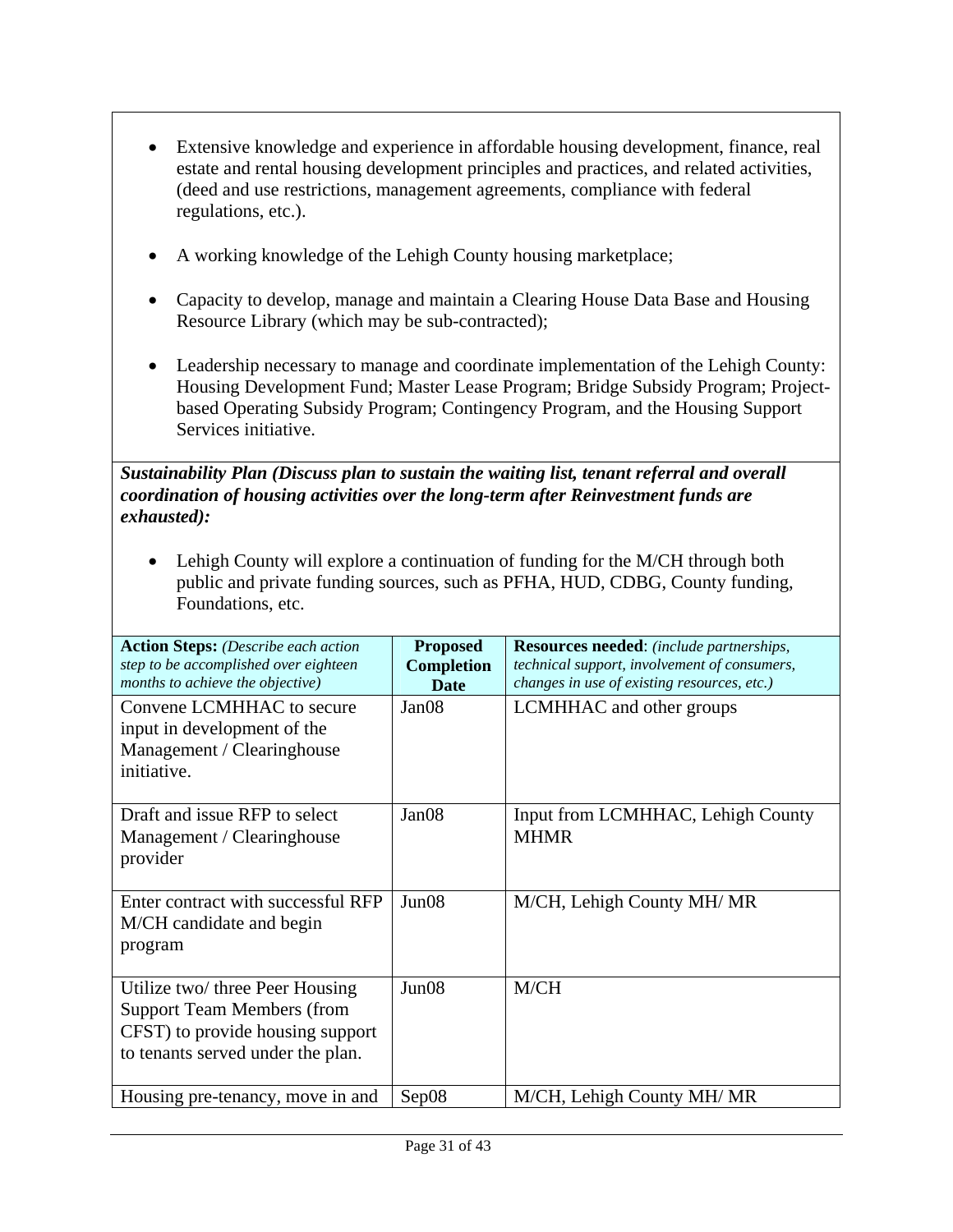| tenancy stabilization activities will<br>be incorporated in the training |  |  |
|--------------------------------------------------------------------------|--|--|
| provided by the Management<br>/Clearing House Agency to Peer             |  |  |
| Housing Support Team Members.                                            |  |  |

#### **6. Objective for Housing Contingency Fund**

#### *Describe the need for using Reinvestment funds to support a Housing Contingency Fund?*

Establishing a permanent supportive housing residence can be cost prohibitive to consumers with low incomes or who may be receiving SSI benefits. Many of the one time costs, e.g., essential furniture, household goods, rent deposits; utility deposit for gas, water, and electric; are unlikely to be covered by project funding sources. Additionally, funding may not be available to available to address unanticipated emergencies, and damages in excess of amounts covered by security deposits, which may result in a person losing their home. The Contingency Fund will provide the opportunity to assist a consumer in meeting these essential costs.

## *Describe the strategy(ies) for using Reinvestment for Contingency Fund?*

Lehigh County will create a contingency fund to assist eligible consumers with the one-time expenses associated with moving into permanent supportive housing. Funding will primarily be used for security and rental deposits and the essential furniture and household goods needed to establish a home. They may, at times, be utilized to cover tenant damages not covered by a security deposit. These contingency funds will be managed by the Housing Clearinghouse and /distributions to individuals will be approved and monitored. Ceiling amounts and frequency of use will be established by Clearinghouse management and the County at the time of implementation, but will not exceed \$1000 per person per year. A contingency fund of \$300,000 would allow Lehigh County to assist 60 consumers per year:

The Contingency Fund will:

- Provide funding for essential furniture and household goods necessary to establish a residence; (when no other source of funding is available)
- Provide funding for security and utility deposits; (when no other source of funding is available)
- Encourage agencies and consumers to take advantage of opportunities in the market place to access furniture, utility deposits, e.g., second hand stores, utility fee waivers, etc;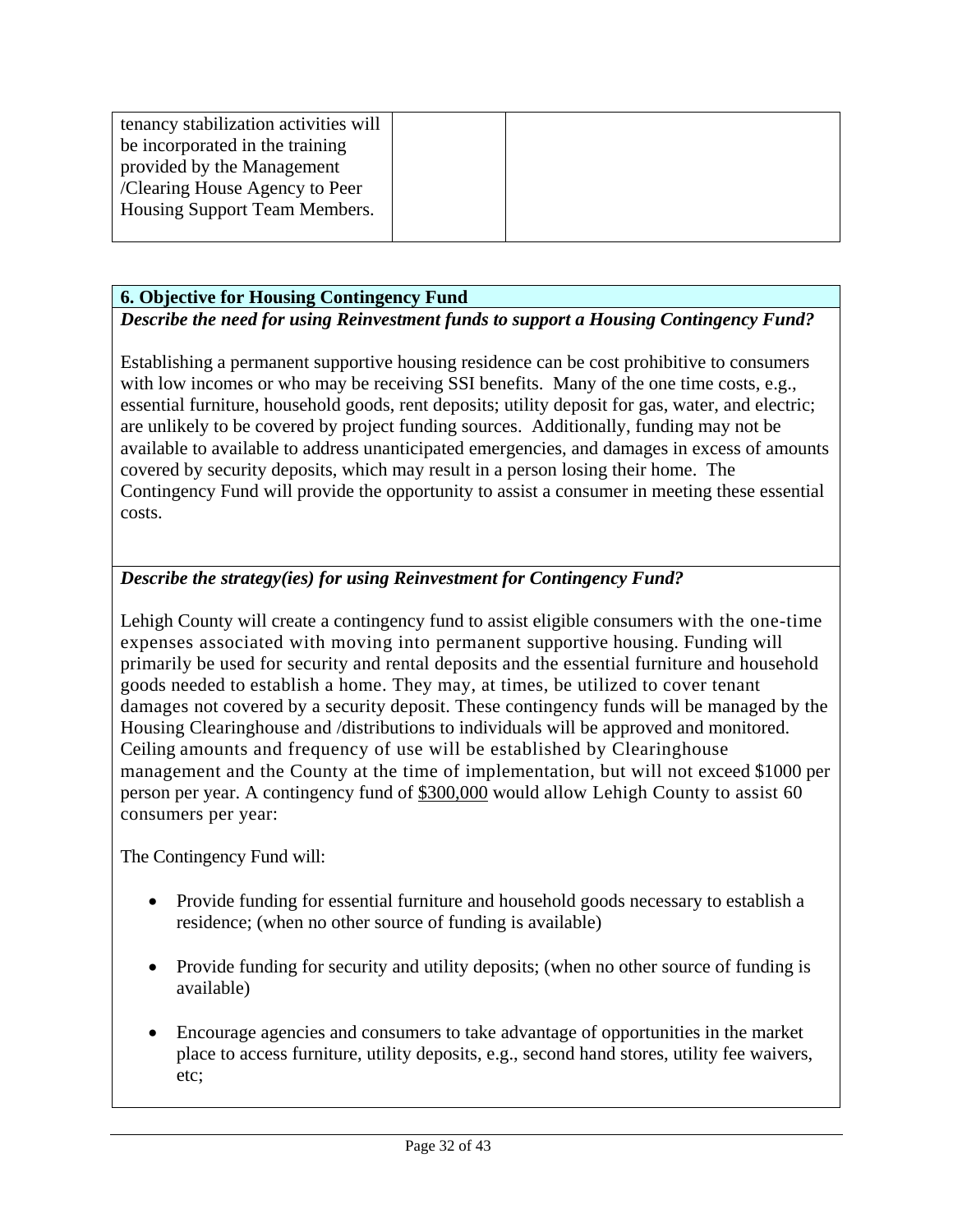• Provide funding for no interest loans, as a revolving fund, with 6 months to 24 month repayment terms;

*Amount of Reinvestment funds required:* \$300,000 *Estimated Range (or number) of Priority Consumers that the Housing Contingency Fund will support:* 60 consumers

*Describe the plan to select/identify a Program Administrator discussing the selection process, qualifications and experience that you will be looking for and any possible candidates:* 

Lehigh County will issue a Request for Proposals (RFP) to select a Management/ Clearinghouse provider agency, which will have the authority and resources to effectuate the program objectives as outlined above. The organization to be selected must demonstrate the following:

- An understanding of permanent supportive housing and the special housing and service needs of people suffering from mental illness;
- Extensive knowledge and experience in affordable housing development, finance, real estate and rental housing development principles and practices, and related activities, (deed and use restrictions, management agreements, compliance with federal regulations, etc.).
- A working knowledge of the Lehigh County housing marketplace;
- Capacity to develop, manage and maintain a Clearing House Data Base and Housing Resource Library (which may be sub-contracted);
- Leadership necessary to manage and coordinate implementation of the Lehigh County: Housing Development Fund; Master Lease Program; Bridge Subsidy Program; Projectbased Operating Subsidy Program; Contingency Program, and the Housing Support Services initiative.

*Sustainability Plan (Discuss your strategies to diversify funding for the program in order to continue the fund after Reinvestment funds are exhausted):* 

| <b>Action Steps:</b> (Describe each action<br>step to be accomplished over eighteen<br>months to achieve the objective) | <b>Proposed</b><br><b>Completion</b><br><b>Date</b> | <b>Resources needed:</b> (include partnerships,<br>technical support, involvement of consumers,<br>changes in use of existing resources, etc.) |
|-------------------------------------------------------------------------------------------------------------------------|-----------------------------------------------------|------------------------------------------------------------------------------------------------------------------------------------------------|
| Convene LCMHHAC to secure                                                                                               | Jan <sub>08</sub>                                   | LCMHHAC and other groups                                                                                                                       |
| input in development of the                                                                                             |                                                     |                                                                                                                                                |
| Contingency fund initiative.                                                                                            |                                                     |                                                                                                                                                |
| Develop operating guidelines,                                                                                           | Mar <sub>08</sub>                                   | Lehigh County MHMR                                                                                                                             |
| application process for the use of                                                                                      |                                                     |                                                                                                                                                |
| contingency funds                                                                                                       |                                                     |                                                                                                                                                |
| Publish regulations/ guidelines -                                                                                       | Jun08                                               | Management / Clearinghouse Provider                                                                                                            |
|                                                                                                                         |                                                     | Agency & Lehigh County MHMR                                                                                                                    |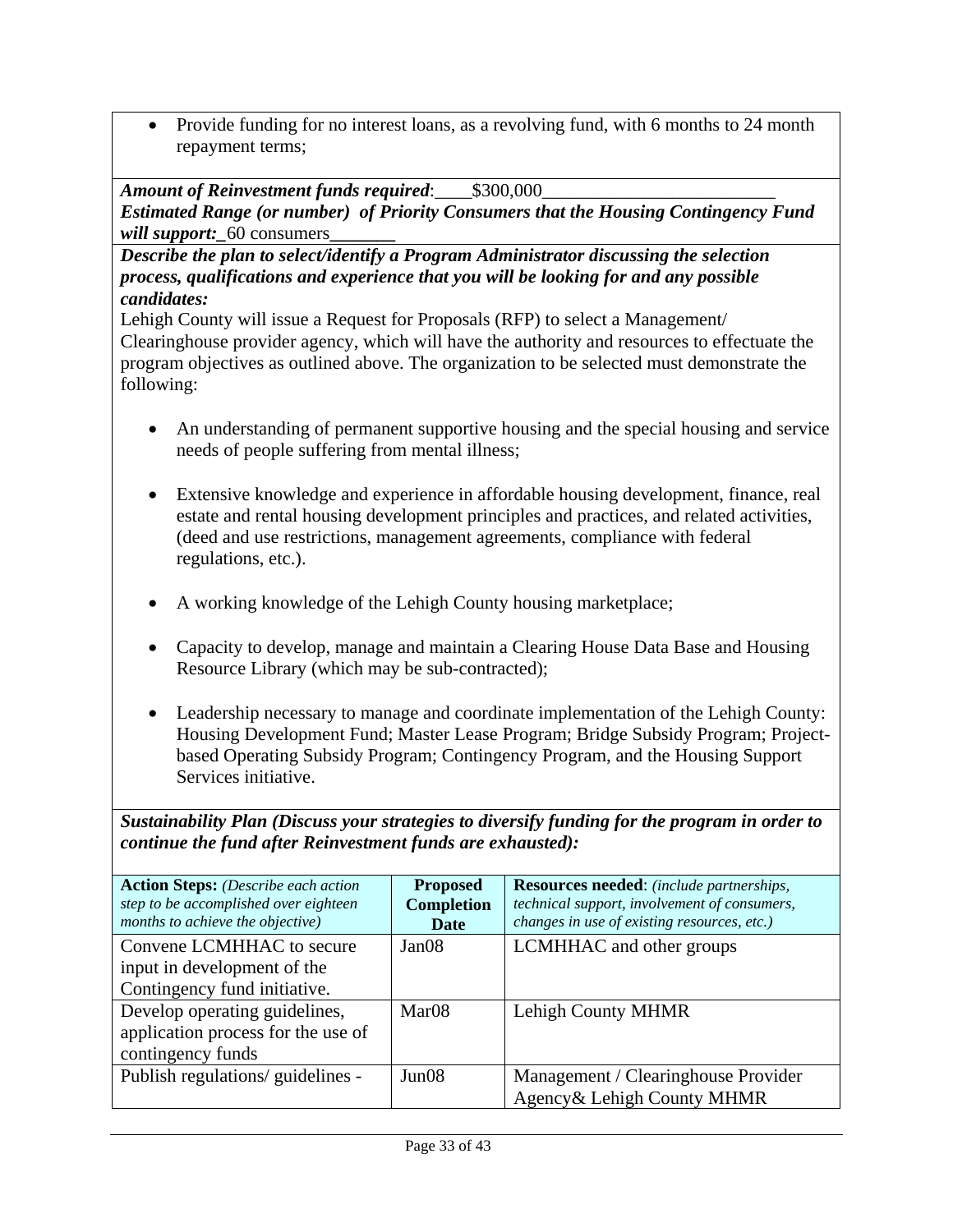| Accept applications for      | Sep08 | Management / Clearinghouse Provider |
|------------------------------|-------|-------------------------------------|
| Contingency Fund             |       | Agency                              |
| Contingency Fund operational | Sep08 | Management / Clearinghouse Provider |
|                              |       | Agency                              |

#### **7. Objective for Housing Support Services (Required Component)**  *Describe the need for using Reinvestment funds for Housing Support Services?*

Housing support services are essential components of permanent supportive housing in order to help insure and maintain successful long term tenancy. Services provided by local mental health agencies are designed to address access and stability issues that focus on the complex needs of people suffering from mental illness. Increasingly service resources are being redirected toward supports for individuals in order to secure and maintain their housing.

*Describe the strategy(ies) for using Reinvestment for Housing Support Services discussing the housing support team approach or the housing support capacity building approach that you will pursue?* 

Lehigh County MH/MR will develop a Peer Housing Support Team to be incorporated in the Management/Clearinghouse initiative. The Housing Support Team will consist of Certified Peer Specialists from the LV Consumer / Family Satisfaction Team (CFST). Team members will be trained in and may provide the following services:

## **Pre-Tenancy Assistance**

- Assessment of housing preferences and housing history;
- Assist consumers in determining housing preferences if needed;
- Assist consumers in compiling housing information needed for housing applications (if needed) such as credit reports, landlord references, income and asset documentation;
- Assist in identifying available housing units and rent subsidies including resources listed by the Clearinghouse;
- Assist consumers in obtaining, completing and submitting housing applications. (If agreed to by the consumer, Housing Specialist to be copied on all correspondence);
- Assist consumers in attending any meetings with housing provider including providing or arranging transportation and attending meetings as needed;
- Assist consumers in filing appeals and requests for reasonable accommodation under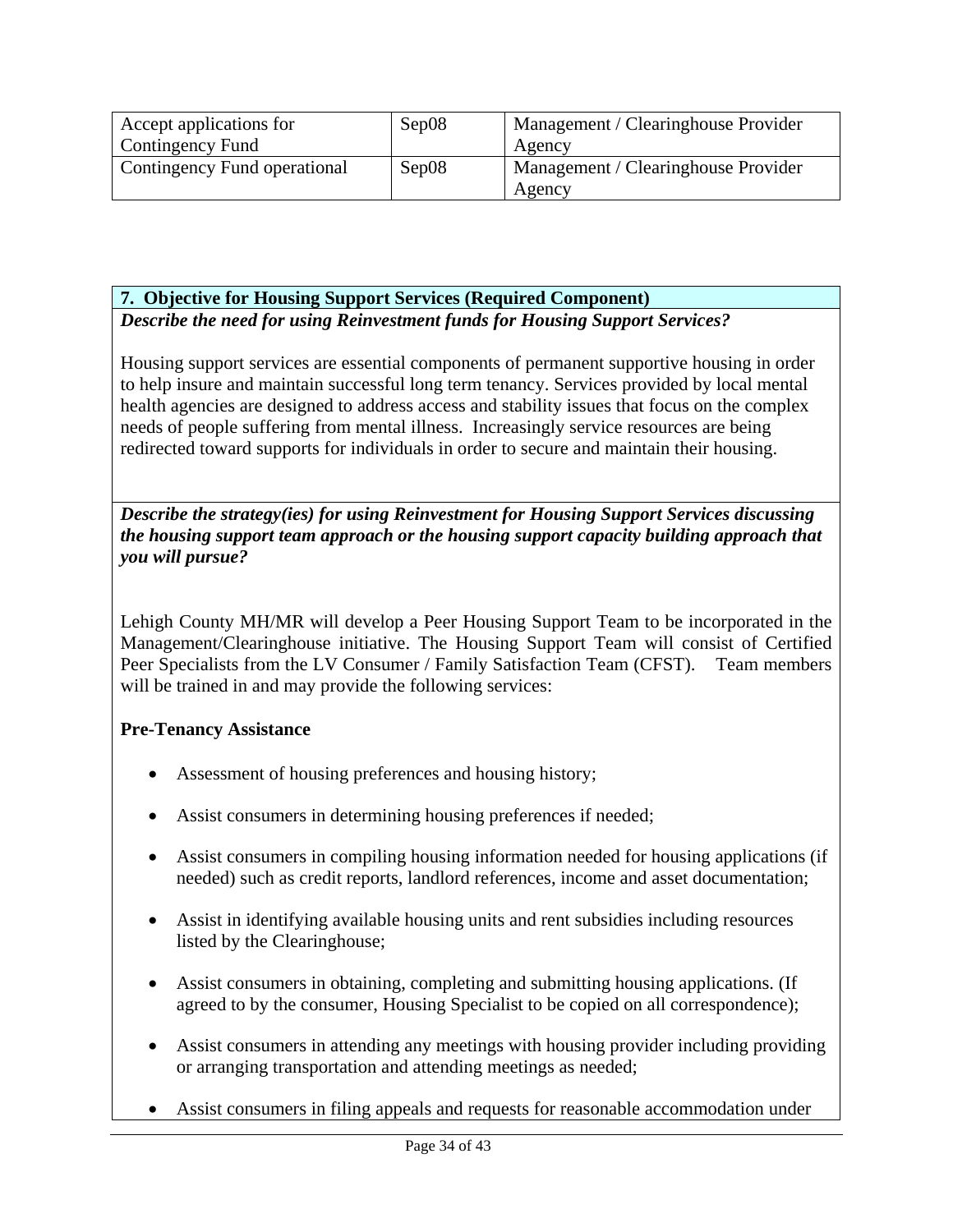Fair Housing Law; and

Assist consumers in setting up a system to track application progress.

#### **Move-In**

- Assist tenants to understand basics of landlord/tenant law and lease requirements;
- Assist tenants with security deposit, securing furniture and other household items;
- Assist tenants to access Contingency Fund if needed;
- Assist tenants with moving-in activities;
- Assist tenants to establish utilities and telephone;
- Assist tenants in orienting to home and to neighborhood;
- Identify any housing or community living related skills training needed including home maintenance, shopping, cooking, and budgeting; and
- Provide housing or community living skills training or make appropriate referrals.

## **Tenancy Stabilization**

- Work with tenants to secure Section 8 or other rental subsidy if unit does not have project-based subsidy or tenant does not have a permanent subsidy source on move-in;
- Maintain routine contact with tenants to ensure early detection of any housing issues;
- Provide ongoing housing-related skills training if needed and identify any issues that may require additional training by other parties consistent with Treatment or Recovery Plan;
- Intervene with landlords if needed to problem solve;
- Maintain communication with assigned Service Coordination Unit, case manager and/or Community Treatment Team (for Housing Support Teams only);
- Coordinate meetings with tenant's case manager and service providers if needed to resolve issues (for Housing Support Teams only);

*Amount of Reinvestment funds planned:\_\_\_\_\_\_\_\_\$100,000\_\_\_ Estimated number of Priority Consumers that the Housing Support Services will serve: Planned Length of Housing Support Services from Reinvestment Funds (recommend a*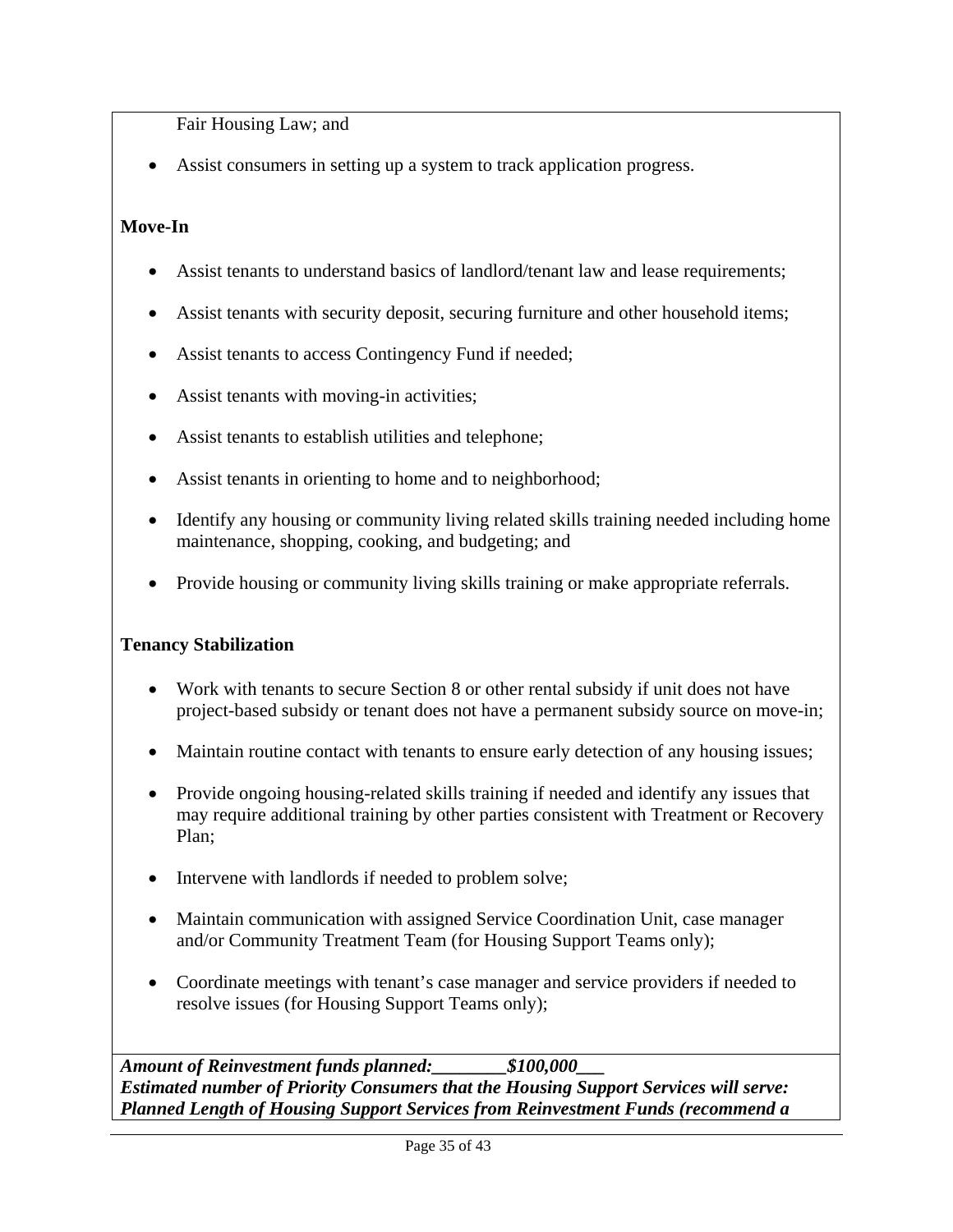*minimum of 3 years*):

*Describe the plan to select/identify a service provider(s) to offer these housing support services discussing the selection process, qualifications and experience that you will be looking for and any possible providers:* 

Lehigh County will issue a Request for Proposals (RFP) to select a Management/ Clearinghouse provider agency, which will have the authority and resources to effectuate the program objectives as outlined above. The organization to be selected must demonstrate the following:

- An understanding of permanent supportive housing and the special housing and service needs of people suffering from mental illness;
- Extensive knowledge and experience in affordable housing development, finance, real estate and rental housing development principles and practices, and related activities, (deed and use restrictions, management agreements, compliance with federal regulations, etc.).
- A working knowledge of the Lehigh County housing marketplace;
- Capacity to develop, manage and maintain a Clearing House Data Base and Housing Resource Library (which may be sub-contracted);
- Leadership necessary to manage and coordinate implementation of the Lehigh County: Housing Development Fund; Master Lease Program; Bridge Subsidy Program; Projectbased Operating Subsidy Program; Contingency Program, and the Housing Support Services initiative;
- Provide oversight and direction to the Peer Housing Support Team members who will provide housing support services as outlined above to tenants under this plan.

*Sustainability Plan: (Discuss plan to provide housing supports to priority consumer residing in PSH over the long-term after the initial funding from Reinvestment has been exhausted):*  Housing support services are essential to the success of PSH and it is important that these basic, essential supports are ingrained in our program of supporting individuals suffering from mental illness. By equipping all PSS with housing support services knowledge, coupled with prescribed activities, this initiative will be sustained in the ongoing work of PSS.

| <b>Action Steps:</b> (Describe each action | <b>Proposed</b>   | <b>Resources needed:</b> (include partnerships, |
|--------------------------------------------|-------------------|-------------------------------------------------|
| step to be accomplished over three years   | <b>Completion</b> | technical support, involvement of consumers,    |
| to achieve the objective)                  | <b>Date</b>       | changes in use of existing resources, etc.)     |
| Convene LCMHHAC to secure                  | Jan08             | LCMHHAC and other groups                        |
| input in development of the                |                   |                                                 |
| <b>Housing Support Services</b>            |                   |                                                 |
| initiative.                                |                   |                                                 |
|                                            |                   |                                                 |
|                                            |                   |                                                 |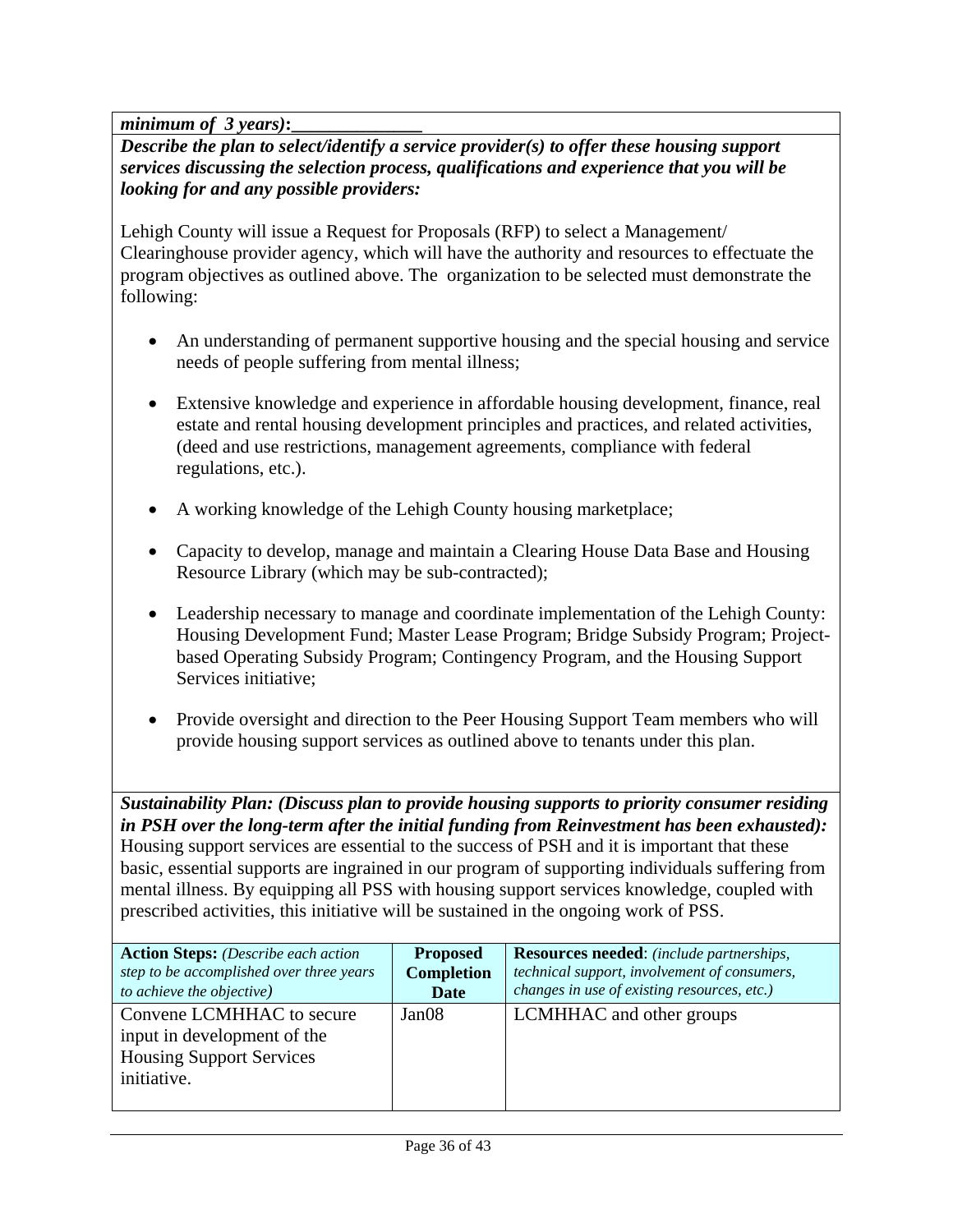| Utilize two / three Peer Housing<br><b>Support Team Members (from</b><br>CFST) to provide housing support<br>to tenants served under the plan.                                                                | Jun <sub>08</sub> | Management/Clearinghouse Agency                        |
|---------------------------------------------------------------------------------------------------------------------------------------------------------------------------------------------------------------|-------------------|--------------------------------------------------------|
| Housing pre-tenancy, move in and<br>tenancy stabilization activities will<br>be incorporated in the training<br>provided by the Management<br>/Clearing House Agency to Peer<br>Housing Support Team Members. | Sep08             | Housing Management/Clearinghouse,<br>Lehigh MH/MR, CSH |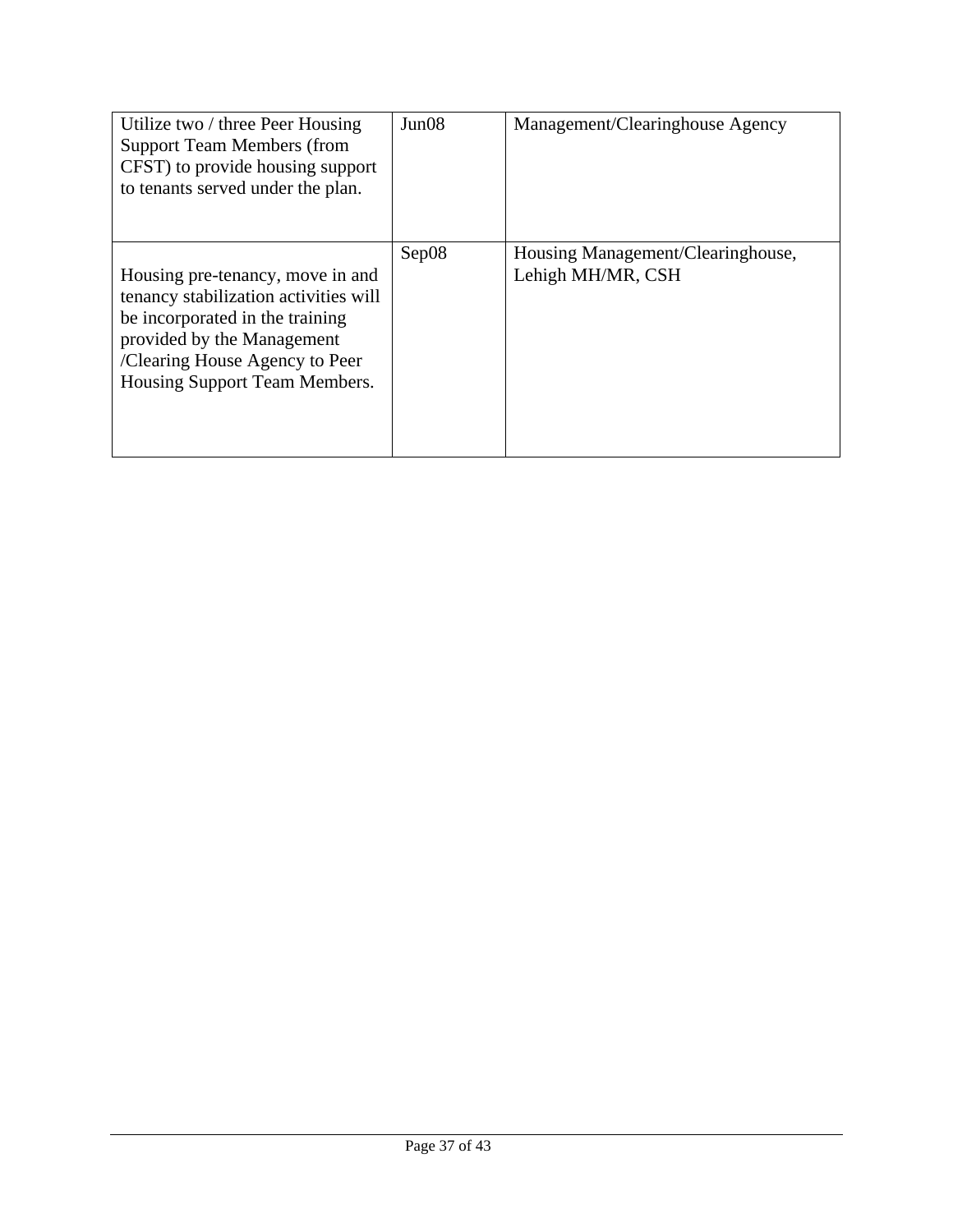#### **Attachment A County MH/MR Residential Survey**

## **Please fill out the chart below to the best of your ability identifying where your County MH/MR consumers are currently living.**

| <b>A.</b>                                              | <b>B.</b>                   | C.                                   | D.                           | E.                   | F.                      | G.                         | H.                           | I.                 |
|--------------------------------------------------------|-----------------------------|--------------------------------------|------------------------------|----------------------|-------------------------|----------------------------|------------------------------|--------------------|
| Housing                                                | Type of                     | Owner/                               | <b>Service Provider Name</b> | <b>Target Group</b>  | <b>Capacity: Units;</b> | <b>Services</b>            | Housing                      | <b>Additional</b>  |
| <b>Name</b>                                            | Housing                     | <b>Manager</b> of<br><b>Property</b> |                              |                      | <b>Slots</b> ; People   | <b>Funding</b>             | <b>Funding</b>               | <b>Information</b> |
| All Inclusive                                          | Enhanced                    | Resources for                        | <b>Resources for Human</b>   | MH                   | 6                       | <b>CHIPP</b>               | <b>CHIPP</b>                 |                    |
| Residential (A.I.R.)                                   | <b>CRR</b>                  | Human                                | Development                  |                      |                         |                            |                              |                    |
| Acorn                                                  | Enhanced                    | Development<br>Salisbury             | Salisbury Behavioral Health  | MH                   | 18                      | <b>CHIPP</b>               | <b>CHIPP</b>                 |                    |
|                                                        | <b>PCBH</b>                 | <b>Behavioral Health</b>             |                              |                      |                         |                            |                              |                    |
| Young Adult                                            | <b>CRR</b>                  |                                      | Step by Step, Inc.           | MH                   | $\overline{4}$          | <b>CHIPP</b>               | <b>CHIPP</b>                 |                    |
| Program                                                |                             | Step by Step, Inc.                   |                              | Youth<br>Young Adult |                         | Medicaid                   |                              |                    |
|                                                        |                             |                                      |                              | Transitional         |                         |                            |                              |                    |
| <b>Linden Street SBS</b>                               | <b>CRR</b>                  | Step by Step, Inc.                   | Step by Step, Inc.           | <b>MISA</b>          | 30                      | Medicaid                   | <b>County Base</b>           |                    |
| Eighth Street SBS<br>Step by Step                      |                             | Step by Step, Inc.                   | Step by Step, Inc.           | MH                   | 10                      | Base<br>Medicaid           |                              |                    |
| <b>Supported Housing</b>                               |                             |                                      |                              |                      |                         | Base                       |                              |                    |
| Step by Step                                           |                             | Step by Step, Inc.                   | Step by Step, Inc.           |                      | 11                      | Medicaid                   |                              |                    |
| <b>Managed Residence</b><br><b>Transitional Living</b> | CRR-APT.                    |                                      |                              | MH                   | 10                      | Base<br>Medicaid           | <b>County Base</b>           |                    |
| Center (TLC)                                           |                             | unknown                              | Lehigh Valley Hospital       |                      |                         | Base                       |                              |                    |
| <b>Transitional Living</b>                             | CRR-APT.                    | unknown                              | Lehigh Valley Hospital       | MH                   | 28                      | Medicaid                   | <b>County Base</b>           |                    |
| Center (TLC)                                           |                             |                                      |                              |                      |                         | Base                       |                              |                    |
| Step by Step<br><b>Supportive Housing</b>              | Scattered<br>Apartments     | Multiple<br>Landlords                | Step by Step, Inc.           | MH                   | 60                      | County<br>Base;            | None                         |                    |
| Services                                               |                             |                                      |                              |                      |                         | Medicaid                   |                              |                    |
| Seneca House                                           | Single Room                 | Valley Housing                       | <b>Valley Housing</b>        | MH                   | 18                      | County                     | Section 8; and               |                    |
|                                                        | Occupancy                   | Development Corp                     | Development Corp (VHDC)      |                      |                         | Base:                      | rent at 30% of               |                    |
| <b>West Street</b>                                     | (SRO)<br><b>CRR</b>         | (VHDC)<br>Salisbury                  | Salisbury Behavioral Health  | MH                   | 11                      | Medicaid<br>CHIPP:         | income<br><b>CHIPP</b>       |                    |
|                                                        | Supported                   | <b>Behavioral Health</b>             |                              |                      |                         | County                     |                              |                    |
|                                                        | Living                      |                                      |                              |                      |                         | Base:                      |                              |                    |
| Permanent                                              | Tenant-based                | Multiple                             | VHDC.                        | MH                   | 71                      | Medicaid,                  | McKinney /                   |                    |
| Supportive Housing                                     | /scattered<br>site housing. | Landlords                            |                              |                      |                         | County Base,<br>OVR, Mult. | Vento Supp.<br>Housing Prog. |                    |
|                                                        |                             |                                      |                              |                      |                         | Providers                  |                              |                    |
| Shelter Plus Care                                      | Scattered                   | Multiple                             | VHDC; LCHA                   | MH                   | 22                      | Medicaid,                  | McKinney /                   |                    |
|                                                        | Apts. Supp.                 | Landlords                            |                              |                      |                         | County Base,               | Vento Supp.                  |                    |
|                                                        | Housing                     |                                      |                              |                      |                         | OVR, Mult.<br>Providers    | Housing Prog.                |                    |

Notes on following page…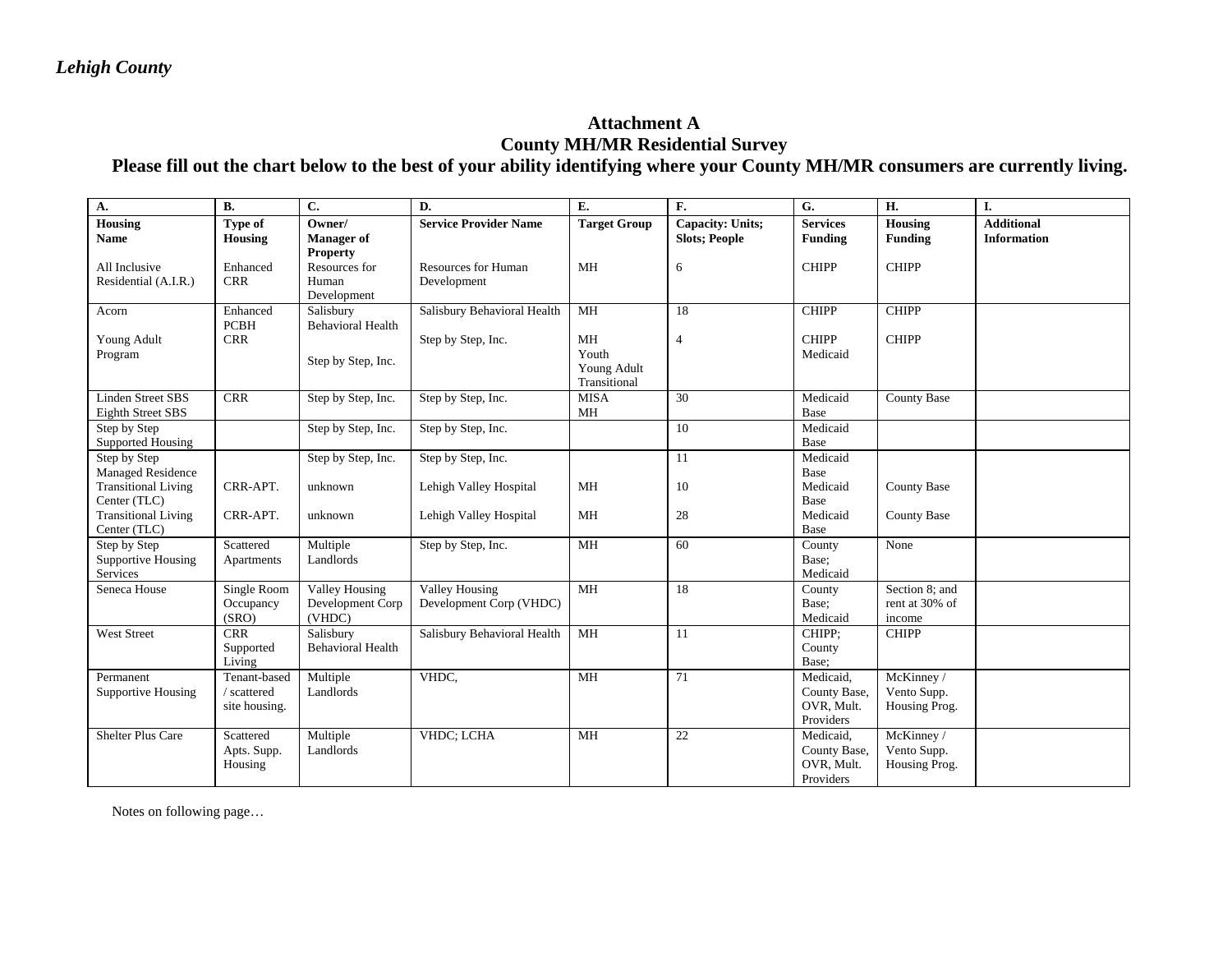ATTACHMENT A (CONTINUED)…

\*In addition to the programs in the chart above, Lehigh County receives funding under the Projects for Assistance in Transition from Homelessness, known as the PATH program. These funds provide financial assistance in transitioning from homelessness. We have served 71 clients in PY06-07; allocation was \$14,461. In addition, \$23,849 was allocated from the base MH program.

**Codes**:

Type of Housing:

*PSH, PSH/SRO, CRR, CRR-Group Home, CRR-APT, LTSR*, Fairweather Lodge, Supportive Housing has not been a defined "funding" category by OMHSAS; however, PSH (Permanent Supportive Housing) is defined on page 7.

Target Group:

*MISA = Mental Illness/Substance Abuse; MH= Mental Health; PwD = People with Disabilities (not targeted to specific disability subpopulation); PhysDis = Physical Disabilities; Youth; Eld = Elders; Fam = Family; DV = Domestic Violence; HM = Homeless (More than one code can be used per property), SA = Substance abuse* 

*Services Funding: Medicaid by type, McKinney, Base funding, CHIPPs*

Housing Funding HUD202; HUD811; HUD McKinney; Section 8 PBA, PHFA; County/ County, CDBG, Section 236, Health Choices Reinvestment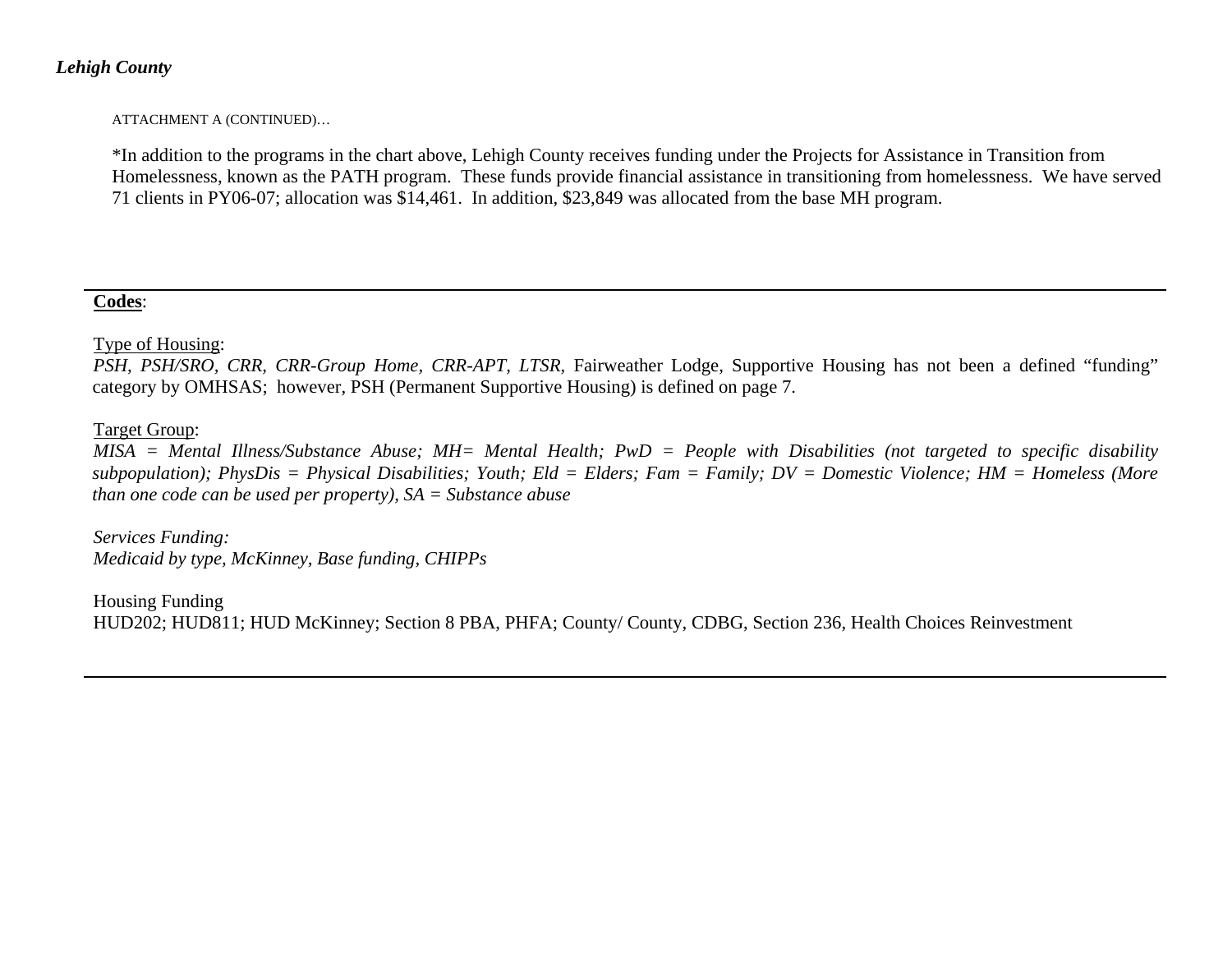| <b>Attachment B</b>                           |               |                                     |                                     |                           |              |              |              |  |  |
|-----------------------------------------------|---------------|-------------------------------------|-------------------------------------|---------------------------|--------------|--------------|--------------|--|--|
| <b>Health Choices Reinvestment Funds</b>      |               |                                     |                                     |                           |              |              |              |  |  |
|                                               |               |                                     | <b>Proposed Housing Commitment</b>  |                           |              |              |              |  |  |
|                                               |               |                                     |                                     |                           |              |              |              |  |  |
| County:                                       |               |                                     |                                     |                           |              |              |              |  |  |
|                                               |               |                                     |                                     | <b>Annual Investments</b> |              |              |              |  |  |
|                                               | <b>FY 200</b> | <b>FY 200</b>                       | <b>FY 200</b>                       | <b>FY 200</b>             | <b>FY 20</b> | <b>FY 20</b> | <b>Total</b> |  |  |
| <b>Capital Development</b>                    |               |                                     |                                     |                           |              |              |              |  |  |
| Type/Source                                   |               |                                     |                                     |                           |              |              |              |  |  |
| Type/Source                                   |               |                                     |                                     |                           |              |              |              |  |  |
| Type/Source                                   |               |                                     |                                     |                           |              |              |              |  |  |
| Type/Source                                   |               |                                     |                                     |                           |              |              |              |  |  |
| Sub Total                                     |               |                                     |                                     |                           |              |              |              |  |  |
|                                               |               |                                     |                                     |                           |              |              |              |  |  |
| <b>Project Based Operating Subsidy</b>        |               |                                     |                                     |                           |              |              |              |  |  |
| (PHFA Adminstered)<br>Sub Total               |               |                                     |                                     |                           |              |              |              |  |  |
| <b>Master Leasing</b>                         |               |                                     |                                     |                           |              |              |              |  |  |
| Type/Source                                   |               | <b>Attachment B – HealthChoices</b> |                                     |                           |              |              |              |  |  |
| Type/Source                                   |               |                                     |                                     |                           |              |              |              |  |  |
| Sub Total                                     |               |                                     |                                     |                           |              |              |              |  |  |
|                                               |               |                                     | <b>Reinvestment Funds; Proposed</b> |                           |              |              |              |  |  |
| <b>Tenant Based Rental Subsidies (Bridge)</b> |               |                                     |                                     |                           |              |              |              |  |  |
| Type/Source                                   |               |                                     |                                     |                           |              |              |              |  |  |
| Type/Source                                   |               | <b>Housing Commitment (Excel)</b>   |                                     |                           |              |              |              |  |  |
| Type/Source                                   |               |                                     |                                     |                           |              |              |              |  |  |
| Sub Total                                     |               |                                     |                                     |                           |              |              |              |  |  |
|                                               |               |                                     | workbook attached separately).      |                           |              |              |              |  |  |
| <b>Local Management/ Clearinghouse</b>        |               |                                     |                                     |                           |              |              |              |  |  |
| Source                                        |               |                                     |                                     |                           |              |              |              |  |  |
| Source                                        |               |                                     |                                     |                           |              |              |              |  |  |
| Sub Total                                     |               |                                     |                                     |                           |              |              |              |  |  |
|                                               |               |                                     |                                     |                           |              |              |              |  |  |
| <b>Contingency/ Move In Funds</b>             |               |                                     |                                     |                           |              |              |              |  |  |
| Source                                        |               |                                     |                                     |                           |              |              |              |  |  |
| Source                                        |               |                                     |                                     |                           |              |              |              |  |  |
| Sub Total                                     |               |                                     |                                     |                           |              |              |              |  |  |
|                                               |               |                                     |                                     |                           |              |              |              |  |  |
| <b>Support Services</b>                       |               |                                     |                                     |                           |              |              |              |  |  |
| Type/Source                                   |               |                                     |                                     |                           |              |              |              |  |  |
| Type/Source                                   |               |                                     |                                     |                           |              |              |              |  |  |
| Type/Source<br>Type/Source                    |               |                                     |                                     |                           |              |              |              |  |  |
| Sub Total                                     |               |                                     |                                     |                           |              |              |              |  |  |
| <b>Total Reinvestment Funds</b>               |               |                                     |                                     |                           |              |              |              |  |  |
|                                               |               |                                     |                                     |                           |              |              |              |  |  |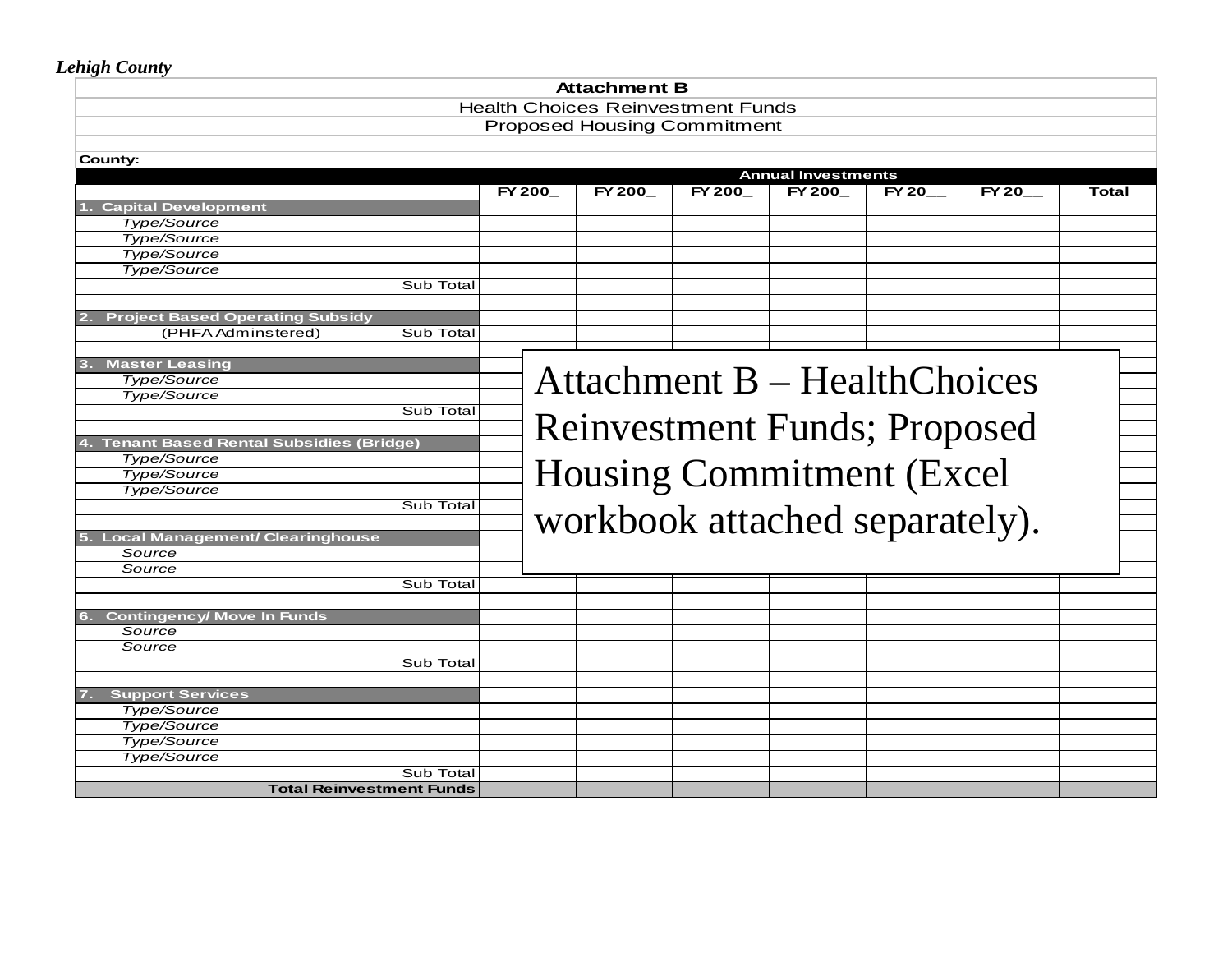#### **ATTACHMENT C:**

#### $\bullet$ **Lehigh Valley Local Housing Options Team – Representation**

- o Lehigh and Northampton County MH/MR
- oFamily Answers (supportive service agency)
- oCommunity Action Committee of the Lehigh Valley
- oValley Housing Development Corporation
- oLehigh County, Northampton County, Easton and Bethlehem Public Housing Authorities
- oCity of Allentown – Allentown Human Relations Commission
- oCounty of Lehigh – Grants Office
- oSalisbury House
- oAlliance for Building Communities
- oNAMI
- oThe ARC of Lehigh Valley
- oCity of Bethlehem – Redevelopment Authority
- oNorthampton County Office of Aging
- oLehigh County Office of Adult and Residential Services
- oCity of Allentown – Office of Community Development
- oLehigh Valley Center for Independent Living
- oLehigh Valley Compassion
- oUnited Way

#### **Northeast Regional Homeless Advisory Board – Continuum of Care - Representation**

- o Committee on Economic Opportunity of Luzerne County
- oLehigh County Housing Authority\*
- oValley Housing Development Corporation\*
- oCity of Bethlehem Redevelopment Authority
- oCity of Allentown\*
- oLehigh County Conference of Churches\*
- oPennsylvania Department of Community and Economic Development
- oPA Office of Mental Health and Substance Abuse
- oWomen's Resources of Monroe County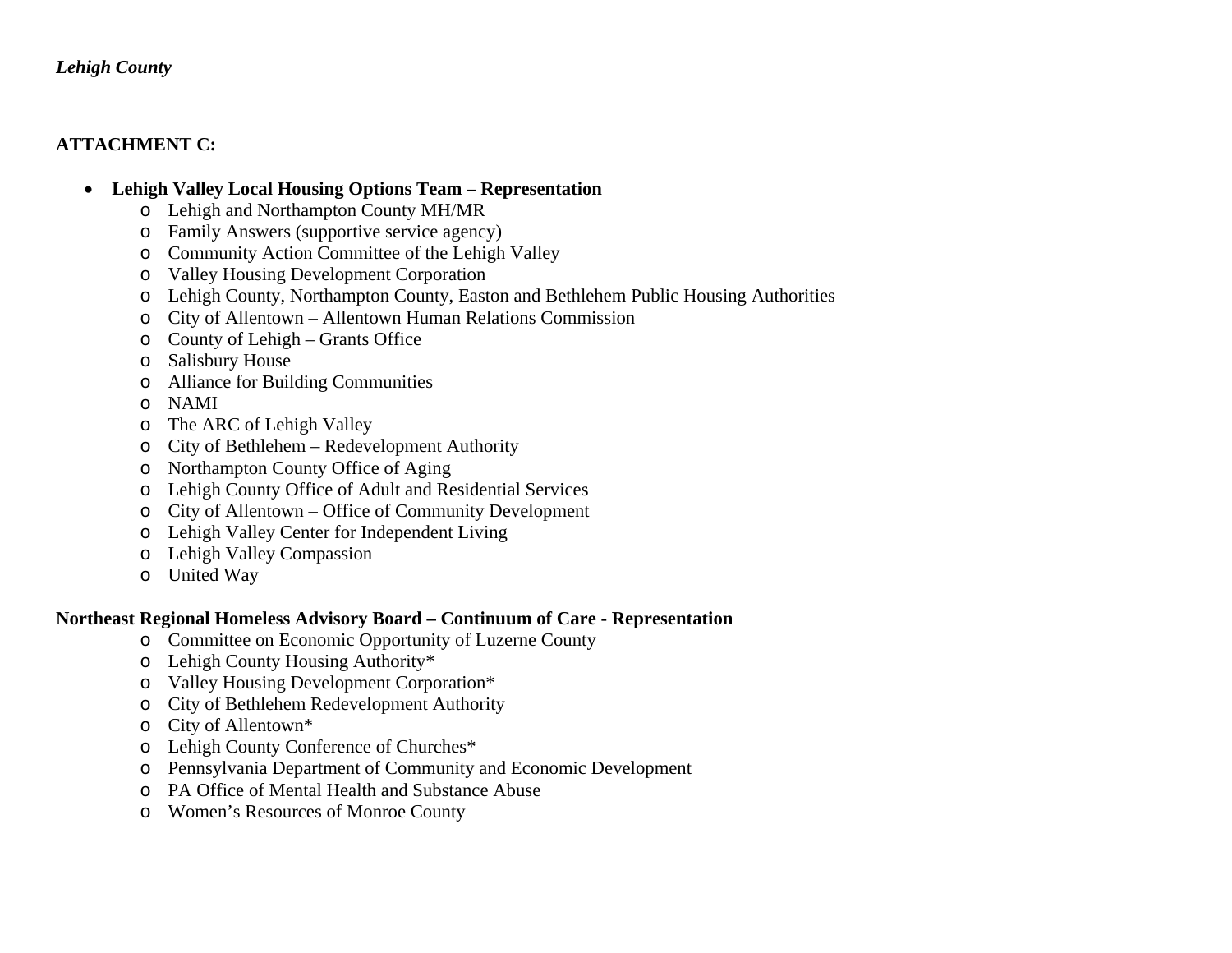- o Schuylkill County Community Action
- oCity of Easton, Department of Planning and Development
- oMonroe County Grant Office
- oValley Youth House\*
- oBehavioral Health Fitzmaurice Community Services, Inc.
- oResources for Human Development\*.
- oThe Salvation Army
- oGaudenzia Fountain Springs
- oFutures Community Support Services (Bradford County)
- oCommunity Action Committee of the Lehigh Valley\*

\* Representation from Allentown and Lehigh County